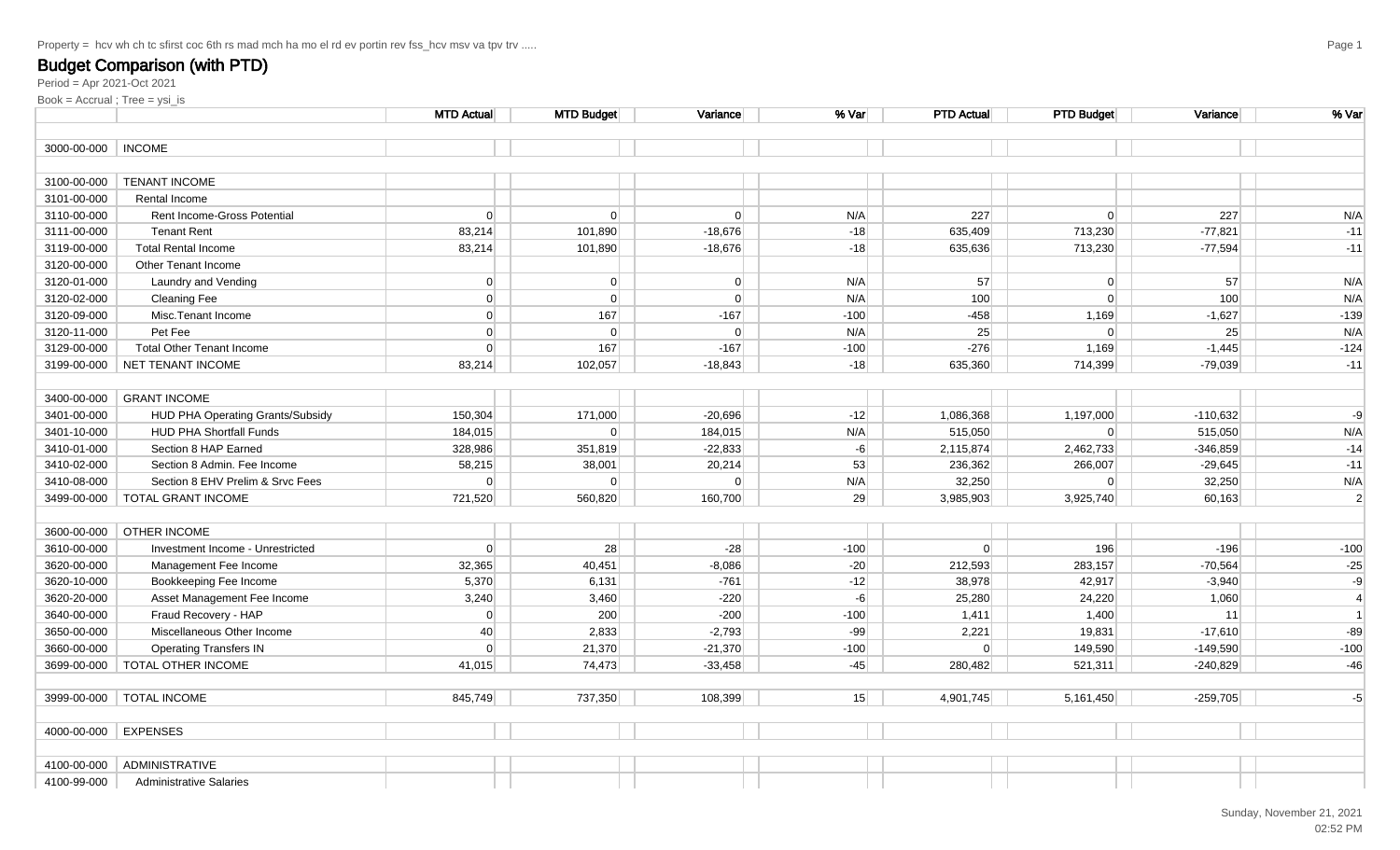Period = Apr 2021-Oct 2021

|             |                                           | <b>MTD Actual</b> | <b>MTD Budget</b> | Variance       | % Var           | <b>PTD Actual</b> | <b>PTD Budget</b> | Variance  | % Var          |
|-------------|-------------------------------------------|-------------------|-------------------|----------------|-----------------|-------------------|-------------------|-----------|----------------|
| 4110-00-000 | <b>Administrative Salaries</b>            | 46,174            | 66,207            | 20,033         | 30 <sup>°</sup> | 345,802           | 463,449           | 117,647   | 25             |
| 4110-00-900 | Administrative Salaries - Contra Account  | 0                 | $\overline{0}$    | 0              | N/A             | $-125,404$        | $\overline{0}$    | 125,404   | N/A            |
| 4110-04-000 | Employee Benefit FICA - Admin             | 3,373             | 16,597            | 13,224         | 80              | 28,983            | 116,179           | 87,196    | 75             |
| 4110-04-900 | Emp Benefit FICA - Admin - Contra Account | 0                 | $\overline{0}$    | 0              | N/A             | $-4,062$          | $\overline{0}$    | 4,062     | N/A            |
| 4110-05-000 | Employee Insurance - Admin                | 7,135             | $\overline{0}$    | $-7,135$       | N/A             | 46,323            | 0                 | $-46,323$ | N/A            |
| 4110-06-000 | Retirement - Admin                        | $\overline{0}$    | $\overline{0}$    | $\Omega$       | N/A             | 3,479             | $\overline{0}$    | $-3,479$  | N/A            |
| 4110-07-000 | Unemployment Insurance - Admin            | $\overline{0}$    | 0                 | $\Omega$       | N/A             | 1,805             | $\overline{0}$    | $-1,805$  | N/A            |
| 4110-08-000 | Disability - Admin                        | $\overline{0}$    | $\overline{0}$    | $\Omega$       | N/A             | 1,042             | 0                 | $-1,042$  | N/A            |
| 4110-09-000 | Fitness - Admin                           | $\Omega$          | $\overline{0}$    | $\Omega$       | N/A             | 195               | $\overline{0}$    | $-195$    | N/A            |
| 4110-10-000 | Workers Comp - Admin                      | 742               | 901               | 159            | 18              | 8,344             | 6,307             | $-2,037$  | $-32$          |
| 4110-99-000 | <b>Total Administrative Salaries</b>      | 57,424            | 83,705            | 26,280         | 31              | 306,506           | 585,935           | 279,429   | 48             |
| 4130-00-000 | Legal Expense                             |                   |                   |                |                 |                   |                   |           |                |
| 4130-02-000 | <b>Criminal Background Checks</b>         | 52                | $\overline{0}$    | $-52$          | N/A             | 192               | 0                 | $-192$    | N/A            |
| 4130-03-000 | <b>Tenant Screening</b>                   | 455               | $\Omega$          | $-455$         | N/A             | 4,039             | $\overline{0}$    | $-4,039$  | N/A            |
| 4130-04-000 | General Legal Expense                     | 858               | 5,466             | 4,608          | 84              | 9,703             | 38,262            | 28,559    | 75             |
| 4131-00-000 | <b>Total Legal Expense</b>                | 1,366             | 5,466             | 4,100          | 75              | 13,935            | 38,262            | 24,327    | 64             |
| 4139-00-000 | Other Admin Expenses                      |                   |                   |                |                 |                   |                   |           |                |
| 4140-00-000 | <b>Staff Training</b>                     | 328               | 2,503             | 2,175          | 87              | 8,552             | 17,521            | 8,969     | 51             |
| 4150-00-000 | Travel                                    | 284               | 104               | $-180$         | $-173$          | 2,425             | 728               | $-1,697$  | $-233$         |
| 4171-00-000 | <b>Auditing Fees</b>                      | $\Omega$          | $\overline{0}$    | 0              | N/A             | $\Omega$          | 18,994            | 18,994    | 100            |
| 4172-00-000 | Port Out Admin Fee Paid                   | 93                | $\Omega$          | $-93$          | N/A             | 699               | $\Omega$          | $-699$    | N/A            |
| 4173-10-000 | Management Fee                            | 32,365            | 31,904            | $-461$         | $-1$            | 212,593           | 223,328           | 10,735    | 5 <sup>5</sup> |
| 4173-20-000 | Bookkeeping Fee                           | 5,380             | 6,135             | 755            | 12              | 39,048            | 42.945            | 3,898     | $\overline{9}$ |
| 4173-30-000 | Asset Management Fee                      | 3,230             | 3,460             | 230            | $\overline{7}$  | 25,210            | 24,220            | $-990$    | $-4$           |
| 4180-00-000 | Office Rent                               | 300               | 3,050             | 2,750          | 90              | 1,800             | 21,350            | 19,550    | 92             |
| 4182-00-000 | Consultants                               | 560               | 6,127             | 5,567          | 91              | 28,058            | 42,889            | 14,831    | 35             |
| 4182-00-099 | <b>Contract Services COVID</b>            | $\Omega$          | $\overline{0}$    | $\Omega$       | N/A             | 2,501             | $\overline{0}$    | $-2,501$  | N/A            |
| 4183-00-000 | <b>Professional Meetings</b>              | 967               | $\overline{0}$    | $-967$         | N/A             | 1,061             | $\Omega$          | $-1,061$  | N/A            |
| 4189-00-000 | <b>Total Other Admin Expenses</b>         | 43,507            | 53,283            | 9,776          | 18              | 321,947           | 391,975           | 70,028    | 18             |
| 4190-00-000 | Miscellaneous Admin Expenses              |                   |                   |                |                 |                   |                   |           |                |
| 4190-01-000 | Membership and Fees                       | 100               | 575               | 475            | 83              | 2,997             | 4,025             | 1,028     | 26             |
| 4190-02-000 | Publications                              | $\Omega$          | $\Omega$          | $\Omega$       | N/A             | 82                | $\Omega$          | $-82$     | N/A            |
| 4190-03-000 | Advertising                               | 270               | 363               | 93             | 26              | 1,112             | 2,541             | 1,429     | 56             |
| 4190-04-000 | <b>Office Supplies</b>                    | 1,122             | 1,221             | 99             | 8 <sup>1</sup>  | 5,894             | 8,547             | 2,653     | 31             |
| 4190-04-099 | Office Supplies COVID                     | 1,737             | $\Omega$          | $-1,737$       | N/A             | 1,737             | $\Omega$          | $-1,737$  | N/A            |
| 4190-07-000 | Telecom & Cell Services                   | 685               | 3,017             | 2,332          | 77              | 5,745             | 21,119            | 15,374    | 73             |
| 4190-08-000 | Postage                                   | 1,242             | 1,102             | $-140$         | $-13$           | 7,313             | 7,714             | 401       | 5 <sup>1</sup> |
| 4190-09-000 | Software Liscense Fees                    | 15                | $\Omega$          | $-15$          | N/A             | 1,711             | $\overline{0}$    | $-1,711$  | N/A            |
| 4190-10-000 | Copy & Print Services                     | 829               | 1,047             | 218            | 21              | 6,295             | 7,329             | 1,034     | 14             |
| 4190-11-000 | <b>Printer Supplies</b>                   | 0                 | $\overline{0}$    | $\overline{0}$ | N/A             | 228               | 0                 | $-228$    | N/A            |
|             |                                           |                   |                   |                |                 |                   |                   |           |                |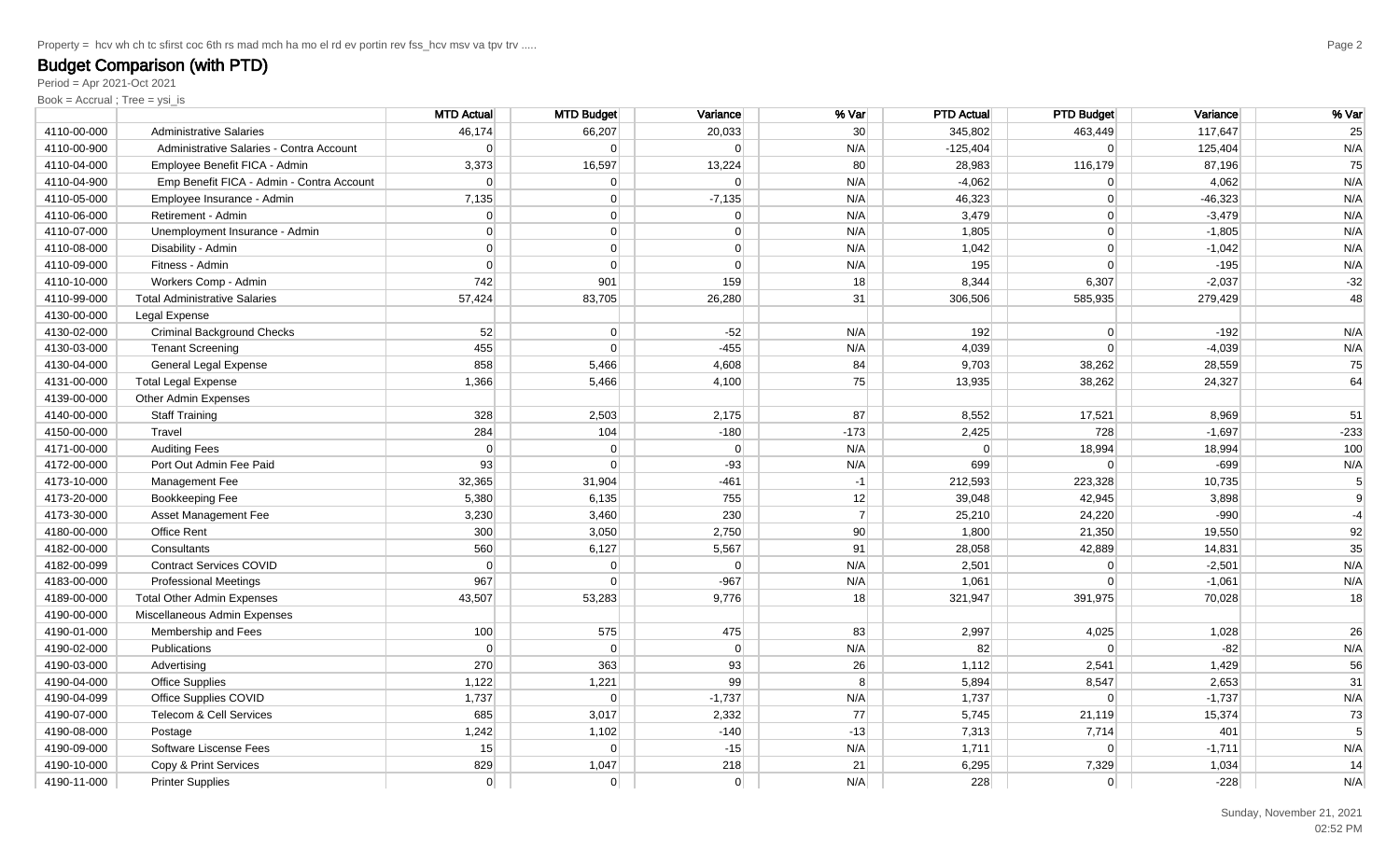Period = Apr 2021-Oct 2021

|             |                                           | <b>MTD Actual</b> | <b>MTD Budget</b> | Variance  | % Var          | <b>PTD Actual</b> | <b>PTD Budget</b> | Variance  | % Var          |
|-------------|-------------------------------------------|-------------------|-------------------|-----------|----------------|-------------------|-------------------|-----------|----------------|
| 4190-13-000 | Network & Broadband Services              | 3,667             | $\Omega$          | $-3,667$  | N/A            | 24,380            | $\Omega$          | $-24,380$ | N/A            |
| 4190-18-000 | Small Office Equipment                    | $\Omega$          | $\Omega$          | $\Omega$  | N/A            | 1,319             | $\Omega$          | $-1,319$  | N/A            |
| 4190-19-000 | TV/Cable                                  | $\Omega$          | 3,138             | 3,138     | 100            | $\Omega$          | 21,966            | 21,966    | 100            |
| 4190-20-000 | <b>Bank &amp; Service Fees</b>            | 17,567            | $\Omega$          | $-17,567$ | N/A            | 17,620            | $\Omega$          | $-17,620$ | N/A            |
| 4190-22-000 | Other Misc Admin Expenses                 | 420               | 558               | 138       | 25             | 3,913             | 3,906             | $-7$      | $\mathbf 0$    |
| 4191-00-000 | <b>Total Miscellaneous Admin Expenses</b> | 27,654            | 11,021            | $-16,633$ | $-151$         | 80,345            | 77,147            | $-3,198$  | $-4$           |
| 4199-00-000 | TOTAL ADMINISTRATIVE EXPENSES             | 129,952           | 153,475           | 23,523    | 15             | 722,733           | 1,093,319         | 370,586   | 34             |
|             |                                           |                   |                   |           |                |                   |                   |           |                |
| 4200-00-000 | <b>TENANT SERVICES</b>                    |                   |                   |           |                |                   |                   |           |                |
| 4220-01-000 | <b>Other Tenant Svcs.</b>                 | $\Omega$          | $\Omega$          | $\Omega$  | N/A            | 37,951            | $\overline{0}$    | $-37,951$ | N/A            |
| 4230-00-000 | <b>Tenant Services Contract Costs</b>     | $\Omega$          | 4,886             | 4,886     | 100            | $\Omega$          | 34,202            | 34,202    | 100            |
| 4230-01-000 | <b>Tenant Relocation</b>                  | 4,931             | $\Omega$          | $-4,931$  | N/A            | 8,337             | $\Omega$          | $-8,337$  | N/A            |
| 4299-00-000 | TOTAL TENANT SERVICES EXPENSES            | 4,931             | 4,886             | $-45$     | $-1$           | 46,288            | 34,202            | $-12,086$ | $-35$          |
|             |                                           |                   |                   |           |                |                   |                   |           |                |
| 4300-00-000 | <b>UTILITIES</b>                          |                   |                   |           |                |                   |                   |           |                |
| 4310-00-000 | Water                                     | 9,036             | 17,301            | 8,265     | 48             | 99,679            | 121,107           | 21,428    | 18             |
| 4320-00-000 | Electricity                               | 21,765            | 24,385            | 2,620     | 11             | 172,288           | 170,695           | $-1,593$  | $-1$           |
| 4330-00-000 | Gas                                       | 7,107             | 11,489            | 4,382     | 38             | 60,180            | 80,423            | 20,243    | 25             |
| 4340-00-000 | Garbage/Trash Removal                     | 7,232             | 6,797             | $-435$    | $-6$           | 48,673            | 47,579            | $-1,094$  | $-2$           |
| 4390-00-000 | Sewer                                     | 13,395            | 23,835            | 10,440    | 44             | 127,463           | 166,845           | 39,382    | 24             |
| 4395-00-000 | Stormwater Tax                            | $\Omega$          | 1,602             | 1,602     | 100            | 8,006             | 11,214            | 3,208     | 29             |
| 4399-00-000 | TOTAL UTILITY EXPENSES                    | 58,535            | 85,409            | 26,874    | 31             | 516,289           | 597,863           | 81,574    | 14             |
|             |                                           |                   |                   |           |                |                   |                   |           |                |
| 4400-00-000 | MAINTENANCE AND OPERATIONS                |                   |                   |           |                |                   |                   |           |                |
| 4400-10-000 | <b>General Maint Expense</b>              |                   |                   |           |                |                   |                   |           |                |
| 4410-00-000 | <b>Maintenance Salaries</b>               | 37,034            | 45,363            | 8,329     | 18             | 316,033           | 317,541           | 1,508     |                |
| 4410-05-000 | FICA - Maintenance                        | 2,726             | 12,866            | 10,140    | 79             | 23,322            | 90,062            | 66,740    | 74             |
| 4410-06-000 | Employee Insurance - Maintenance          | 9,489             | $\overline{0}$    | $-9,489$  | N/A            | 46,932            | $\Omega$          | $-46,932$ | N/A            |
| 4410-07-000 | Retirement - Maintenance                  | $\Omega$          | $\overline{0}$    | $\Omega$  | N/A            | 1,066             | $\overline{0}$    | $-1,066$  | N/A            |
| 4410-08-000 | Unemployment Insurance - Maintenance      | $\Omega$          | $\overline{0}$    | $\Omega$  | N/A            | 1,356             | $\Omega$          | $-1,356$  | N/A            |
| 4410-09-000 | Disability - Maintenance                  | $\Omega$          | $\overline{0}$    | $\Omega$  | N/A            | 116               | $\overline{0}$    | $-116$    | N/A            |
| 4410-10-000 | Fitness - Maintenance                     | 65                | $\overline{0}$    | $-65$     | N/A            | 292               | $\Omega$          | $-292$    | N/A            |
| 4410-11-000 | Workers Comp - Maintenance                | 509               | 617               | 108       | 18             | 2,034             | 4,319             | 2,285     | 53             |
| 4419-00-000 | <b>Total General Maint Expense</b>        | 49,822            | 58,846            | 9,024     | 15             | 391,151           | 411,922           | 20,771    | $\overline{5}$ |
| 4420-00-000 | <b>Materials</b>                          |                   |                   |           |                |                   |                   |           |                |
| 4420-01-000 | Supplies - Grounds                        | $\Omega$          | 1,669             | 1,669     | 100            | 2,701             | 11,683            | 8,982     | 77             |
| 4420-02-000 | Supplies-Appliance                        | 100               | $\Omega$          | $-100$    | N/A            | 1,610             | $\overline{0}$    | $-1,610$  | N/A            |
| 4420-03-000 | Supplies-Decorating/Painting              | 896               | 939               | 43        | 5 <sup>1</sup> | 9,109             | 6,573             | $-2,536$  | $-39$          |
| 4420-04-000 | Supplies-Electrical                       | 142               | 283               | 141       | 50             | 4,795             | 1,981             | $-2,814$  | $-142$         |
| 4420-05-000 | Supplies-Exterminating                    | 6                 | 100               | 94        | 94             | 552               | 700               | 148       | 21             |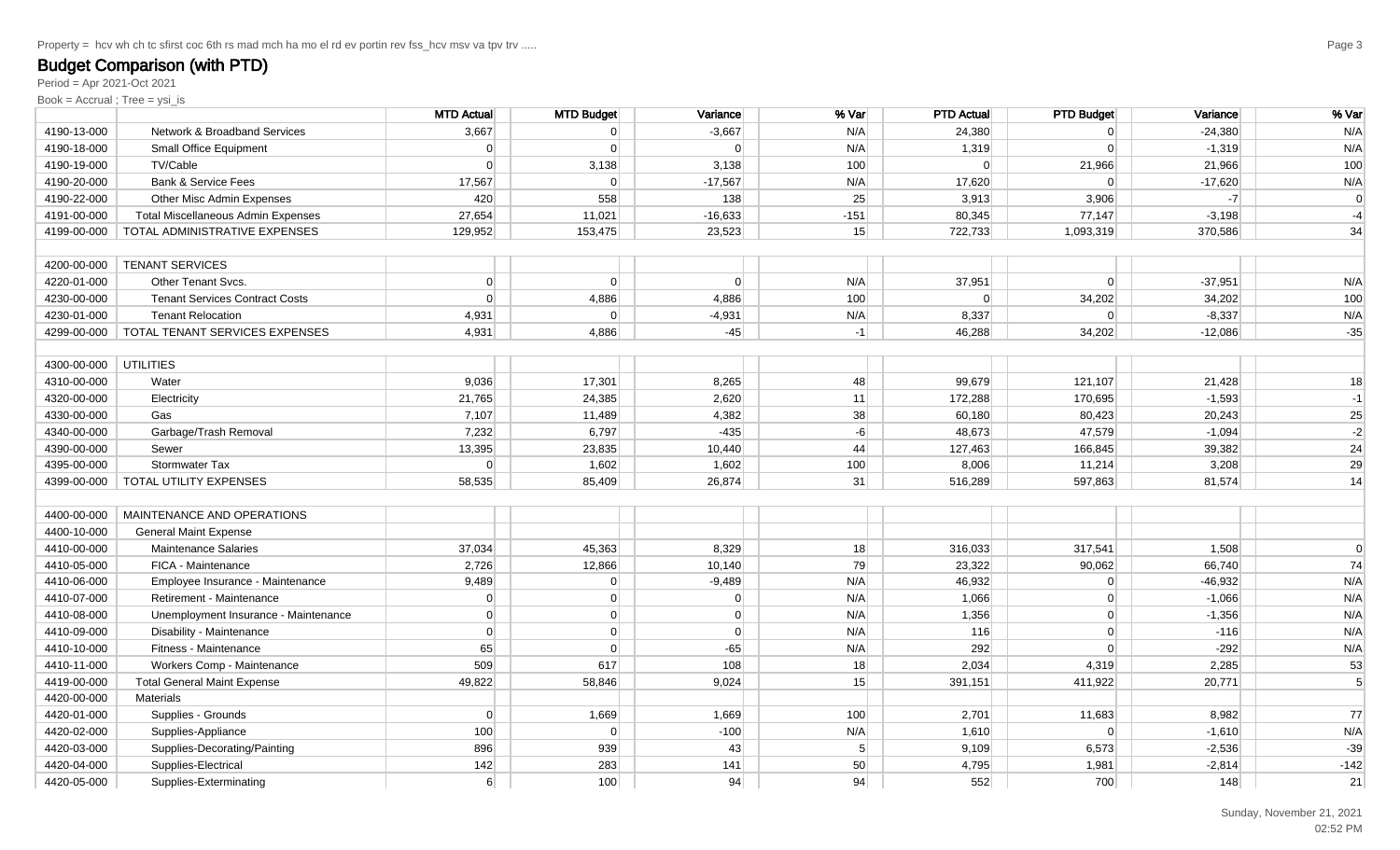Period = Apr 2021-Oct 2021

|             |                                         | <b>MTD Actual</b> | <b>MTD Budget</b> | Variance  | % Var          | <b>PTD Actual</b> | <b>PTD Budget</b> | Variance  | % Var     |
|-------------|-----------------------------------------|-------------------|-------------------|-----------|----------------|-------------------|-------------------|-----------|-----------|
| 4420-06-000 | Supplies-Janitorial/Cleaning            | 354               | 554               | 200       | 36             | 3,042             | 3,878             | 836       | 22        |
| 4420-07-000 | Supplies-Maint/Repairs                  | 2,565             | 5,756             | 3,191     | 55             | 51,231            | 40,292            | $-10,939$ | $-27$     |
| 4420-08-000 | Supplies-Plumbing                       | 2,388             | 3,992             | 1,604     | 40             | 19,044            | 27,944            | 8,900     | 32        |
| 4420-09-000 | Tools and Equipment                     | 91                | $\overline{0}$    | $-91$     | N/A            | 2,166             | $\Omega$          | $-2,166$  | N/A       |
| 4420-10-000 | Maintenance Paper/Supplies              | $\Omega$          | $\Omega$          | $\Omega$  | N/A            | $\Delta$          | $\Omega$          | $-4$      | N/A       |
| 4420-11-000 | Supplies-Turn                           | $\Omega$          | 468               | 468       | 100            | 1,871             | 3,276             | 1,405     | 43        |
| 4420-13-000 | Supplies - HVAC                         | 1,348             | 142               | $-1,206$  | $-849$         | 4,749             | 994               | $-3,755$  | $-378$    |
| 4422-01-000 | Vehicle-Gas & Oil                       | 1,276             | $\Omega$          | $-1,276$  | N/A            | 10,534            | $\Omega$          | $-10,534$ | N/A       |
| 4429-00-000 | <b>Total Materials</b>                  | 9,167             | 13,903            | 4,736     | 34             | 111,408           | 97,321            | $-14,087$ | $-14$     |
| 4430-00-000 | <b>Contract Costs</b>                   |                   |                   |           |                |                   |                   |           |           |
| 4430-03-000 | <b>Contract-Building Repairs</b>        | $\Omega$          | 4,191             | 4,191     | 100            | $\Omega$          | 29,337            | 29,337    | 100       |
| 4430-06-000 | Contract-Electrical                     | $\Omega$          | 250               | 250       | 100            | 0                 | 1,750             | 1,750     | 100       |
| 4430-07-000 | <b>Contract-Pest Control</b>            | 2,456             | 4,759             | 2,304     | 48             | 26,218            | 33,313            | 7,095     | 21        |
| 4430-09-000 | Contract-Grounds                        | 15,075            | $\overline{0}$    | $-15,075$ | N/A            | 39,507            | 0                 | $-39,507$ | N/A       |
| 4430-11-000 | Contract-Plumbing                       | 795               | 1,693             | 898       | 53             | 2,062             | 11,851            | 9,789     | 83        |
| 4430-13-000 | Contract-HVAC                           | $\Omega$          | 2,758             | 2,758     | 100            | 3,669             | 19,306            | 15,637    | 81        |
| 4430-14-000 | Contract-Vehicle Maintenance            | $\Omega$          | $\overline{0}$    | $\Omega$  | N/A            | 4,880             | 0                 | $-4,880$  | N/A       |
| 4430-15-000 | <b>Contract-Equipment Rental</b>        | 3,150             | 0                 | $-3,150$  | N/A            | 25,200            | 0                 | $-25,200$ | N/A       |
| 4430-16-000 | <b>Contract-Maintenance Consultants</b> | 0                 | $\Omega$          | $\Omega$  | N/A            | 468               | 0                 | $-468$    | N/A       |
| 4430-17-000 | <b>Contract-Elevator Monitoring</b>     | $\Omega$          | 1,500             | 1,500     | 100            | 12,822            | 10,500            | $-2,322$  | $-22$     |
| 4430-18-000 | Contract-Alarm Monitoring               | $\Omega$          | 488               | 488       | 100            | 3,860             | 3,416             | $-444$    | $-13$     |
| 4430-20-000 | <b>Answering Service</b>                | $\Omega$          | $\Omega$          | $\Omega$  | N/A            | 191               | $\Omega$          | $-191$    | N/A       |
| 4430-99-000 | <b>Contract Costs-Other</b>             | 325               | 1,305             | 980       | 75             | 2,181             | 9,135             | 6,954     | 76        |
| 4439-00-000 | <b>Total Contract Costs</b>             | 21,800            | 16,944            | $-4,856$  | $-29$          | 121,058           | 118,608           | $-2,450$  | $-2$      |
| 4499-00-000 | TOTAL MAINTENACE EXPENSES               | 80,789            | 89,693            | 8,904     | 10             | 623,617           | 627,851           | 4,234     | $\vert$ 1 |
|             |                                         |                   |                   |           |                |                   |                   |           |           |
| 4500-00-000 | <b>GENERAL EXPENSES</b>                 |                   |                   |           |                |                   |                   |           |           |
| 4510-10-000 | Property Insurance                      | 4,442             | 4,067             | $-375$    | $-9$           | 28,962            | 28,469            | $-493$    | $-2$      |
| 4510-20-000 | Liability Insurance                     | 1,461             | 1,642             | 181       | 11             | 7,148             | 11,494            | 4,346     | 38        |
| 4510-30-000 | Auto Insurance                          | 493               | $\overline{0}$    | $-493$    | N/A            | 1,972             | $\overline{0}$    | $-1,972$  | N/A       |
| 4510-50-000 | Other Business Insurance                | 270               | $\overline{0}$    | $-270$    | N/A            | 1,082             | $\overline{0}$    | $-1,082$  | N/A       |
| 4520-00-000 | Payments in Lieu of Taxes               | $\Omega$          | 2,422             | 2,422     | 100            | $\Omega$          | 16,954            | 16,954    | 100       |
| 4521-00-000 | Misc. Taxes/Liscenses/Insurance         | $\Omega$          | 457               | 457       | 100            | 1,195             | 3,199             | 2,004     | 63        |
| 4535-00-000 | Retiree Expense                         | 2,387             | $\Omega$          | $-2,387$  | N/A            | 10,343            | $\Omega$          | $-10,343$ | N/A       |
| 4570-00-000 | <b>Bad Debt-Tenant Rents</b>            | $\Omega$          | 1,531             | 1,531     | 100            | $\Omega$          | 10,717            | 10,717    | 100       |
| 4590-00-000 | <b>Other General Expense</b>            | $\Omega$          | $\Omega$          | $\Omega$  | N/A            | 234               | 0                 | $-234$    | N/A       |
| 4599-00-000 | TOTAL GENERAL EXPENSES                  | 9,053             | 10,119            | 1,066     | 11             | 50,935            | 70,833            | 19,898    | 28        |
|             |                                         |                   |                   |           |                |                   |                   |           |           |
| 4700-00-000 | HOUSING ASSISTANCE PAYMENTS             |                   |                   |           |                |                   |                   |           |           |
| 4715-00-000 | <b>Housing Assistance Payments</b>      | 334,204           | 351,819           | 17,615    | 5 <sup>2</sup> | 2,122,572         | 2,462,733         | 340,161   | 14        |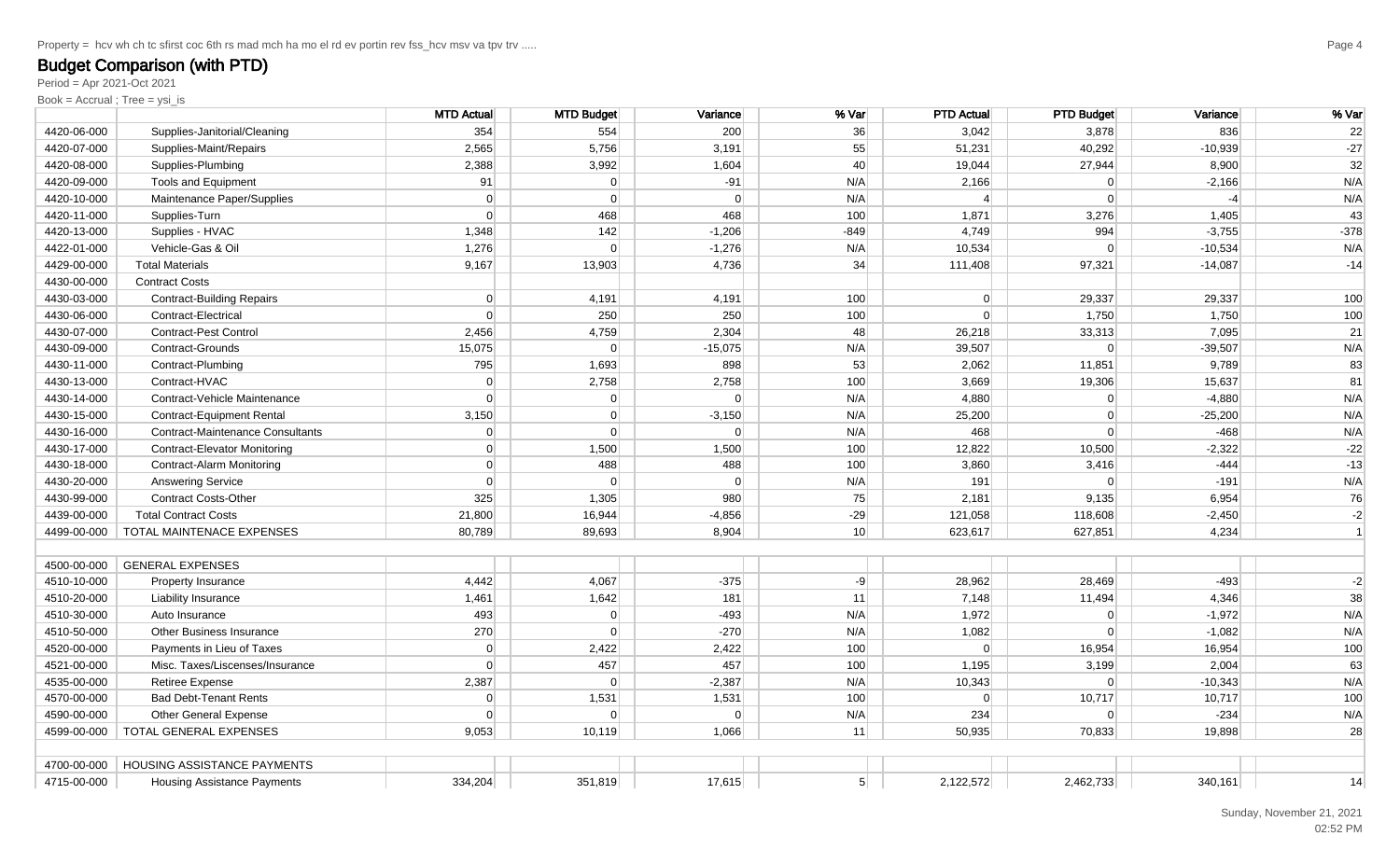Property = hcv wh ch tc sfirst coc 6th rs mad mch ha mo el rd ev portin rev fss\_hcv msv va tpv trv .....

### Budget Comparison (with PTD)

Period = Apr 2021-Oct 2021

|             |                                   | <b>MTD Actual</b> | <b>MTD Budget</b> | Variance | % Var  | <b>PTD Actual</b> | <b>PTD Budget</b> | Variance  | % Var  |
|-------------|-----------------------------------|-------------------|-------------------|----------|--------|-------------------|-------------------|-----------|--------|
| 4715-01-000 | Tenant Utility Payments-Voucher   | 2,310             |                   | $-2,310$ | N/A    | 13,538            |                   | $-13,538$ | N/A    |
| 4715-02-000 | Portable Out HAP Payments         | 1,690             |                   | $-1,690$ | N/A    | 12,476            |                   | $-12,476$ | N/A    |
| 4799-00-000 | TOTAL HOUSING ASSISTANCE PAYMENTS | 338,204           | 351,819           | 13,615   |        | 2,148,586         | 2,462,733         | 314,147   | 13     |
|             |                                   |                   |                   |          |        |                   |                   |           |        |
| 5000-00-000 | NON-OPERATING ITEMS               |                   |                   |          |        |                   |                   |           |        |
| 5210-00-000 | <b>Operating Transfers OUT</b>    |                   | $-123$            | $-123$   | $-100$ |                   | $-861$            | $-861$    | $-100$ |
| 5999-00-000 | TOTAL NON-OPERATING ITEMS         |                   | $-123$            | $-123$   | $-100$ |                   | $-861$            | $-861$    | $-100$ |
|             |                                   |                   |                   |          |        |                   |                   |           |        |
| 8000-00-000 | TOTAL EXPENSES                    | 621,464           | 695,278           | 73,814   | 11     | 4,108,448         | 4,885,940         | 777,492   | 16     |
|             |                                   |                   |                   |          |        |                   |                   |           |        |
|             | 9000-00-000 NET INCOME            | 224,285           | 42,072            | 182,213  | 433    | 793,297           | 275,510           | 517,787   | 188    |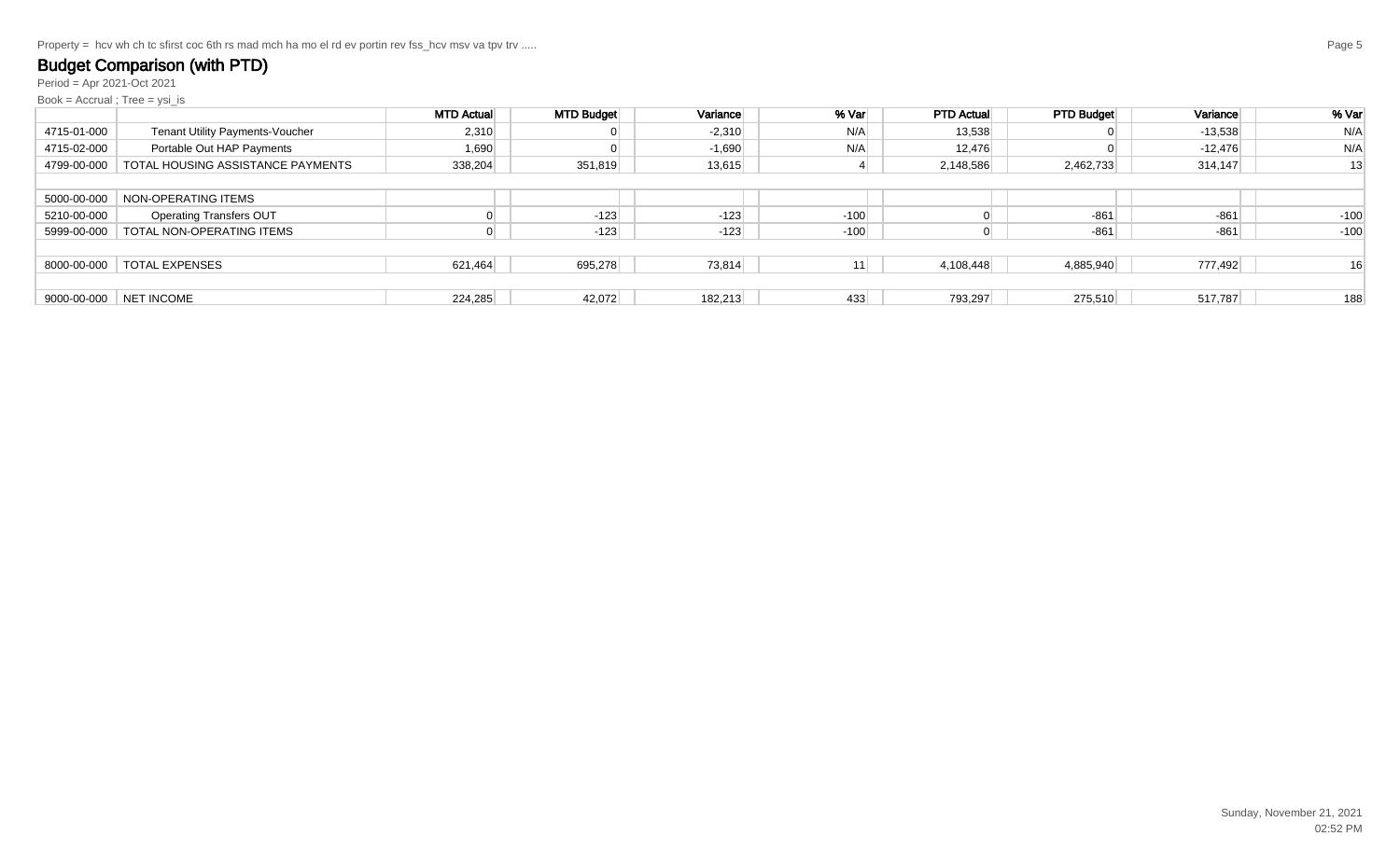# **Budget Comparison (with PTD)**<br><sub>Period = Apr 2021-Oct 2021</sub>

| 3000-00-000   INCOME<br>TENANT INCOME<br>3100-00-000<br>3101-00-000<br>Rental Income<br>3110-00-000<br> 0 <br>$\Omega$<br>N/A<br>227<br>Rent Income-Gross Potential<br>$\Omega$<br>$\Omega$<br>3111-00-000<br><b>Tenant Rent</b><br>83,214<br>101,890<br>$-18,676$<br>$-18$<br>713,230<br>635,409<br>3119-00-000<br><b>Total Rental Income</b><br>83,214<br>101,890<br>$-18,676$<br>$-18$<br>635,636<br>713,230<br>3120-00-000<br>Other Tenant Income<br>3120-01-000<br> 0 <br>$\overline{0}$<br> 0 <br>N/A<br>57<br>$\Omega$<br>Laundry and Vending<br> 0 <br>3120-02-000<br>$\overline{0}$<br>$\Omega$<br>N/A<br>100<br>$\Omega$<br><b>Cleaning Fee</b><br> 0 <br>167<br>3120-09-000<br>Misc. Tenant Income<br>$-167$<br>$-100$<br>$-458$<br>1,169<br> 0 <br>N/A<br>25<br>3120-11-000<br>Pet Fee<br>$\overline{0}$<br> 0 <br>$\overline{0}$<br> 0 <br>$-276$<br>3129-00-000<br>167<br>$-167$<br>$-100$<br>1,169<br><b>Total Other Tenant Income</b><br>83,214<br>635,360<br>714,399<br>3199-00-000<br>NET TENANT INCOME<br>102,057<br>$-18,843$<br>$-18$<br>3400-00-000<br><b>GRANT INCOME</b><br>HUD PHA Operating Grants/Subsidy<br>150,304<br>3401-00-000<br>171,000<br>$-20,696$<br>$-12$<br>1,086,368<br>1,197,000<br><b>HUD PHA Shortfall Funds</b><br>3401-10-000<br>184,015<br>$\overline{0}$<br>184,015<br>N/A<br>515,050<br>$\Omega$<br><b>TOTAL GRANT INCOME</b><br>334,319<br>171,000<br>163,319<br>96<br>1,197,000<br>3499-00-000<br>1,601,417<br>OTHER INCOME<br>3600-00-000<br> 0 <br>3 <sup>1</sup><br>$-3$<br>$-100$<br>3610-00-000<br>Investment Income - Unrestricted<br> 0 <br>21<br>3650-00-000<br> 0 <br>Miscellaneous Other Income<br>2,833<br>$-2,833$<br>$-100$<br>$\overline{0}$<br>19,831<br>3660-00-000<br> 0 <br>21,370<br>$-21,370$<br>$-100$<br>149,590<br><b>Operating Transfers IN</b><br> 0 <br> 0 <br><b>TOTAL OTHER INCOME</b><br>24,206<br>$-24,206$<br>$-100$<br>$\overline{0}$<br>3699-00-000<br>169,442<br><b>TOTAL INCOME</b><br>417,533<br>297,263<br>120,270<br>40<br>2,236,777<br>2,080,841<br>3999-00-000<br>4000-00-000 EXPENSES<br>ADMINISTRATIVE<br>4100-00-000<br>4100-99-000<br><b>Administrative Salaries</b><br>14,956<br>21,671<br>6,715<br>4110-00-000<br><b>Administrative Salaries</b><br>31<br>130,539<br>151,697 | Variance   | % Var          |
|------------------------------------------------------------------------------------------------------------------------------------------------------------------------------------------------------------------------------------------------------------------------------------------------------------------------------------------------------------------------------------------------------------------------------------------------------------------------------------------------------------------------------------------------------------------------------------------------------------------------------------------------------------------------------------------------------------------------------------------------------------------------------------------------------------------------------------------------------------------------------------------------------------------------------------------------------------------------------------------------------------------------------------------------------------------------------------------------------------------------------------------------------------------------------------------------------------------------------------------------------------------------------------------------------------------------------------------------------------------------------------------------------------------------------------------------------------------------------------------------------------------------------------------------------------------------------------------------------------------------------------------------------------------------------------------------------------------------------------------------------------------------------------------------------------------------------------------------------------------------------------------------------------------------------------------------------------------------------------------------------------------------------------------------------------------------------------------------------------------------------------------------------------------------------------------------------------------------------------------------------------------------------|------------|----------------|
|                                                                                                                                                                                                                                                                                                                                                                                                                                                                                                                                                                                                                                                                                                                                                                                                                                                                                                                                                                                                                                                                                                                                                                                                                                                                                                                                                                                                                                                                                                                                                                                                                                                                                                                                                                                                                                                                                                                                                                                                                                                                                                                                                                                                                                                                              |            |                |
|                                                                                                                                                                                                                                                                                                                                                                                                                                                                                                                                                                                                                                                                                                                                                                                                                                                                                                                                                                                                                                                                                                                                                                                                                                                                                                                                                                                                                                                                                                                                                                                                                                                                                                                                                                                                                                                                                                                                                                                                                                                                                                                                                                                                                                                                              |            |                |
|                                                                                                                                                                                                                                                                                                                                                                                                                                                                                                                                                                                                                                                                                                                                                                                                                                                                                                                                                                                                                                                                                                                                                                                                                                                                                                                                                                                                                                                                                                                                                                                                                                                                                                                                                                                                                                                                                                                                                                                                                                                                                                                                                                                                                                                                              |            |                |
|                                                                                                                                                                                                                                                                                                                                                                                                                                                                                                                                                                                                                                                                                                                                                                                                                                                                                                                                                                                                                                                                                                                                                                                                                                                                                                                                                                                                                                                                                                                                                                                                                                                                                                                                                                                                                                                                                                                                                                                                                                                                                                                                                                                                                                                                              | 227        | N/A            |
|                                                                                                                                                                                                                                                                                                                                                                                                                                                                                                                                                                                                                                                                                                                                                                                                                                                                                                                                                                                                                                                                                                                                                                                                                                                                                                                                                                                                                                                                                                                                                                                                                                                                                                                                                                                                                                                                                                                                                                                                                                                                                                                                                                                                                                                                              | $-77,821$  | $-11$          |
|                                                                                                                                                                                                                                                                                                                                                                                                                                                                                                                                                                                                                                                                                                                                                                                                                                                                                                                                                                                                                                                                                                                                                                                                                                                                                                                                                                                                                                                                                                                                                                                                                                                                                                                                                                                                                                                                                                                                                                                                                                                                                                                                                                                                                                                                              | $-77,594$  | $-11$          |
|                                                                                                                                                                                                                                                                                                                                                                                                                                                                                                                                                                                                                                                                                                                                                                                                                                                                                                                                                                                                                                                                                                                                                                                                                                                                                                                                                                                                                                                                                                                                                                                                                                                                                                                                                                                                                                                                                                                                                                                                                                                                                                                                                                                                                                                                              |            |                |
|                                                                                                                                                                                                                                                                                                                                                                                                                                                                                                                                                                                                                                                                                                                                                                                                                                                                                                                                                                                                                                                                                                                                                                                                                                                                                                                                                                                                                                                                                                                                                                                                                                                                                                                                                                                                                                                                                                                                                                                                                                                                                                                                                                                                                                                                              | 57         | N/A            |
|                                                                                                                                                                                                                                                                                                                                                                                                                                                                                                                                                                                                                                                                                                                                                                                                                                                                                                                                                                                                                                                                                                                                                                                                                                                                                                                                                                                                                                                                                                                                                                                                                                                                                                                                                                                                                                                                                                                                                                                                                                                                                                                                                                                                                                                                              | 100        | N/A            |
|                                                                                                                                                                                                                                                                                                                                                                                                                                                                                                                                                                                                                                                                                                                                                                                                                                                                                                                                                                                                                                                                                                                                                                                                                                                                                                                                                                                                                                                                                                                                                                                                                                                                                                                                                                                                                                                                                                                                                                                                                                                                                                                                                                                                                                                                              | $-1,627$   | $-139$         |
|                                                                                                                                                                                                                                                                                                                                                                                                                                                                                                                                                                                                                                                                                                                                                                                                                                                                                                                                                                                                                                                                                                                                                                                                                                                                                                                                                                                                                                                                                                                                                                                                                                                                                                                                                                                                                                                                                                                                                                                                                                                                                                                                                                                                                                                                              | 25         | N/A            |
|                                                                                                                                                                                                                                                                                                                                                                                                                                                                                                                                                                                                                                                                                                                                                                                                                                                                                                                                                                                                                                                                                                                                                                                                                                                                                                                                                                                                                                                                                                                                                                                                                                                                                                                                                                                                                                                                                                                                                                                                                                                                                                                                                                                                                                                                              | $-1,445$   | $-124$         |
|                                                                                                                                                                                                                                                                                                                                                                                                                                                                                                                                                                                                                                                                                                                                                                                                                                                                                                                                                                                                                                                                                                                                                                                                                                                                                                                                                                                                                                                                                                                                                                                                                                                                                                                                                                                                                                                                                                                                                                                                                                                                                                                                                                                                                                                                              | $-79,039$  | $-11$          |
|                                                                                                                                                                                                                                                                                                                                                                                                                                                                                                                                                                                                                                                                                                                                                                                                                                                                                                                                                                                                                                                                                                                                                                                                                                                                                                                                                                                                                                                                                                                                                                                                                                                                                                                                                                                                                                                                                                                                                                                                                                                                                                                                                                                                                                                                              |            |                |
|                                                                                                                                                                                                                                                                                                                                                                                                                                                                                                                                                                                                                                                                                                                                                                                                                                                                                                                                                                                                                                                                                                                                                                                                                                                                                                                                                                                                                                                                                                                                                                                                                                                                                                                                                                                                                                                                                                                                                                                                                                                                                                                                                                                                                                                                              |            |                |
|                                                                                                                                                                                                                                                                                                                                                                                                                                                                                                                                                                                                                                                                                                                                                                                                                                                                                                                                                                                                                                                                                                                                                                                                                                                                                                                                                                                                                                                                                                                                                                                                                                                                                                                                                                                                                                                                                                                                                                                                                                                                                                                                                                                                                                                                              | $-110,632$ | -9             |
|                                                                                                                                                                                                                                                                                                                                                                                                                                                                                                                                                                                                                                                                                                                                                                                                                                                                                                                                                                                                                                                                                                                                                                                                                                                                                                                                                                                                                                                                                                                                                                                                                                                                                                                                                                                                                                                                                                                                                                                                                                                                                                                                                                                                                                                                              | 515,050    | N/A            |
|                                                                                                                                                                                                                                                                                                                                                                                                                                                                                                                                                                                                                                                                                                                                                                                                                                                                                                                                                                                                                                                                                                                                                                                                                                                                                                                                                                                                                                                                                                                                                                                                                                                                                                                                                                                                                                                                                                                                                                                                                                                                                                                                                                                                                                                                              | 404,417    | 34             |
|                                                                                                                                                                                                                                                                                                                                                                                                                                                                                                                                                                                                                                                                                                                                                                                                                                                                                                                                                                                                                                                                                                                                                                                                                                                                                                                                                                                                                                                                                                                                                                                                                                                                                                                                                                                                                                                                                                                                                                                                                                                                                                                                                                                                                                                                              |            |                |
|                                                                                                                                                                                                                                                                                                                                                                                                                                                                                                                                                                                                                                                                                                                                                                                                                                                                                                                                                                                                                                                                                                                                                                                                                                                                                                                                                                                                                                                                                                                                                                                                                                                                                                                                                                                                                                                                                                                                                                                                                                                                                                                                                                                                                                                                              |            |                |
|                                                                                                                                                                                                                                                                                                                                                                                                                                                                                                                                                                                                                                                                                                                                                                                                                                                                                                                                                                                                                                                                                                                                                                                                                                                                                                                                                                                                                                                                                                                                                                                                                                                                                                                                                                                                                                                                                                                                                                                                                                                                                                                                                                                                                                                                              | $-21$      | $-100$         |
|                                                                                                                                                                                                                                                                                                                                                                                                                                                                                                                                                                                                                                                                                                                                                                                                                                                                                                                                                                                                                                                                                                                                                                                                                                                                                                                                                                                                                                                                                                                                                                                                                                                                                                                                                                                                                                                                                                                                                                                                                                                                                                                                                                                                                                                                              | $-19,831$  | $-100$         |
|                                                                                                                                                                                                                                                                                                                                                                                                                                                                                                                                                                                                                                                                                                                                                                                                                                                                                                                                                                                                                                                                                                                                                                                                                                                                                                                                                                                                                                                                                                                                                                                                                                                                                                                                                                                                                                                                                                                                                                                                                                                                                                                                                                                                                                                                              | $-149,590$ | $-100$         |
|                                                                                                                                                                                                                                                                                                                                                                                                                                                                                                                                                                                                                                                                                                                                                                                                                                                                                                                                                                                                                                                                                                                                                                                                                                                                                                                                                                                                                                                                                                                                                                                                                                                                                                                                                                                                                                                                                                                                                                                                                                                                                                                                                                                                                                                                              | $-169,442$ | $-100$         |
|                                                                                                                                                                                                                                                                                                                                                                                                                                                                                                                                                                                                                                                                                                                                                                                                                                                                                                                                                                                                                                                                                                                                                                                                                                                                                                                                                                                                                                                                                                                                                                                                                                                                                                                                                                                                                                                                                                                                                                                                                                                                                                                                                                                                                                                                              |            |                |
|                                                                                                                                                                                                                                                                                                                                                                                                                                                                                                                                                                                                                                                                                                                                                                                                                                                                                                                                                                                                                                                                                                                                                                                                                                                                                                                                                                                                                                                                                                                                                                                                                                                                                                                                                                                                                                                                                                                                                                                                                                                                                                                                                                                                                                                                              | 155,936    | $\overline{7}$ |
|                                                                                                                                                                                                                                                                                                                                                                                                                                                                                                                                                                                                                                                                                                                                                                                                                                                                                                                                                                                                                                                                                                                                                                                                                                                                                                                                                                                                                                                                                                                                                                                                                                                                                                                                                                                                                                                                                                                                                                                                                                                                                                                                                                                                                                                                              |            |                |
|                                                                                                                                                                                                                                                                                                                                                                                                                                                                                                                                                                                                                                                                                                                                                                                                                                                                                                                                                                                                                                                                                                                                                                                                                                                                                                                                                                                                                                                                                                                                                                                                                                                                                                                                                                                                                                                                                                                                                                                                                                                                                                                                                                                                                                                                              |            |                |
|                                                                                                                                                                                                                                                                                                                                                                                                                                                                                                                                                                                                                                                                                                                                                                                                                                                                                                                                                                                                                                                                                                                                                                                                                                                                                                                                                                                                                                                                                                                                                                                                                                                                                                                                                                                                                                                                                                                                                                                                                                                                                                                                                                                                                                                                              |            |                |
|                                                                                                                                                                                                                                                                                                                                                                                                                                                                                                                                                                                                                                                                                                                                                                                                                                                                                                                                                                                                                                                                                                                                                                                                                                                                                                                                                                                                                                                                                                                                                                                                                                                                                                                                                                                                                                                                                                                                                                                                                                                                                                                                                                                                                                                                              |            |                |
|                                                                                                                                                                                                                                                                                                                                                                                                                                                                                                                                                                                                                                                                                                                                                                                                                                                                                                                                                                                                                                                                                                                                                                                                                                                                                                                                                                                                                                                                                                                                                                                                                                                                                                                                                                                                                                                                                                                                                                                                                                                                                                                                                                                                                                                                              | 21,158     | 14             |
| 4110-04-000<br>Employee Benefit FICA - Admin<br>1,100<br>6,295<br>5,195<br>83<br>9,399<br>44,065                                                                                                                                                                                                                                                                                                                                                                                                                                                                                                                                                                                                                                                                                                                                                                                                                                                                                                                                                                                                                                                                                                                                                                                                                                                                                                                                                                                                                                                                                                                                                                                                                                                                                                                                                                                                                                                                                                                                                                                                                                                                                                                                                                             | 34,666     | 79             |
| 4110-05-000<br>4,051<br>$\overline{0}$<br>$-4,051$<br>N/A<br>26,218<br>Employee Insurance - Admin<br>$\Omega$                                                                                                                                                                                                                                                                                                                                                                                                                                                                                                                                                                                                                                                                                                                                                                                                                                                                                                                                                                                                                                                                                                                                                                                                                                                                                                                                                                                                                                                                                                                                                                                                                                                                                                                                                                                                                                                                                                                                                                                                                                                                                                                                                                | $-26,218$  | N/A            |
| 851<br>4110-06-000<br>Retirement - Admin<br> 0 <br>$\overline{0}$<br> 0 <br>N/A<br>$\overline{0}$                                                                                                                                                                                                                                                                                                                                                                                                                                                                                                                                                                                                                                                                                                                                                                                                                                                                                                                                                                                                                                                                                                                                                                                                                                                                                                                                                                                                                                                                                                                                                                                                                                                                                                                                                                                                                                                                                                                                                                                                                                                                                                                                                                            | $-851$     | N/A            |
| 0 <br>$\overline{0}$<br> 0 <br>N/A<br>4110-07-000<br>Unemployment Insurance - Admin<br>885<br>$\overline{0}$                                                                                                                                                                                                                                                                                                                                                                                                                                                                                                                                                                                                                                                                                                                                                                                                                                                                                                                                                                                                                                                                                                                                                                                                                                                                                                                                                                                                                                                                                                                                                                                                                                                                                                                                                                                                                                                                                                                                                                                                                                                                                                                                                                 | $-885$     | N/A            |
| 0 <br> 0 <br>307<br>4110-08-000<br>Disability - Admin<br>$\overline{0}$<br>N/A<br>$\Omega$                                                                                                                                                                                                                                                                                                                                                                                                                                                                                                                                                                                                                                                                                                                                                                                                                                                                                                                                                                                                                                                                                                                                                                                                                                                                                                                                                                                                                                                                                                                                                                                                                                                                                                                                                                                                                                                                                                                                                                                                                                                                                                                                                                                   | $-307$     | N/A            |
| 0 <br> 0 <br>N/A<br>4110-09-000<br>Fitness - Admin<br>$\overline{0}$<br>195<br>$\overline{0}$                                                                                                                                                                                                                                                                                                                                                                                                                                                                                                                                                                                                                                                                                                                                                                                                                                                                                                                                                                                                                                                                                                                                                                                                                                                                                                                                                                                                                                                                                                                                                                                                                                                                                                                                                                                                                                                                                                                                                                                                                                                                                                                                                                                | $-195$     | N/A            |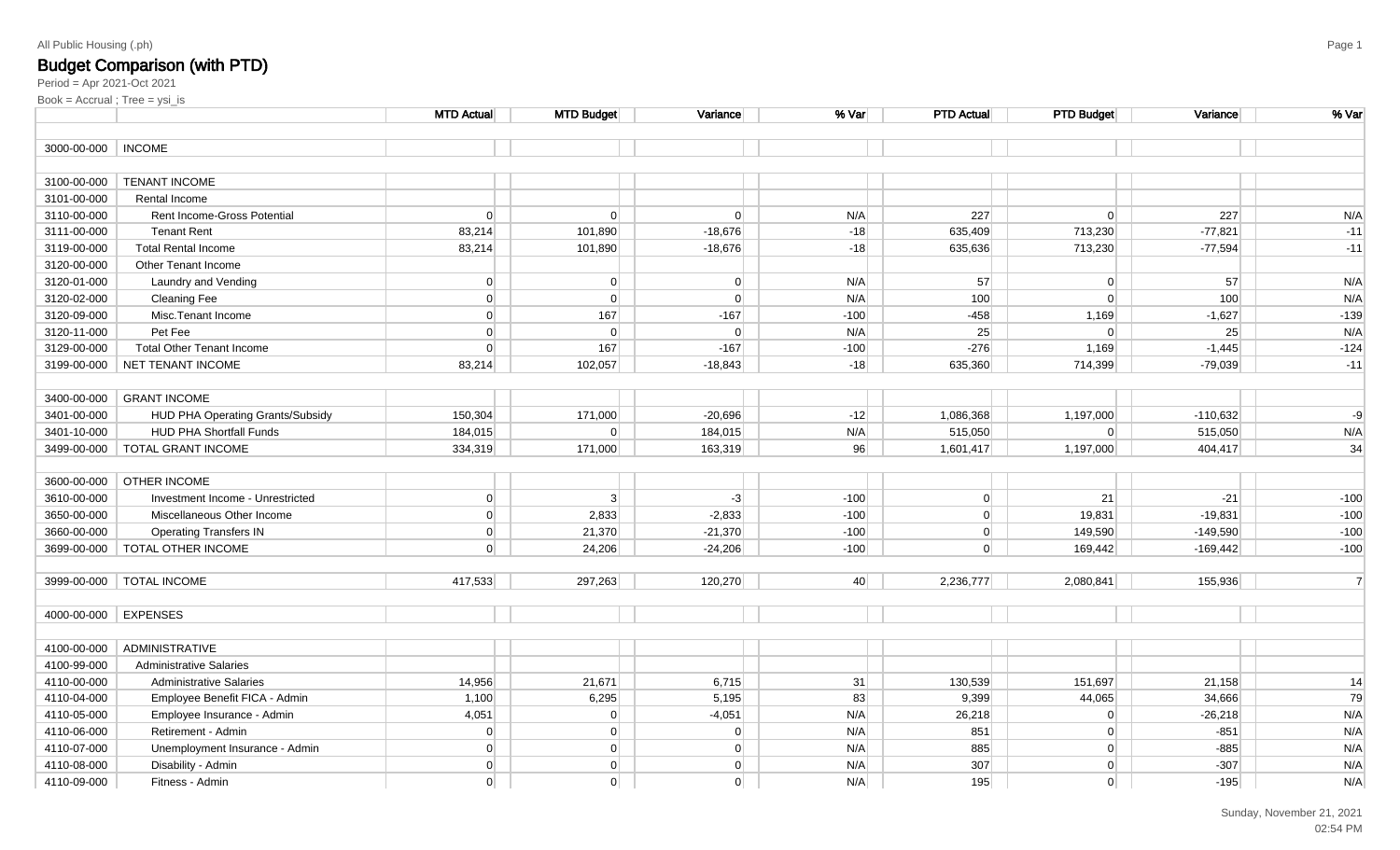# Budget Comparison (with PTD)

Period = Apr 2021-Oct 2021

|                       |                                           | <b>MTD Actual</b> | <b>MTD Budget</b> | Variance       | % Var           | <b>PTD Actual</b> | <b>PTD Budget</b> | Variance  | % Var          |
|-----------------------|-------------------------------------------|-------------------|-------------------|----------------|-----------------|-------------------|-------------------|-----------|----------------|
| 4110-10-000           | Workers Comp - Admin                      | 243               | 296               | 53             | 18              | 5,043             | 2,072             | $-2,971$  | $-143$         |
| 4110-99-000           | <b>Total Administrative Salaries</b>      | 20,351            | 28,262            | 7,911          | 28              | 173,438           | 197,834           | 24,396    | 12             |
| 4130-00-000           | Legal Expense                             |                   |                   |                |                 |                   |                   |           |                |
| 4130-02-000           | <b>Criminal Background Checks</b>         | 35                | $\Omega$          | $-35$          | N/A             | 88                | $\Omega$          | $-88$     | N/A            |
| 4130-03-000           | <b>Tenant Screening</b>                   | 88                | $\Omega$          | $-88$          | N/A             | 140               | $\Omega$          | $-140$    | N/A            |
| 4130-04-000           | General Legal Expense                     | 124               | 3,670             | 3,546          | 97              | 1,220             | 25,690            | 24,470    | 95             |
| 4131-00-000           | <b>Total Legal Expense</b>                | 246               | 3,670             | 3,424          | 93              | 1,447             | 25,690            | 24,243    | 94             |
| 4139-00-000           | Other Admin Expenses                      |                   |                   |                |                 |                   |                   |           |                |
| 4140-00-000           | <b>Staff Training</b>                     | $\Omega$          | 1,587             | 1,587          | 100             | 5,907             | 11,109            | 5,202     | 47             |
| 4150-00-000           | Travel                                    | 284               | 62                | $-222$         | $-358$          | 2,386             | 434               | $-1,952$  | $-450$         |
| 4171-00-000           | <b>Auditing Fees</b>                      | $\Omega$          | $\Omega$          | $\mathbf 0$    | N/A             | $\Omega$          | 13,294            | 13,294    | 100            |
| 4173-10-000           | Management Fee                            | 20,970            | 25,720            | 4,750          | 18              | 166,311           | 180,040           | 13,729    | 8              |
| 4173-20-000           | Bookkeeping Fee                           | 2,290             | 2,556             | 266            | 10 <sup>1</sup> | 18,152            | 17,892            | $-260$    | $-1$           |
| 4173-30-000           | Asset Management Fee                      | 3,230             | 3,460             | 230            | $\overline{7}$  | 25,210            | 24,220            | $-990$    | $-4$           |
| 4182-00-000           | Consultants                               | 233               | 710               | 477            | 67              | 4,921             | 4,970             | 49        | $\overline{1}$ |
| 4182-00-099           | <b>Contract Services COVID</b>            | $\Omega$          | $\Omega$          | $\Omega$       | N/A             | 2,501             | $\Omega$          | $-2,501$  | N/A            |
| 4183-00-000           | <b>Professional Meetings</b>              | 54                | $\Omega$          | $-54$          | N/A             | 54                | $\Omega$          | $-54$     | N/A            |
| 4189-00-000           | <b>Total Other Admin Expenses</b>         | 27,061            | 34,095            | 7,034          | 21              | 225,442           | 251,959           | 26,517    | 11             |
| 4190-00-000           | Miscellaneous Admin Expenses              |                   |                   |                |                 |                   |                   |           |                |
| 4190-01-000           | Membership and Fees                       | 0                 | 96                | 96             | 100             | 400               | 672               | 272       | 41             |
| 4190-03-000           | Advertising                               | 100               | 350               | 250            | 71              | 600               | 2,450             | 1,850     | 76             |
| 4190-04-000           | <b>Office Supplies</b>                    | $\Omega$          | 741               | 741            | 100             | 1,256             | 5,187             | 3,931     | 76             |
| 4190-07-000           | Telecom & Cell Services                   | 369               | 2,125             | 1,756          | 83              | 3,609             | 14,875            | 11,266    | 76             |
| 4190-08-000           | Postage                                   | 821               | 535               | $-286$         | $-53$           | 4,194             | 3,745             | $-449$    | $-12$          |
| 4190-09-000           | Software Liscense Fees                    | $\Omega$          | $\overline{0}$    | $\overline{0}$ | N/A             | 1,000             | $\mathbf 0$       | $-1,000$  | N/A            |
| 4190-10-000           | Copy & Print Services                     | 311               | 588               | 277            | 47              | 2,899             | 4,116             | 1,217     | 30             |
| 4190-11-000           | <b>Printer Supplies</b>                   | 0                 | $\overline{0}$    | $\overline{0}$ | N/A             | 196               | $\overline{0}$    | $-196$    | N/A            |
| 4190-13-000           | Network & Broadband Services              | 2,005             | $\Omega$          | $-2,005$       | N/A             | 14,317            | $\Omega$          | $-14,317$ | N/A            |
| 4190-19-000           | TV/Cable                                  | 0                 | 2,138             | 2,138          | 100             | $\Omega$          | 14,966            | 14,966    | 100            |
| 4190-22-000           | Other Misc Admin Expenses                 | $\Omega$          | 267               | 267            | 100             | 252               | 1,869             | 1,616     | 86             |
| 4191-00-000           | <b>Total Miscellaneous Admin Expenses</b> | 3,606             | 6,840             | 3,234          | 47              | 28,721            | 47,880            | 19,159    | 40             |
| 4199-00-000           | TOTAL ADMINISTRATIVE EXPENSES             | 51,264            | 72,867            | 21,603         | 30 <sup>2</sup> | 429,048           | 523,363           | 94,315    | 18             |
|                       |                                           |                   |                   |                |                 |                   |                   |           |                |
| 4200-00-000           | <b>TENANT SERVICES</b>                    |                   |                   |                |                 |                   |                   |           |                |
| 4220-01-000           | Other Tenant Svcs.                        | 0                 | $\Omega$          | $\Omega$       | N/A             | 37,951            | $\Omega$          | $-37,951$ | N/A            |
| 4230-00-000           | <b>Tenant Services Contract Costs</b>     | $\Omega$          | 4,886             | 4,886          | 100             | $\Omega$          | 34,202            | 34,202    | 100            |
| 4230-01-000           | <b>Tenant Relocation</b>                  | 4,931             | $\Omega$          | $-4,931$       | N/A             | 8,337             | $\Omega$          | $-8,337$  | N/A            |
| 4299-00-000           | TOTAL TENANT SERVICES EXPENSES            | 4,931             | 4,886             | $-45$          | $-1$            | 46,288            | 34,202            | $-12,086$ | $-35$          |
| 4300-00-000 UTILITIES |                                           |                   |                   |                |                 |                   |                   |           |                |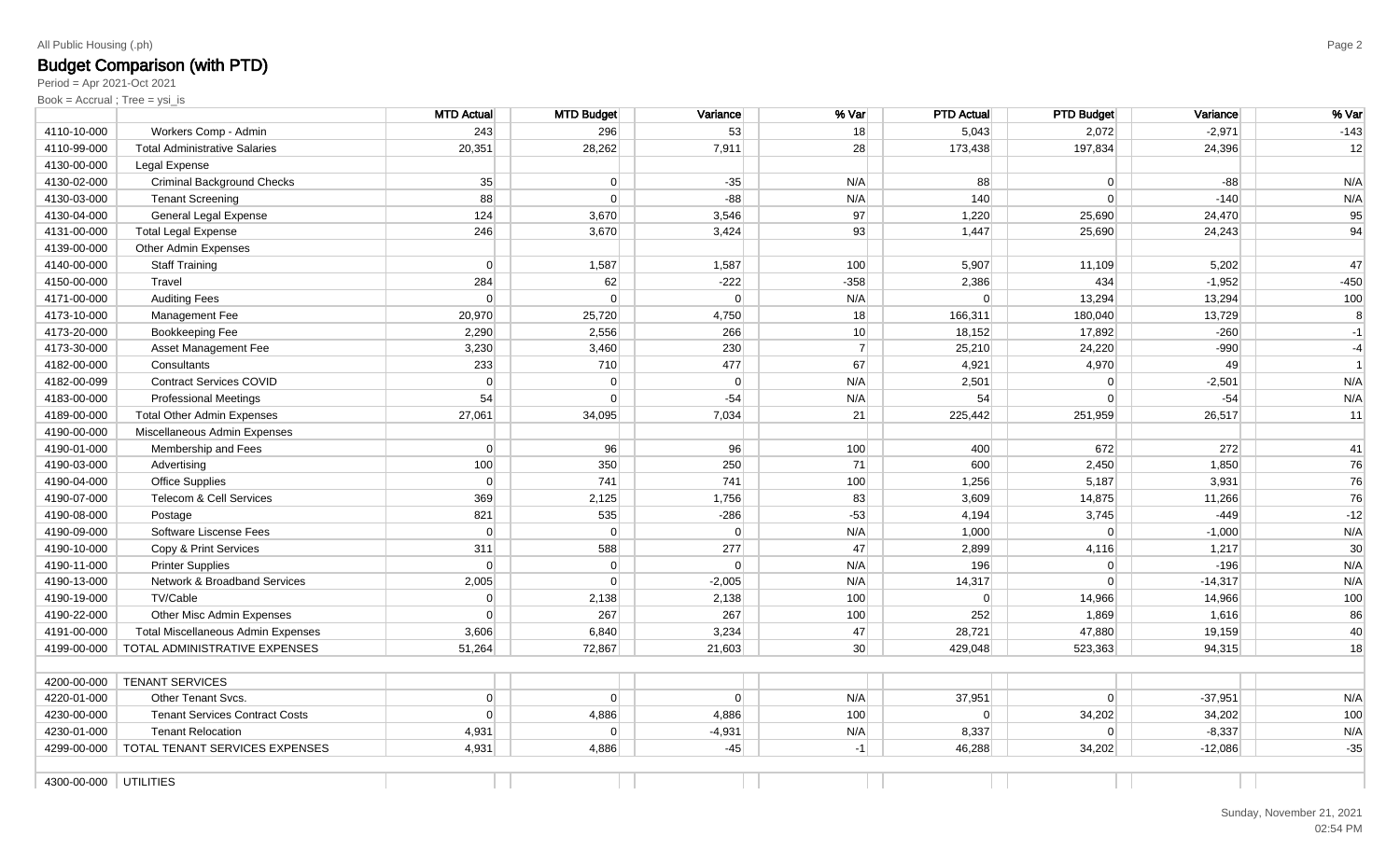# Budget Comparison (with PTD)

Period = Apr 2021-Oct 2021

|             |                                      | <b>MTD Actual</b> | <b>MTD Budget</b> | Variance       | % Var          | <b>PTD Actual</b> | <b>PTD Budget</b> | Variance  | % Var      |
|-------------|--------------------------------------|-------------------|-------------------|----------------|----------------|-------------------|-------------------|-----------|------------|
| 4310-00-000 | Water                                | 9,036             | 17,301            | 8,265          | 48             | 99,679            | 121,107           | 21,428    | 18         |
| 4320-00-000 | Electricity                          | 21,765            | 24,385            | 2,620          | 11             | 172,288           | 170,695           | $-1,593$  | $-1$       |
| 4330-00-000 | Gas                                  | 7,107             | 11,489            | 4,382          | 38             | 60,180            | 80,423            | 20,243    | 25         |
| 4340-00-000 | Garbage/Trash Removal                | 7,232             | 6,797             | $-435$         | $-6$           | 48,673            | 47,579            | $-1,094$  | $-2$       |
| 4390-00-000 | Sewer                                | 13,395            | 23,835            | 10,440         | 44             | 127,463           | 166,845           | 39,382    | 24         |
| 4395-00-000 | Stormwater Tax                       | $\Omega$          | 1,602             | 1,602          | 100            | 8,006             | 11,214            | 3,208     | 29         |
| 4399-00-000 | TOTAL UTILITY EXPENSES               | 58,535            | 85,409            | 26,874         | 31             | 516,289           | 597,863           | 81,574    | 14         |
| 4400-00-000 | MAINTENANCE AND OPERATIONS           |                   |                   |                |                |                   |                   |           |            |
| 4400-10-000 | <b>General Maint Expense</b>         |                   |                   |                |                |                   |                   |           |            |
| 4410-00-000 | <b>Maintenance Salaries</b>          | 37,034            | 45,363            | 8,329          | 18             | 316,033           | 317,541           | 1,508     | $\Omega$   |
| 4410-05-000 | FICA - Maintenance                   | 2,726             | 12,866            | 10,140         | 79             | 23,322            | 90,062            | 66,740    | 74         |
| 4410-06-000 | Employee Insurance - Maintenance     | 9,489             | $\overline{0}$    | $-9,489$       | N/A            | 46,932            | $\overline{0}$    | $-46,932$ | N/A        |
| 4410-07-000 | Retirement - Maintenance             | $\Omega$          | $\overline{0}$    | 0              | N/A            | 1,066             | $\overline{0}$    | $-1,066$  | N/A        |
| 4410-08-000 | Unemployment Insurance - Maintenance | $\Omega$          | $\overline{0}$    | $\overline{0}$ | N/A            | 1,356             | $\overline{0}$    | $-1,356$  | N/A        |
| 4410-09-000 | Disability - Maintenance             | $\Omega$          | $\overline{0}$    | $\Omega$       | N/A            | 116               | $\overline{0}$    | $-116$    | N/A        |
| 4410-10-000 | Fitness - Maintenance                | 65                | $\Omega$          | $-65$          | N/A            | 292               | $\overline{0}$    | $-292$    | N/A        |
| 4410-11-000 | Workers Comp - Maintenance           | 509               | 617               | 108            | 18             | 2,034             | 4,319             | 2,285     | 53         |
| 4419-00-000 | <b>Total General Maint Expense</b>   | 49,822            | 58,846            | 9,024          | 15             | 391,151           | 411,922           | 20,771    | $\sqrt{5}$ |
| 4420-00-000 | Materials                            |                   |                   |                |                |                   |                   |           |            |
| 4420-01-000 | Supplies - Grounds                   | $\Omega$          | 1,669             | 1,669          | 100            | 2,701             | 11,683            | 8,982     | 77         |
| 4420-02-000 | Supplies-Appliance                   | 100               | $\Omega$          | $-100$         | N/A            | 1,610             | $\Omega$          | $-1,610$  | N/A        |
| 4420-03-000 | Supplies-Decorating/Painting         | 896               | 939               | 43             | 5 <sup>1</sup> | 9,109             | 6,573             | $-2,536$  | $-39$      |
| 4420-04-000 | Supplies-Electrical                  | 142               | 283               | 141            | 50             | 4,795             | 1,981             | $-2,814$  | $-142$     |
| 4420-05-000 | Supplies-Exterminating               | 6                 | 100               | 94             | 94             | 552               | 700               | 148       | 21         |
| 4420-06-000 | Supplies-Janitorial/Cleaning         | 354               | 554               | 200            | 36             | 3,042             | 3,878             | 836       | 22         |
| 4420-07-000 | Supplies-Maint/Repairs               | 2,565             | 5,756             | 3,191          | 55             | 50,790            | 40,292            | $-10,498$ | $-26$      |
| 4420-08-000 | Supplies-Plumbing                    | 2,388             | 3,992             | 1,604          | 40             | 19,044            | 27,944            | 8,900     | 32         |
| 4420-09-000 | Tools and Equipment                  | 91                | $\overline{0}$    | $-91$          | N/A            | 2,166             | $\Omega$          | $-2,166$  | N/A        |
| 4420-10-000 | Maintenance Paper/Supplies           | $\Omega$          | $\Omega$          | $\Omega$       | N/A            |                   | $\Omega$          | $-4$      | N/A        |
| 4420-11-000 | Supplies-Turn                        | $\Omega$          | 468               | 468            | 100            | 1,871             | 3,276             | 1,405     | 43         |
| 4420-13-000 | Supplies - HVAC                      | 1,348             | 142               | $-1,206$       | $-849$         | 4,749             | 994               | $-3,755$  | $-378$     |
| 4422-01-000 | Vehicle-Gas & Oil                    | 1,256             | $\Omega$          | $-1,256$       | N/A            | 10,514            | $\Omega$          | $-10,514$ | N/A        |
| 4429-00-000 | <b>Total Materials</b>               | 9,147             | 13,903            | 4,756          | 34             | 110,947           | 97,321            | $-13,626$ | $-14$      |
| 4430-00-000 | <b>Contract Costs</b>                |                   |                   |                |                |                   |                   |           |            |
| 4430-03-000 | <b>Contract-Building Repairs</b>     | $\Omega$          | 4,191             | 4,191          | 100            | $\Omega$          | 29,337            | 29,337    | 100        |
| 4430-06-000 | Contract-Electrical                  | $\Omega$          | 250               | 250            | 100            | 0                 | 1,750             | 1,750     | 100        |
| 4430-07-000 | <b>Contract-Pest Control</b>         | 2,456             | 4,759             | 2,304          | 48             | 26,218            | 33,313            | 7,095     | 21         |
| 4430-09-000 | Contract-Grounds                     | 15,075            | $\Omega$          | $-15,075$      | N/A            | 39,507            | $\Omega$          | $-39,507$ | N/A        |
| 4430-11-000 | Contract-Plumbing                    | 795               | 1,693             | 898            | 53             | 2,062             | 11,851            | 9,789     | 83         |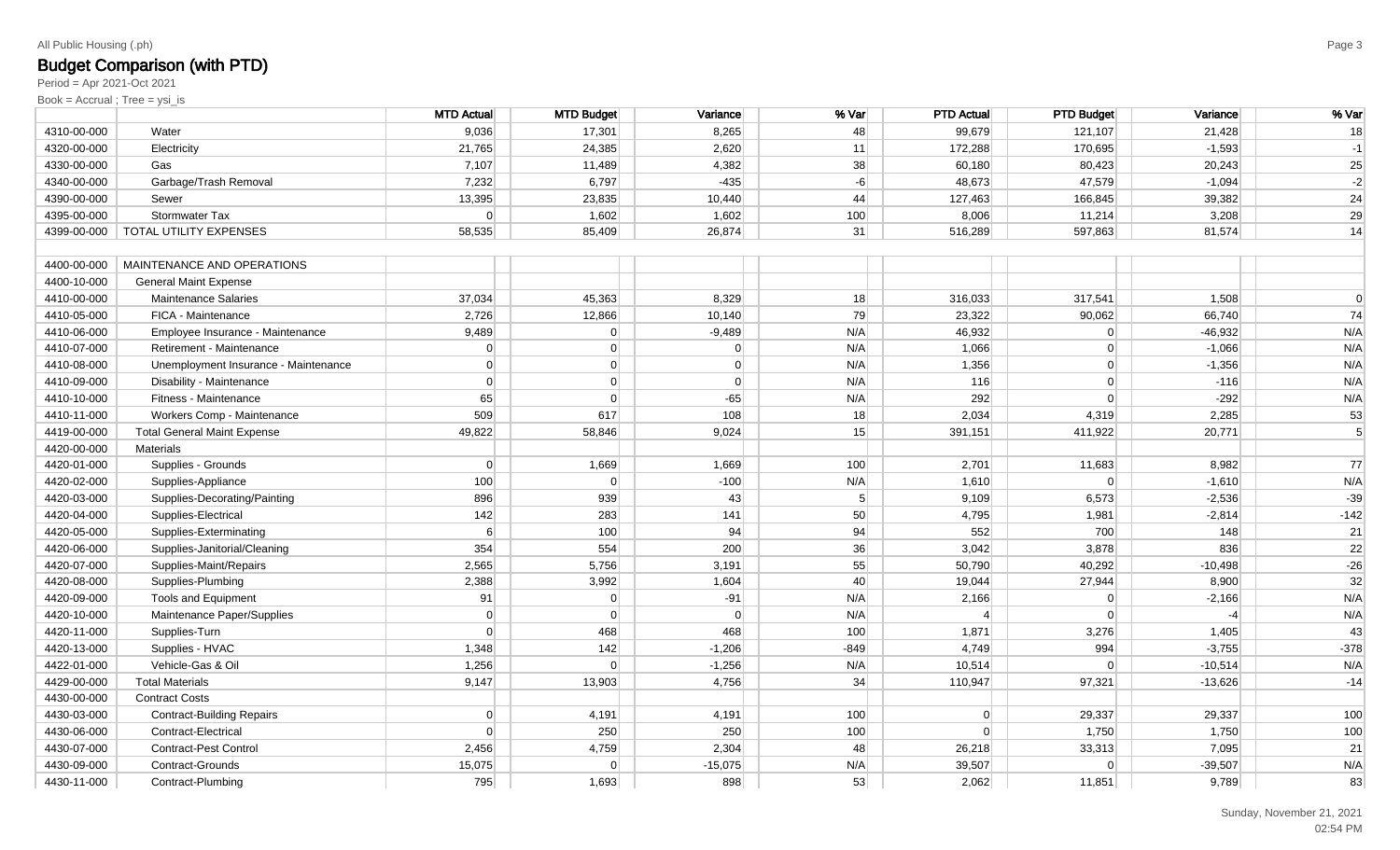### Budget Comparison (with PTD)

Period = Apr 2021-Oct 2021

|             |                                         | <b>MTD Actual</b> | <b>MTD Budget</b> | Variance | % Var           | <b>PTD Actual</b> | <b>PTD Budget</b> | Variance  | % Var  |
|-------------|-----------------------------------------|-------------------|-------------------|----------|-----------------|-------------------|-------------------|-----------|--------|
| 4430-13-000 | Contract-HVAC                           |                   | 2,758             | 2,758    | 100             | 3,669             | 19,306            | 15,637    | 81     |
| 4430-14-000 | Contract-Vehicle Maintenance            | $\Omega$          |                   | $\Omega$ | N/A             | 4,630             | $\Omega$          | $-4,630$  | N/A    |
| 4430-15-000 | <b>Contract-Equipment Rental</b>        | 3,150             | $\Omega$          | $-3,150$ | N/A             | 25,200            | $\Omega$          | $-25,200$ | N/A    |
| 4430-16-000 | <b>Contract-Maintenance Consultants</b> |                   | $\Omega$          |          | N/A             | 468               |                   | $-468$    | N/A    |
| 4430-17-000 | <b>Contract-Elevator Monitoring</b>     | $\Omega$          | 1,500             | 1,500    | 100             | 12,822            | 10,500            | $-2,322$  | $-22$  |
| 4430-18-000 | <b>Contract-Alarm Monitoring</b>        | $\Omega$          | 488               | 488      | 100             | 3,860             | 3,416             | $-444$    | $-13$  |
| 4430-20-000 | Answering Service                       | $\Omega$          |                   |          | N/A             | 191               |                   | $-191$    | N/A    |
| 4430-99-000 | <b>Contract Costs-Other</b>             | 325               | 1,305             | 980      | 75              | 1,950             | 9,135             | 7,185     | 79     |
| 4439-00-000 | <b>Total Contract Costs</b>             | 21,800            | 16,944            | $-4,856$ | $-29$           | 120,577           | 118,608           | $-1,969$  | $-2$   |
| 4499-00-000 | <b>TOTAL MAINTENACE EXPENSES</b>        | 80,769            | 89,693            | 8,924    | 10 <sup>1</sup> | 622,676           | 627,851           | 5,175     |        |
|             |                                         |                   |                   |          |                 |                   |                   |           |        |
| 4500-00-000 | <b>GENERAL EXPENSES</b>                 |                   |                   |          |                 |                   |                   |           |        |
| 4510-10-000 | <b>Property Insurance</b>               | 4,442             | 4,041             | $-401$   | $-10$           | 28,962            | 28,287            | $-675$    | $-2$   |
| 4510-20-000 | <b>Liability Insurance</b>              | 913               | 816               | $-97$    | $-12$           | 4,957             | 5,712             | 755       | 13     |
| 4510-30-000 | Auto Insurance                          | 493               | $\Omega$          | $-493$   | N/A             | 1,972             |                   | $-1,972$  | N/A    |
| 4510-50-000 | Other Business Insurance                | 163               |                   | $-163$   | N/A             | 651               |                   | $-651$    | N/A    |
| 4520-00-000 | Payments in Lieu of Taxes               | $\overline{0}$    | 2,422             | 2,422    | 100             |                   | 16,954            | 16,954    | 100    |
| 4521-00-000 | Misc. Taxes/Liscenses/Insurance         | $\Omega$          | 347               | 347      | 100             | 1,126             | 2,429             | 1,303     | 54     |
| 4570-00-000 | <b>Bad Debt-Tenant Rents</b>            |                   | 1,531             | 1,531    | 100             |                   | 10,717            | 10,717    | 100    |
| 4599-00-000 | TOTAL GENERAL EXPENSES                  | 6,011             | 9,157             | 3,146    | 34              | 37,668            | 64,099            | 26,431    | 41     |
|             |                                         |                   |                   |          |                 |                   |                   |           |        |
| 5000-00-000 | <b>NON-OPERATING ITEMS</b>              |                   |                   |          |                 |                   |                   |           |        |
| 5210-00-000 | <b>Operating Transfers OUT</b>          | 0                 | $-123$            | $-123$   | $-100$          | $\mathbf 0$       | $-861$            | $-861$    | $-100$ |
| 5999-00-000 | TOTAL NON-OPERATING ITEMS               | $\Omega$          | $-123$            | $-123$   | $-100$          | $\Omega$          | $-861$            | $-861$    | $-100$ |
|             |                                         |                   |                   |          |                 |                   |                   |           |        |
| 8000-00-000 | <b>TOTAL EXPENSES</b>                   | 201,510           | 261,889           | 60,379   | 23              | 1,651,968         | 1,846,517         | 194,549   | 11     |
|             |                                         |                   |                   |          |                 |                   |                   |           |        |
|             | 9000-00-000 NET INCOME                  | 216.023           | 35.374            | 180.649  | 511             | 584.809           | 234.324           | 350.485   | 150    |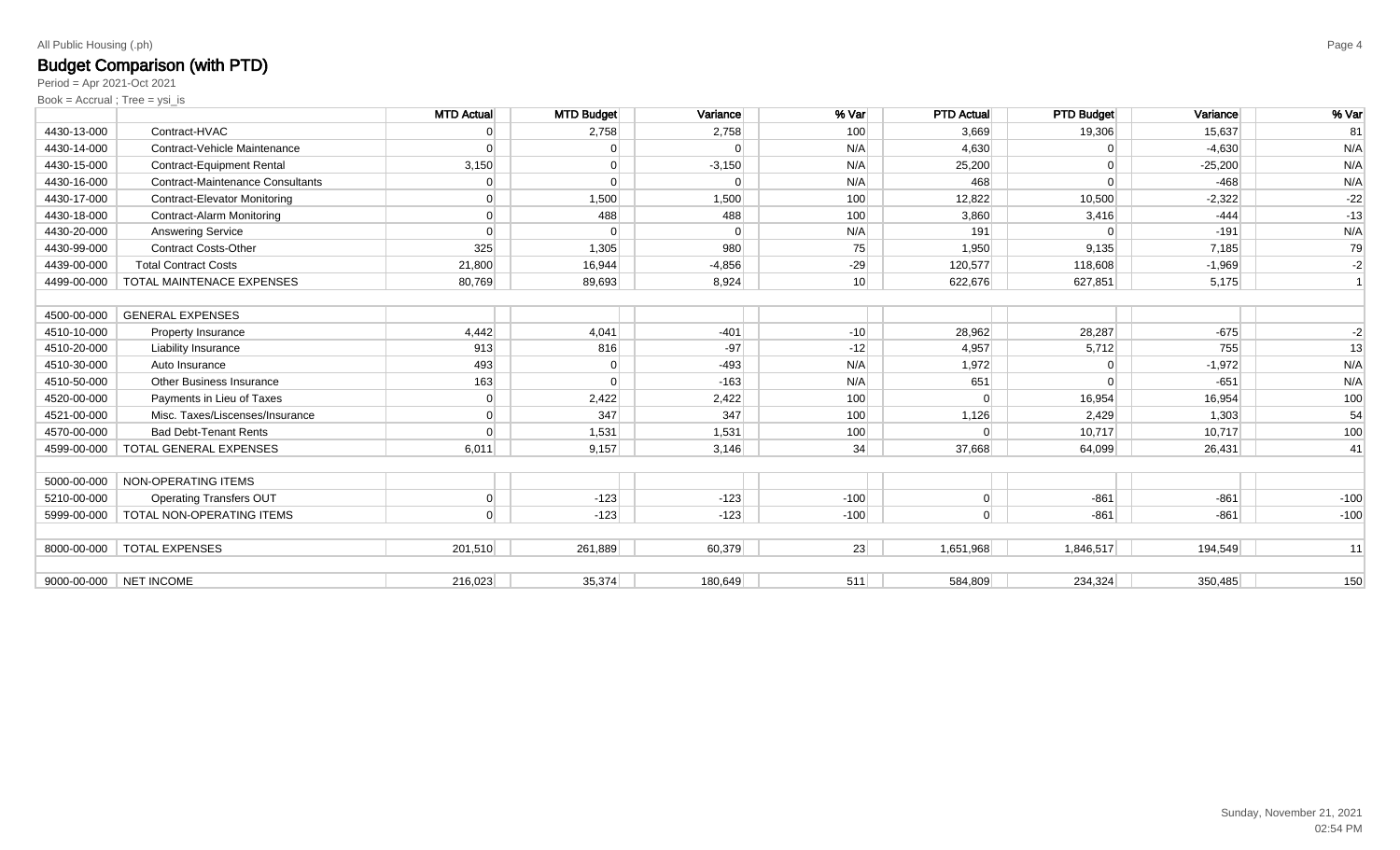#### Housing Choice Voucher (.hcvp)

### Budget Comparison (with PTD)

|                      |                                      | <b>MTD Actual</b> | <b>MTD Budget</b> | Variance  | % Var  | <b>PTD Actual</b> | <b>PTD Budget</b> | Variance   | % Var          |
|----------------------|--------------------------------------|-------------------|-------------------|-----------|--------|-------------------|-------------------|------------|----------------|
| 3000-00-000   INCOME |                                      |                   |                   |           |        |                   |                   |            |                |
|                      |                                      |                   |                   |           |        |                   |                   |            |                |
| 3400-00-000          | <b>GRANT INCOME</b>                  |                   |                   |           |        |                   |                   |            |                |
| 3410-01-000          | Section 8 HAP Earned                 | 328,986           | 351,819           | $-22,833$ | $-6$   | 2,115,874         | 2,462,733         | $-346,859$ | $-14$          |
| 3410-02-000          | Section 8 Admin. Fee Income          | 58,215            | 38,001            | 20,214    | 53     | 236,362           | 266,007           | $-29,645$  | $-11$          |
| 3410-08-000          | Section 8 EHV Prelim & Srvc Fees     | $\overline{0}$    | $\Omega$          | $\Omega$  | N/A    | 32,250            | $\Omega$          | 32,250     | N/A            |
|                      | 3499-00-000   TOTAL GRANT INCOME     | 387,201           | 389,820           | $-2,619$  | $-1$   | 2,384,486         | 2,728,740         | $-344,254$ | $-13$          |
|                      |                                      |                   |                   |           |        |                   |                   |            |                |
| 3600-00-000          | <b>OTHER INCOME</b>                  |                   |                   |           |        |                   |                   |            |                |
| 3610-00-000          | Investment Income - Unrestricted     | $\overline{0}$    | 17                | $-17$     | $-100$ | $\Omega$          | 119               | $-119$     | $-100$         |
| 3640-00-000          | Fraud Recovery - HAP                 | $\overline{0}$    | 200               | $-200$    | $-100$ | 1,411             | 1,400             | 11         | $\overline{1}$ |
|                      | 3699-00-000   TOTAL OTHER INCOME     | $\Omega$          | 217               | $-217$    | $-100$ | 1,411             | 1,519             | $-108$     | $-7$           |
|                      |                                      |                   |                   |           |        |                   |                   |            |                |
| 3999-00-000          | TOTAL INCOME                         | 387,201           | 390,037           | $-2,836$  | $-1$   | 2,385,897         | 2,730,259         | $-344,362$ | $-13$          |
|                      |                                      |                   |                   |           |        |                   |                   |            |                |
| 4000-00-000          | <b>EXPENSES</b>                      |                   |                   |           |        |                   |                   |            |                |
|                      |                                      |                   |                   |           |        |                   |                   |            |                |
| 4100-00-000          | ADMINISTRATIVE                       |                   |                   |           |        |                   |                   |            |                |
| 4100-99-000          | <b>Administrative Salaries</b>       |                   |                   |           |        |                   |                   |            |                |
| 4110-00-000          | <b>Administrative Salaries</b>       | 6,901             | 14,199            | 7,298     | 51     | 49,894            | 99,393            | 49,499     | 50             |
| 4110-04-000          | Employee Benefit FICA - Admin        | 515               | 3,997             | 3,482     | 87     | 3,904             | 27,979            | 24,075     | 86             |
| 4110-05-000          | Employee Insurance - Admin           | 860               | $\overline{0}$    | $-860$    | N/A    | 7,692             | $\overline{0}$    | $-7,692$   | N/A            |
| 4110-06-000          | Retirement - Admin                   | $\overline{0}$    | $\overline{0}$    | $\Omega$  | N/A    | 623               | $\Omega$          | $-623$     | N/A            |
| 4110-07-000          | Unemployment Insurance - Admin       | $\Omega$          | $\overline{0}$    | $\Omega$  | N/A    | 187               | 0                 | $-187$     | N/A            |
| 4110-08-000          | Disability - Admin                   | 0                 | $\overline{0}$    | $\Omega$  | N/A    | 172               | 0                 | $-172$     | N/A            |
| 4110-10-000          | Workers Comp - Admin                 | 159               | 193               | 34        | 18     | 1,288             | 1,351             | 63         | 5              |
| 4110-99-000          | <b>Total Administrative Salaries</b> | 8,435             | 18,389            | 9,954     | 54     | 63,761            | 128,723           | 64,962     | 50             |
| 4130-00-000          | Legal Expense                        |                   |                   |           |        |                   |                   |            |                |
| 4130-02-000          | <b>Criminal Background Checks</b>    | 9                 | $\overline{0}$    | $-9$      | N/A    | 9                 | 0                 | $-9$       | N/A            |
| 4130-03-000          | <b>Tenant Screening</b>              | 368               | $\overline{0}$    | $-368$    | N/A    | 3,899             | 0                 | $-3,899$   | N/A            |
| 4130-04-000          | General Legal Expense                | $\overline{0}$    | 125               | 125       | 100    | 465               | 875               | 410        | 47             |
| 4131-00-000          | <b>Total Legal Expense</b>           | 376               | 125               | $-251$    | $-201$ | 4,373             | 875               | $-3,498$   | $-400$         |
| 4139-00-000          | Other Admin Expenses                 |                   |                   |           |        |                   |                   |            |                |
| 4140-00-000          | <b>Staff Training</b>                | $\overline{0}$    | 583               | 583       | 100    | 1,830             | 4,081             | 2,252      | 55             |
| 4150-00-000          | Travel                               | $\Omega$          | 42                | 42        | 100    | 39                | 294               | 255        | 87             |
| 4171-00-000          | <b>Auditing Fees</b>                 | $\Omega$          | $\overline{0}$    | $\Omega$  | N/A    | $\overline{0}$    | 1,900             | 1,900      | 100            |
| 4172-00-000          | Port Out Admin Fee Paid              | 93                | $\overline{0}$    | $-93$     | N/A    | 699               | 0                 | $-699$     | N/A            |
| 4173-10-000          | Management Fee                       | 11,395            | 6,184             | $-5,211$  | $-84$  | 46,282            | 43,288            | $-2,994$   | $-7$           |
| 4173-20-000          | Bookkeeping Fee                      | 3,090             | 3,579             | 489       | 14     | 20,895            | 25,053            | 4,158      | 17             |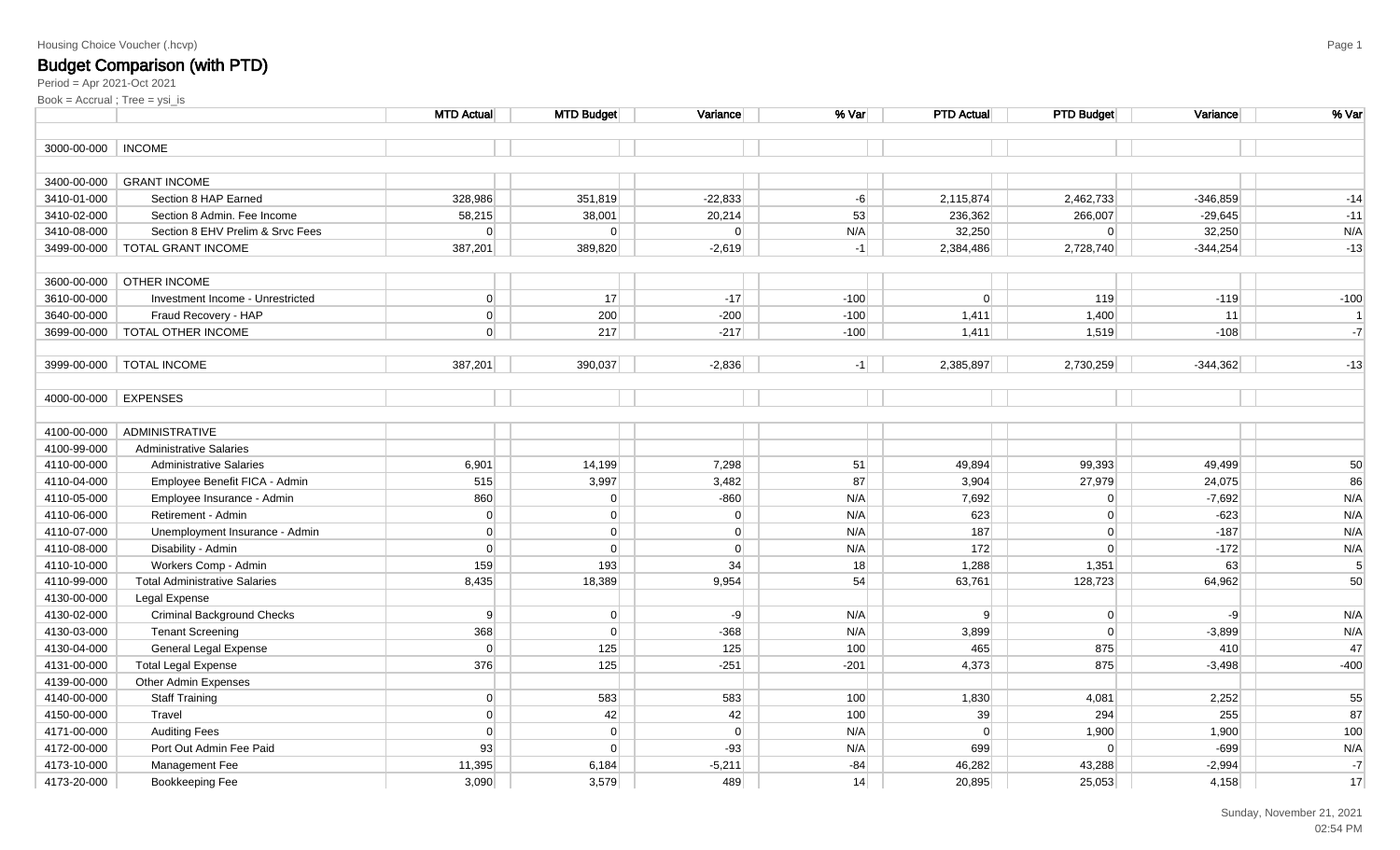#### Housing Choice Voucher (.hcvp)

# Budget Comparison (with PTD)

Period = Apr 2021-Oct 2021

|             |                                           | <b>MTD Actual</b> | <b>MTD Budget</b> | Variance       | % Var          | <b>PTD Actual</b> | <b>PTD Budget</b> | Variance  | % Var  |
|-------------|-------------------------------------------|-------------------|-------------------|----------------|----------------|-------------------|-------------------|-----------|--------|
| 4180-00-000 | <b>Office Rent</b>                        | 0                 | 2,750             | 2,750          | 100            | $\Omega$          | 19,250            | 19,250    | 100    |
| 4182-00-000 | Consultants                               | 32                | 417               | 385            | 92             | 1,681             | 2,919             | 1,238     | 42     |
| 4183-00-000 | <b>Professional Meetings</b>              | 913               | $\Omega$          | $-913$         | N/A            | 918               | $\Omega$          | $-918$    | N/A    |
| 4189-00-000 | <b>Total Other Admin Expenses</b>         | 15,523            | 13,555            | $-1,968$       | $-15$          | 72,344            | 96,785            | 24,441    | 25     |
| 4190-00-000 | Miscellaneous Admin Expenses              |                   |                   |                |                |                   |                   |           |        |
| 4190-01-000 | Membership and Fees                       | 0                 | 21                | 21             | 100            | 400               | 147               | $-252$    | $-172$ |
| 4190-03-000 | Advertising                               | $\overline{0}$    | 2 <sup>2</sup>    | $2\vert$       | 100            | 33                | 14                | $-19$     | $-138$ |
| 4190-04-000 | Office Supplies                           | 1,038             | 188               | $-850$         | $-452$         | 4,180             | 1,316             | $-2,864$  | $-218$ |
| 4190-04-099 | Office Supplies COVID                     | 1,737             | $\overline{0}$    | $-1,737$       | N/A            | 1,737             | $\Omega$          | $-1,737$  | N/A    |
| 4190-07-000 | <b>Telecom &amp; Cell Services</b>        | 173               | 500               | 327            | 65             | 1,269             | 3,500             | 2,231     | 64     |
| 4190-08-000 | Postage                                   | 421               | 417               | $-4$           | $-1$           | 1,944             | 2,919             | 975       | 33     |
| 4190-09-000 | Software Liscense Fees                    | $\overline{0}$    | $\overline{0}$    | $\overline{0}$ | N/A            | 333               | $\Omega$          | $-333$    | N/A    |
| 4190-10-000 | Copy & Print Services                     | 207               | 167               | $-40$          | $-24$          | 1,532             | 1,169             | $-363$    | $-31$  |
| 4190-13-000 | Network & Broadband Services              | 481               | $\overline{0}$    | $-481$         | N/A            | 3,056             | $\Omega$          | $-3,056$  | N/A    |
| 4190-18-000 | Small Office Equipment                    | 0                 | $\Omega$          | $\Omega$       | N/A            | 422               | $\Omega$          | $-422$    | N/A    |
| 4190-19-000 | TV/Cable                                  | $\overline{0}$    | 417               | 417            | 100            | $\Omega$          | 2,919             | 2,919     | 100    |
| 4190-22-000 | Other Misc Admin Expenses                 | $\Omega$          | 83                | 83             | 100            | $\Omega$          | 581               | 581       | 100    |
| 4191-00-000 | <b>Total Miscellaneous Admin Expenses</b> | 4,058             | 1,795             | $-2,263$       | $-126$         | 14,906            | 12,565            | $-2,341$  | $-19$  |
| 4199-00-000 | TOTAL ADMINISTRATIVE EXPENSES             | 28,393            | 33,864            | 5,471          | 16             | 155,384           | 238,948           | 83,564    | 35     |
|             |                                           |                   |                   |                |                |                   |                   |           |        |
| 4400-00-000 | MAINTENANCE AND OPERATIONS                |                   |                   |                |                |                   |                   |           |        |
| 4420-00-000 | <b>Materials</b>                          |                   |                   |                |                |                   |                   |           |        |
| 4420-07-000 | Supplies-Maint/Repairs                    | $\overline{0}$    | $\overline{0}$    | $\overline{0}$ | N/A            | 84                | $\overline{0}$    | $-84$     | N/A    |
| 4429-00-000 | <b>Total Materials</b>                    | 0                 | $\overline{0}$    | $\overline{0}$ | N/A            | 84                | $\overline{0}$    | $-84$     | N/A    |
| 4499-00-000 | TOTAL MAINTENACE EXPENSES                 | 0                 | $\overline{0}$    | 0              | N/A            | 84                | $\overline{0}$    | $-84$     | N/A    |
|             |                                           |                   |                   |                |                |                   |                   |           |        |
| 4500-00-000 | <b>GENERAL EXPENSES</b>                   |                   |                   |                |                |                   |                   |           |        |
| 4510-20-000 | Liability Insurance                       | $\Omega$          | 328               | 328            | 100            | $\overline{0}$    | 2,296             | 2,296     | 100    |
| 4510-50-000 | <b>Other Business Insurance</b>           | 47                | 0                 | $-47$          | N/A            | 190               | $\Omega$          | $-190$    | N/A    |
| 4521-00-000 | Misc. Taxes/Liscenses/Insurance           | 0                 | 44                | 44             | 100            | 20                | 308               | 288       | 94     |
| 4590-00-000 | Other General Expense                     | $\overline{0}$    | $\overline{0}$    | $\Omega$       | N/A            | 234               | $\Omega$          | $-234$    | N/A    |
| 4599-00-000 | TOTAL GENERAL EXPENSES                    | 47                | 372               | 325            | 87             | 443               | 2,604             | 2,161     | 83     |
|             |                                           |                   |                   |                |                |                   |                   |           |        |
| 4700-00-000 | HOUSING ASSISTANCE PAYMENTS               |                   |                   |                |                |                   |                   |           |        |
| 4715-00-000 | <b>Housing Assistance Payments</b>        | 334,204           | 351,819           | 17,615         | 5 <sup>1</sup> | 2,122,572         | 2,462,733         | 340,161   | 14     |
| 4715-01-000 | Tenant Utility Payments-Voucher           | 2,310             | $\overline{0}$    | $-2,310$       | N/A            | 13,538            | $\Omega$          | $-13,538$ | N/A    |
| 4715-02-000 | Portable Out HAP Payments                 | 1,690             | $\Omega$          | $-1,690$       | N/A            | 12,476            | $\Omega$          | $-12,476$ | N/A    |
| 4799-00-000 | TOTAL HOUSING ASSISTANCE PAYMENTS         | 338,204           | 351,819           | 13,615         | $\overline{4}$ | 2,148,586         | 2,462,733         | 314,147   | 13     |
|             |                                           |                   |                   |                |                |                   |                   |           |        |
|             | 8000-00-000   TOTAL EXPENSES              | 366,644           | 386,055           | 19,411         | 5 <sup>2</sup> | 2,304,498         | 2,704,285         | 399,787   | 15     |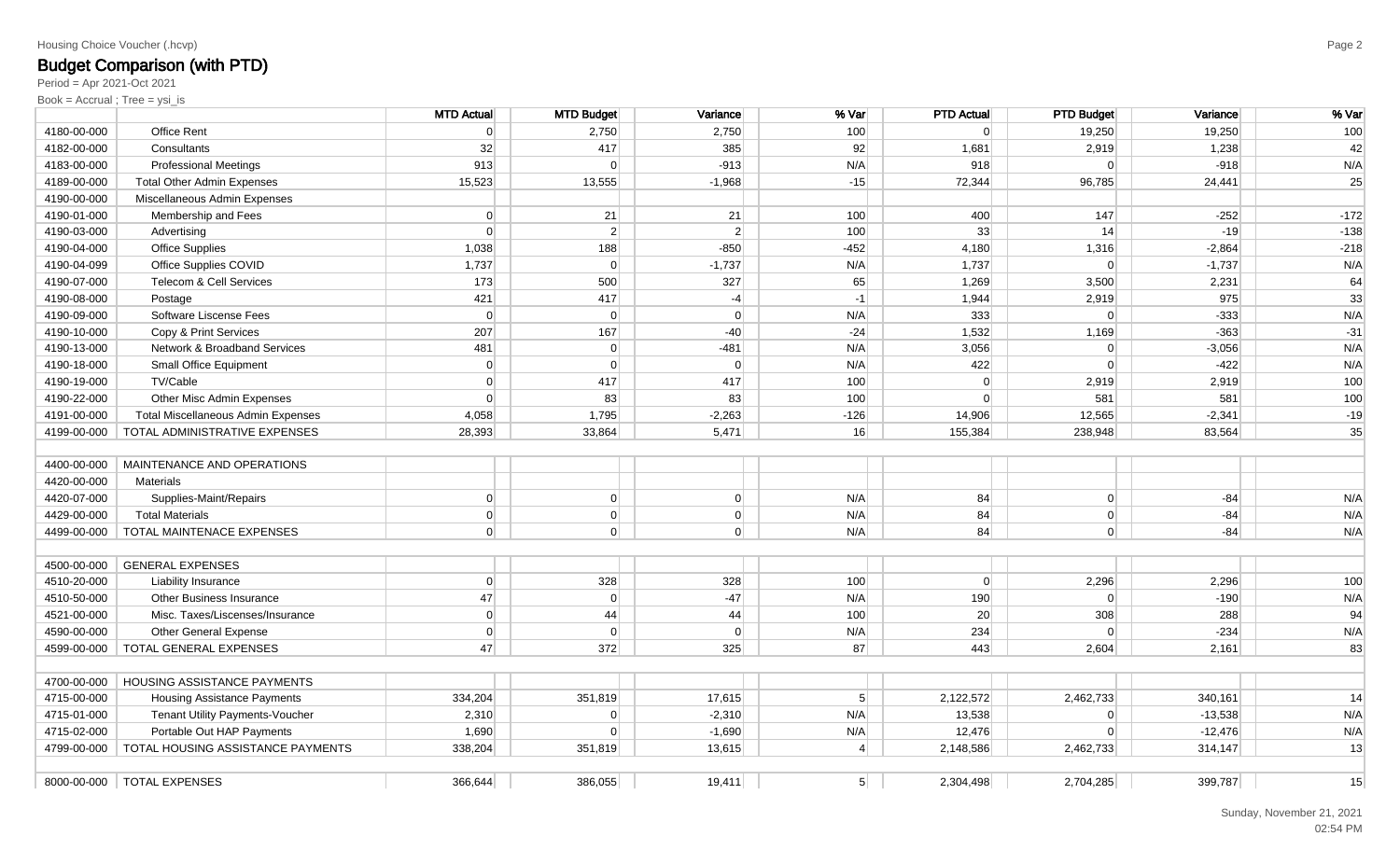|  |  | Housing Choice Voucher (.hcvp) |  |  |
|--|--|--------------------------------|--|--|
|--|--|--------------------------------|--|--|

Period = Apr 2021-Oct 2021

MTD Actual MTD Budget | Variance | % Var PTD Actual PTD Budget | Variance | % Var 9000-00-000 NET INCOMEE 20,557 | 3,982 | 16,575 | 416 | 81,399 | 25,974 | 55,425 | 213 Book = Accrual ; Tree = ysi\_is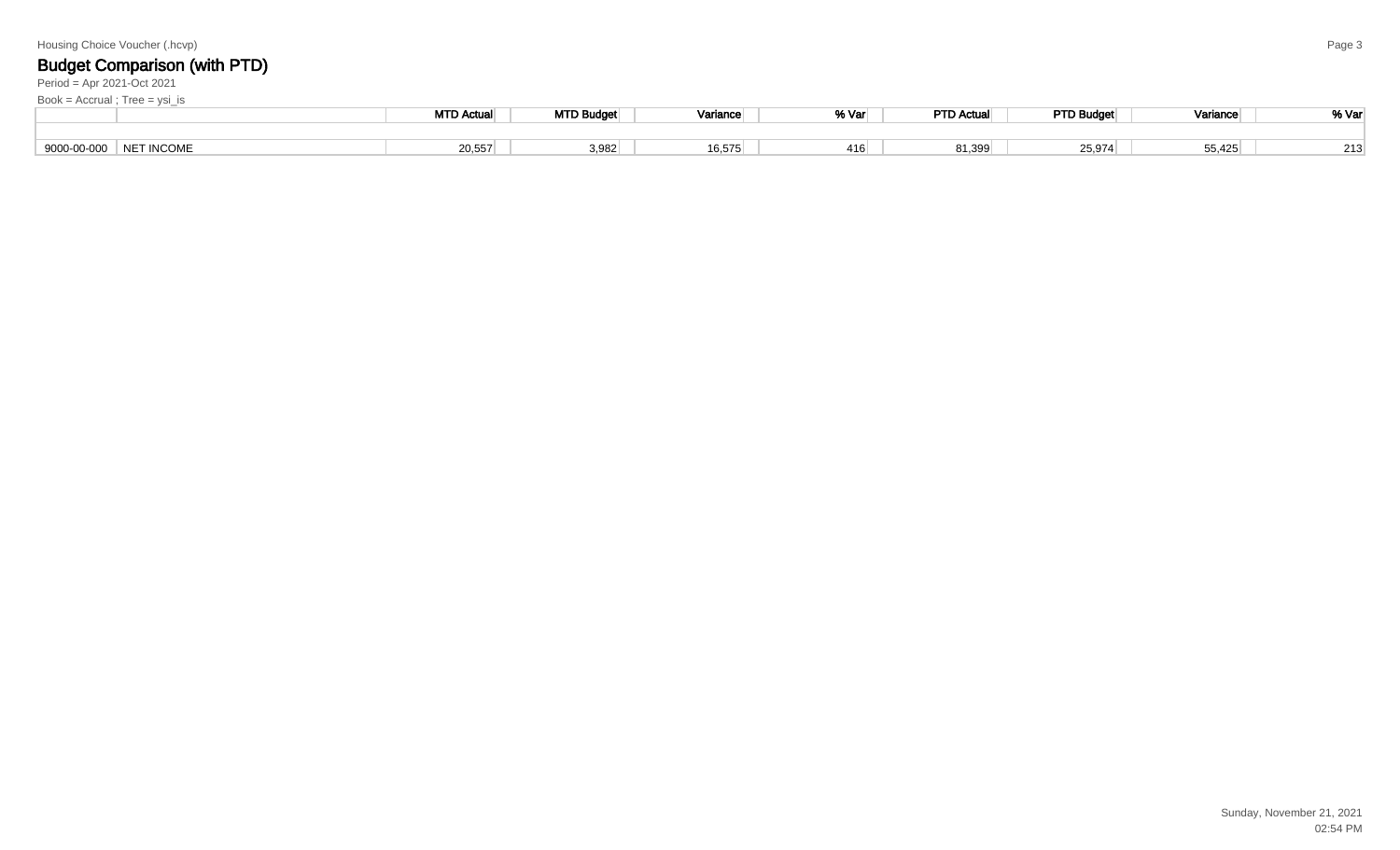#### Central Office (.coc)

### Budget Comparison (with PTD)

|             |                                           | <b>MTD Actual</b> | <b>MTD Budget</b> | Variance       | % Var            | <b>PTD Actual</b> | <b>PTD Budget</b> | Variance  | % Var           |
|-------------|-------------------------------------------|-------------------|-------------------|----------------|------------------|-------------------|-------------------|-----------|-----------------|
| 3000-00-000 | <b>INCOME</b>                             |                   |                   |                |                  |                   |                   |           |                 |
|             |                                           |                   |                   |                |                  |                   |                   |           |                 |
| 3600-00-000 | <b>OTHER INCOME</b>                       |                   |                   |                |                  |                   |                   |           |                 |
| 3610-00-000 | Investment Income - Unrestricted          | $\overline{0}$    | 8                 | $-8$           | $-100$           | 0                 | 56                | $-56$     | $-100$          |
| 3620-00-000 | Management Fee Income                     | 32,365            | 40,451            | $-8,086$       | $-20$            | 212,593           | 283,157           | $-70,564$ | $-25$           |
| 3620-10-000 | Bookkeeping Fee Income                    | 5,370             | 6,131             | $-761$         | $-12$            | 38,978            | 42,917            | $-3,940$  | $-9$            |
| 3620-20-000 | Asset Management Fee Income               | 3,240             | 3,460             | $-220$         | $-6$             | 25,280            | 24,220            | 1,060     | $\overline{4}$  |
| 3650-00-000 | Miscellaneous Other Income                | 40                | $\Omega$          | 40             | N/A              | 2,221             | $\Omega$          | 2,221     | N/A             |
| 3699-00-000 | TOTAL OTHER INCOME                        | 41,015            | 50,050            | $-9,035$       | $-18$            | 279,071           | 350,350           | $-71,279$ | $-20$           |
|             |                                           |                   |                   |                |                  |                   |                   |           |                 |
| 3999-00-000 | <b>TOTAL INCOME</b>                       | 41,015            | 50,050            | $-9,035$       | $-18$            | 279,071           | 350,350           | $-71,279$ | $-20$           |
| 4000-00-000 | <b>EXPENSES</b>                           |                   |                   |                |                  |                   |                   |           |                 |
|             |                                           |                   |                   |                |                  |                   |                   |           |                 |
| 4100-00-000 | ADMINISTRATIVE                            |                   |                   |                |                  |                   |                   |           |                 |
| 4100-99-000 | <b>Administrative Salaries</b>            |                   |                   |                |                  |                   |                   |           |                 |
| 4110-00-000 | <b>Administrative Salaries</b>            | 24,318            | 30,337            | 6,019          | 20               | 165,369           | 212,359           | 46,990    | 22              |
| 4110-00-900 | Administrative Salaries - Contra Account  | $\overline{0}$    | $\Omega$          | 0              | N/A              | $-125,404$        | 0                 | 125,404   | N/A             |
| 4110-04-000 | Employee Benefit FICA - Admin             | 1,758             | 6,305             | 4,547          | 72               | 15,681            | 44,135            | 28,454    | 64              |
| 4110-04-900 | Emp Benefit FICA - Admin - Contra Account | $\overline{0}$    | $\overline{0}$    | $\Omega$       | N/A              | $-4,062$          | $\Omega$          | 4,062     | N/A             |
| 4110-05-000 | Employee Insurance - Admin                | 2,223             | $\overline{0}$    | $-2,223$       | N/A              | 12,412            | $\overline{0}$    | $-12,412$ | N/A             |
| 4110-06-000 | Retirement - Admin                        | $\overline{0}$    | $\overline{0}$    | 0              | N/A              | 2,005             | $\overline{0}$    | $-2,005$  | N/A             |
| 4110-07-000 | Unemployment Insurance - Admin            | $\overline{0}$    | $\overline{0}$    | 0              | N/A              | 732               | $\overline{0}$    | $-732$    | N/A             |
| 4110-08-000 | Disability - Admin                        | $\overline{0}$    | $\overline{0}$    | 0              | N/A              | 562               | $\Omega$          | $-562$    | N/A             |
| 4110-10-000 | Workers Comp - Admin                      | 340               | 412               | 72             | 17               | 2,012             | 2,884             | 872       | 30 <sup>°</sup> |
| 4110-99-000 | <b>Total Administrative Salaries</b>      | 28,639            | 37,054            | 8,415          | 23               | 69,307            | 259,378           | 190,071   | 73              |
| 4130-00-000 | Legal Expense                             |                   |                   |                |                  |                   |                   |           |                 |
| 4130-02-000 | <b>Criminal Background Checks</b>         | 9                 | $\Omega$          | $-9$           | N/A              | 96                | $\Omega$          | $-96$     | N/A             |
| 4130-04-000 | General Legal Expense                     | 734               | 1,671             | 936            | 56               | 8,018             | 11,697            | 3,678     | 31              |
| 4131-00-000 | <b>Total Legal Expense</b>                | 743               | 1,671             | 928            | 56               | 8,115             | 11,697            | 3,582     | 31              |
| 4139-00-000 | Other Admin Expenses                      |                   |                   |                |                  |                   |                   |           |                 |
| 4140-00-000 | <b>Staff Training</b>                     | 328               | 333               | 5 <sup>5</sup> | $\left  \right $ | 815               | 2,331             | 1,516     | 65              |
| 4171-00-000 | <b>Auditing Fees</b>                      | $\overline{0}$    | $\Omega$          | 0              | N/A              | $\overline{0}$    | 3,800             | 3,800     | 100             |
| 4180-00-000 | <b>Office Rent</b>                        | 300               | 300               | 0              | 0                | 1,800             | 2,100             | 300       | 14              |
| 4182-00-000 | Consultants                               | 295               | 5,000             | 4,705          | 94               | 21,456            | 35,000            | 13,544    | 39              |
| 4183-00-000 | <b>Professional Meetings</b>              | 0                 | $\Omega$          | 0              | N/A              | 89                | $\Omega$          | $-89$     | N/A             |
| 4189-00-000 | <b>Total Other Admin Expenses</b>         | 923               | 5,633             | 4,710          | 84               | 24,161            | 43,231            | 19,070    | 44              |
| 4190-00-000 | Miscellaneous Admin Expenses              |                   |                   |                |                  |                   |                   |           |                 |
| 4190-01-000 | Membership and Fees                       | 100               | 458               | 358            | 78               | 2,198             | 3,206             | 1,008     | 31              |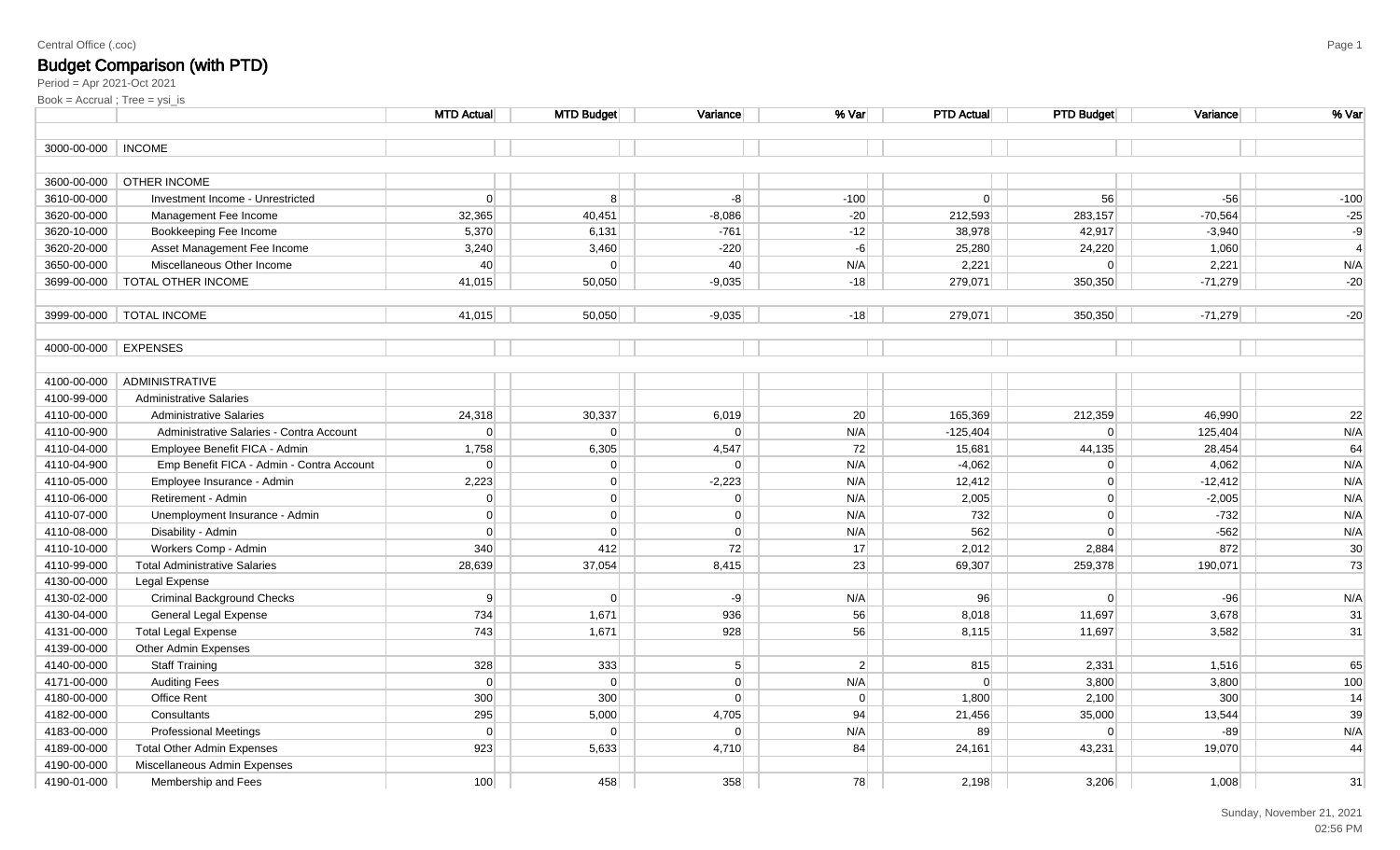#### Central Office (.coc)

# Budget Comparison (with PTD)

Period = Apr 2021-Oct 2021

|             |                                           | <b>MTD Actual</b> | <b>MTD Budget</b> | Variance       | % Var    | <b>PTD Actual</b> | <b>PTD Budget</b> | Variance  | % Var  |
|-------------|-------------------------------------------|-------------------|-------------------|----------------|----------|-------------------|-------------------|-----------|--------|
| 4190-02-000 | <b>Publications</b>                       | $\Omega$          | $\Omega$          | $\Omega$       | N/A      | 82                | $\Omega$          | $-82$     | N/A    |
| 4190-03-000 | Advertising                               | 170               | 11                | $-159$         | $-1,447$ | 479               | 77                | $-402$    | $-522$ |
| 4190-04-000 | <b>Office Supplies</b>                    | 83                | 292               | 209            | 71       | 458               | 2,044             | 1,586     | 78     |
| 4190-07-000 | Telecom & Cell Services                   | 143               | 392               | 249            | 64       | 867               | 2,744             | 1,877     | 68     |
| 4190-08-000 | Postage                                   | $\Omega$          | 150               | 150            | 100      | 1,175             | 1,050             | $-125$    | $-12$  |
| 4190-09-000 | Software Liscense Fees                    | 15                | $\Omega$          | $-15$          | N/A      | 378               | $\Omega$          | $-378$    | N/A    |
| 4190-10-000 | Copy & Print Services                     | 311               | 292               | $-19$          | $-6$     | 1,865             | 2,044             | 179       | 9      |
| 4190-11-000 | <b>Printer Supplies</b>                   | $\Omega$          | $\overline{0}$    | $\Omega$       | N/A      | 32                | $\Omega$          | $-32$     | N/A    |
| 4190-13-000 | Network & Broadband Services              | 1,181             | $\overline{0}$    | $-1,181$       | N/A      | 7,007             | $\Omega$          | $-7,007$  | N/A    |
| 4190-18-000 | Small Office Equipment                    | $\Omega$          | $\Omega$          | $\Omega$       | N/A      | 897               | $\Omega$          | $-897$    | N/A    |
| 4190-19-000 | TV/Cable                                  | $\Omega$          | 583               | 583            | 100      | $\Omega$          | 4,081             | 4,081     | 100    |
| 4190-20-000 | <b>Bank &amp; Service Fees</b>            | 17,567            | $\Omega$          | $-17,567$      | N/A      | 17,620            | $\Omega$          | $-17,620$ | N/A    |
| 4190-22-000 | Other Misc Admin Expenses                 | 420               | 208               | $-212$         | $-102$   | 3,661             | 1,456             | $-2,205$  | $-151$ |
| 4191-00-000 | <b>Total Miscellaneous Admin Expenses</b> | 19,990            | 2,386             | $-17,604$      | $-738$   | 36,718            | 16,702            | $-20,016$ | $-120$ |
| 4199-00-000 | TOTAL ADMINISTRATIVE EXPENSES             | 50,295            | 46,744            | $-3,551$       | $-8$     | 138,300           | 331,008           | 192,708   | 58     |
|             |                                           |                   |                   |                |          |                   |                   |           |        |
| 4400-00-000 | MAINTENANCE AND OPERATIONS                |                   |                   |                |          |                   |                   |           |        |
| 4420-00-000 | Materials                                 |                   |                   |                |          |                   |                   |           |        |
| 4420-07-000 | Supplies-Maint/Repairs                    | $\overline{0}$    | $\overline{0}$    | $\overline{0}$ | N/A      | 356               | $\overline{0}$    | $-356$    | N/A    |
| 4422-01-000 | Vehicle-Gas & Oil                         | 20                | $\overline{0}$    | $-20$          | N/A      | 20                | $\Omega$          | $-20$     | N/A    |
| 4429-00-000 | <b>Total Materials</b>                    | 20                | $\overline{0}$    | $-20$          | N/A      | 376               | $\Omega$          | $-376$    | N/A    |
| 4430-00-000 | <b>Contract Costs</b>                     |                   |                   |                |          |                   |                   |           |        |
| 4430-99-000 | <b>Contract Costs-Other</b>               | $\overline{0}$    | $\overline{0}$    | $\overline{0}$ | N/A      | 231               | $\overline{0}$    | $-231$    | N/A    |
| 4439-00-000 | <b>Total Contract Costs</b>               | $\Omega$          | $\overline{0}$    | $\Omega$       | N/A      | 231               | $\Omega$          | $-231$    | N/A    |
| 4499-00-000 | TOTAL MAINTENACE EXPENSES                 | 20                | $\overline{0}$    | $-20$          | N/A      | 608               | $\overline{0}$    | $-608$    | N/A    |
|             |                                           |                   |                   |                |          |                   |                   |           |        |
| 4500-00-000 | <b>GENERAL EXPENSES</b>                   |                   |                   |                |          |                   |                   |           |        |
| 4510-10-000 | Property Insurance                        | $\Omega$          | 26                | 26             | 100      | $\Omega$          | 182               | 182       | 100    |
| 4510-20-000 | Liability Insurance                       | 548               | 498               | $-50$          | $-10$    | 2,191             | 3,486             | 1,295     | 37     |
| 4510-50-000 | <b>Other Business Insurance</b>           | 60                | $\Omega$          | $-60$          | N/A      | 241               | $\Omega$          | $-241$    | N/A    |
| 4521-00-000 | Misc. Taxes/Liscenses/Insurance           | $\Omega$          | 66                | 66             | 100      | 50                | 462               | 412       | 89     |
| 4535-00-000 | Retiree Expense                           | 2,387             | $\Omega$          | $-2,387$       | N/A      | 10,343            |                   | $-10,343$ | N/A    |
| 4599-00-000 | TOTAL GENERAL EXPENSES                    | 2,995             | 590               | $-2,405$       | $-408$   | 12,824            | 4,130             | $-8,694$  | $-211$ |
|             |                                           |                   |                   |                |          |                   |                   |           |        |
| 8000-00-000 | <b>TOTAL EXPENSES</b>                     | 53,310            | 47.334            | $-5.976$       | $-13$    | 151,732           | 335,138           | 183,406   | 55     |
|             | 9000-00-000 NET INCOME                    | $-12.295$         | 2.716             | $-15,011$      | $-553$   | 127,339           | 15,212            | 112,127   | 737    |
|             |                                           |                   |                   |                |          |                   |                   |           |        |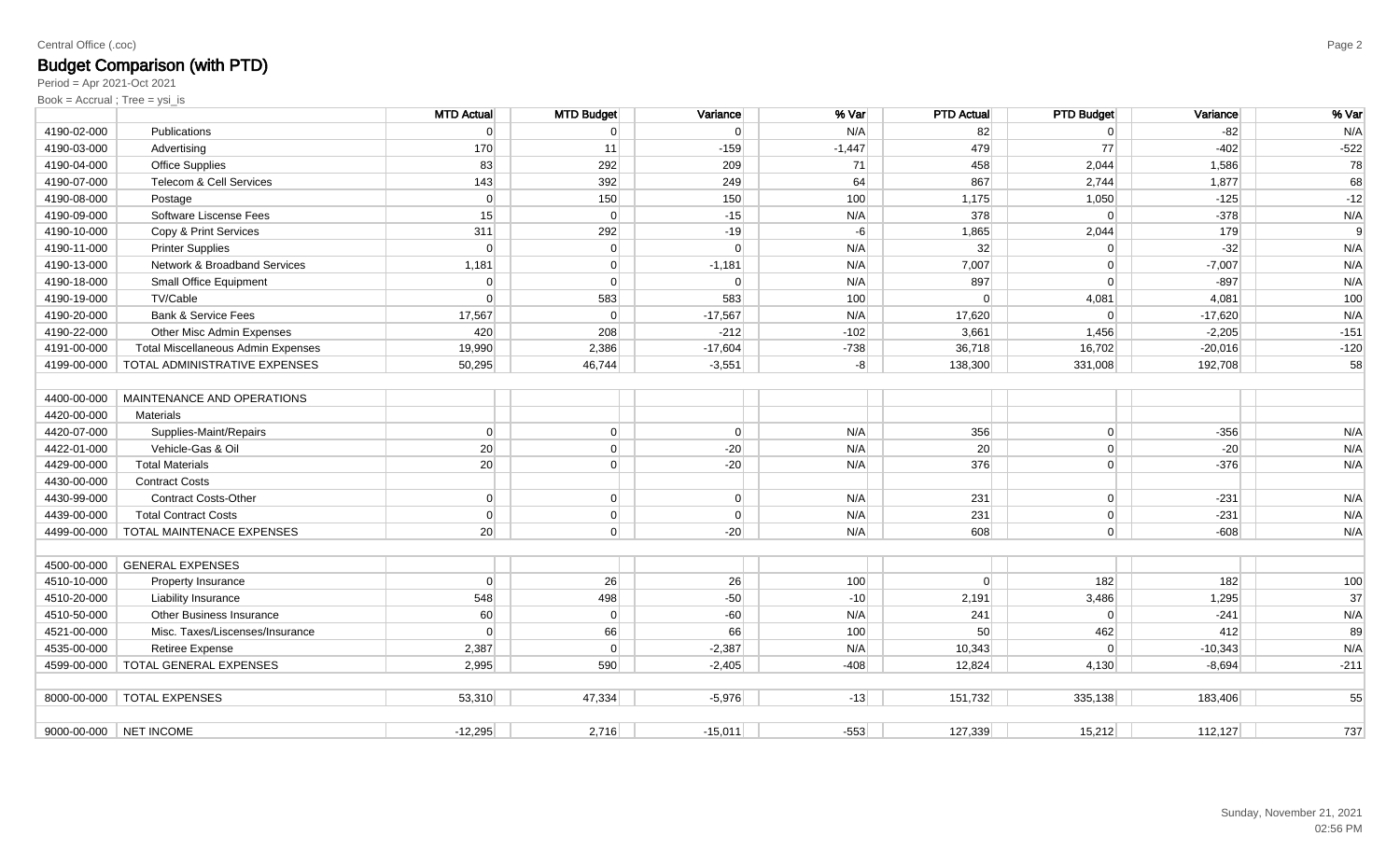### Budget Comparison (with PTD)

|             |                                      | <b>MTD Actual</b> | <b>MTD Budget</b> | Variance  | % Var  | <b>PTD Actual</b> | <b>PTD Budget</b> | Variance   | % Var  |
|-------------|--------------------------------------|-------------------|-------------------|-----------|--------|-------------------|-------------------|------------|--------|
| 3000-00-000 | <b>INCOME</b>                        |                   |                   |           |        |                   |                   |            |        |
|             |                                      |                   |                   |           |        |                   |                   |            |        |
| 3100-00-000 | <b>TENANT INCOME</b>                 |                   |                   |           |        |                   |                   |            |        |
| 3101-00-000 | Rental Income                        |                   |                   |           |        |                   |                   |            |        |
| 3110-00-000 | Rent Income-Gross Potential          | $\overline{0}$    | 0                 | 0         | N/A    | $-100$            | 0                 | $-100$     | N/A    |
| 3111-00-000 | <b>Tenant Rent</b>                   | 32,357            | 35,980            | $-3,623$  | $-10$  | 237,328           | 251,860           | $-14,532$  | $-6$   |
| 3119-00-000 | <b>Total Rental Income</b>           | 32,357            | 35,980            | $-3,623$  | $-10$  | 237,228           | 251,860           | $-14,632$  | $-6$   |
| 3120-00-000 | Other Tenant Income                  |                   |                   |           |        |                   |                   |            |        |
| 3120-02-000 | <b>Cleaning Fee</b>                  | 0                 | $\overline{0}$    | 0         | N/A    | 100               | 0                 | 100        | N/A    |
| 3120-09-000 | Misc.Tenant Income                   | $\Omega$          | 0                 | 0         | N/A    | 18                | 0                 | 18         | N/A    |
| 3129-00-000 | <b>Total Other Tenant Income</b>     | $\Omega$          | $\overline{0}$    | 0         | N/A    | 118               | 0                 | 118        | N/A    |
| 3199-00-000 | <b>NET TENANT INCOME</b>             | 32,357            | 35,980            | $-3,623$  | $-10$  | 237,346           | 251,860           | $-14,514$  | $-6$   |
|             |                                      |                   |                   |           |        |                   |                   |            |        |
| 3400-00-000 | <b>GRANT INCOME</b>                  |                   |                   |           |        |                   |                   |            |        |
| 3401-00-000 | HUD PHA Operating Grants/Subsidy     | 52,348            | 64,400            | $-12,052$ | $-19$  | 391,809           | 450,800           | $-58,991$  | $-13$  |
| 3401-10-000 | <b>HUD PHA Shortfall Funds</b>       | 62,359            | $\overline{0}$    | 62,359    | N/A    | 176,801           | 0                 | 176,801    | N/A    |
| 3499-00-000 | <b>TOTAL GRANT INCOME</b>            | 114,707           | 64,400            | 50,307    | 78     | 568,610           | 450,800           | 117,810    | 26     |
|             |                                      |                   |                   |           |        |                   |                   |            |        |
| 3600-00-000 | <b>OTHER INCOME</b>                  |                   |                   |           |        |                   |                   |            |        |
| 3610-00-000 | Investment Income - Unrestricted     | 0                 | $\vert$ 2         | $-2$      | $-100$ | 0                 | 14                | $-14$      | $-100$ |
| 3660-00-000 | <b>Operating Transfers IN</b>        | 0                 | 17,047            | $-17,047$ | $-100$ | $\overline{0}$    | 119,329           | $-119,329$ | $-100$ |
| 3699-00-000 | <b>TOTAL OTHER INCOME</b>            | $\Omega$          | 17,049            | $-17,049$ | $-100$ | $\Omega$          | 119,343           | $-119,343$ | $-100$ |
|             |                                      |                   |                   |           |        |                   |                   |            |        |
| 3999-00-000 | <b>TOTAL INCOME</b>                  | 147,064           | 117,429           | 29,635    | 25     | 805,956           | 822,003           | $-16,047$  | $-2$   |
|             |                                      |                   |                   |           |        |                   |                   |            |        |
| 4000-00-000 | <b>EXPENSES</b>                      |                   |                   |           |        |                   |                   |            |        |
|             |                                      |                   |                   |           |        |                   |                   |            |        |
| 4100-00-000 | ADMINISTRATIVE                       |                   |                   |           |        |                   |                   |            |        |
| 4100-99-000 | <b>Administrative Salaries</b>       |                   |                   |           |        |                   |                   |            |        |
| 4110-00-000 | <b>Administrative Salaries</b>       | 4,515             | 6,734             | 2,219     | 33     | 38,099            | 47,138            | 9,039      | 19     |
| 4110-04-000 | Employee Benefit FICA - Admin        | 336               | 1,840             | 1,504     | 82     | 2,779             | 12,880            | 10,101     | 78     |
| 4110-05-000 | Employee Insurance - Admin           | 1,184             | 0                 | $-1,184$  | N/A    | 7,333             | 0                 | $-7,333$   | N/A    |
| 4110-06-000 | Retirement - Admin                   | $\Omega$          | 0                 | 0         | N/A    | 177               | 0                 | $-177$     | N/A    |
| 4110-07-000 | Unemployment Insurance - Admin       | $\Omega$          | 0                 | 0         | N/A    | 281               | 0                 | $-281$     | N/A    |
| 4110-08-000 | Disability - Admin                   | $\Omega$          | 0                 | 0         | N/A    | 103               | 0                 | $-103$     | N/A    |
| 4110-09-000 | Fitness - Admin                      | $\overline{0}$    | 0                 | 0         | N/A    | 71                | 0                 | $-71$      | N/A    |
| 4110-10-000 | Workers Comp - Admin                 | 76                | 92                | 16        | 18     | 1,415             | 644               | $-771$     | $-120$ |
| 4110-99-000 | <b>Total Administrative Salaries</b> | 6,111             | 8,666             | 2,555     | 29     | 50,258            | 60,662            | 10,404     | 17     |
| 4130-00-000 | Legal Expense                        |                   |                   |           |        |                   |                   |            |        |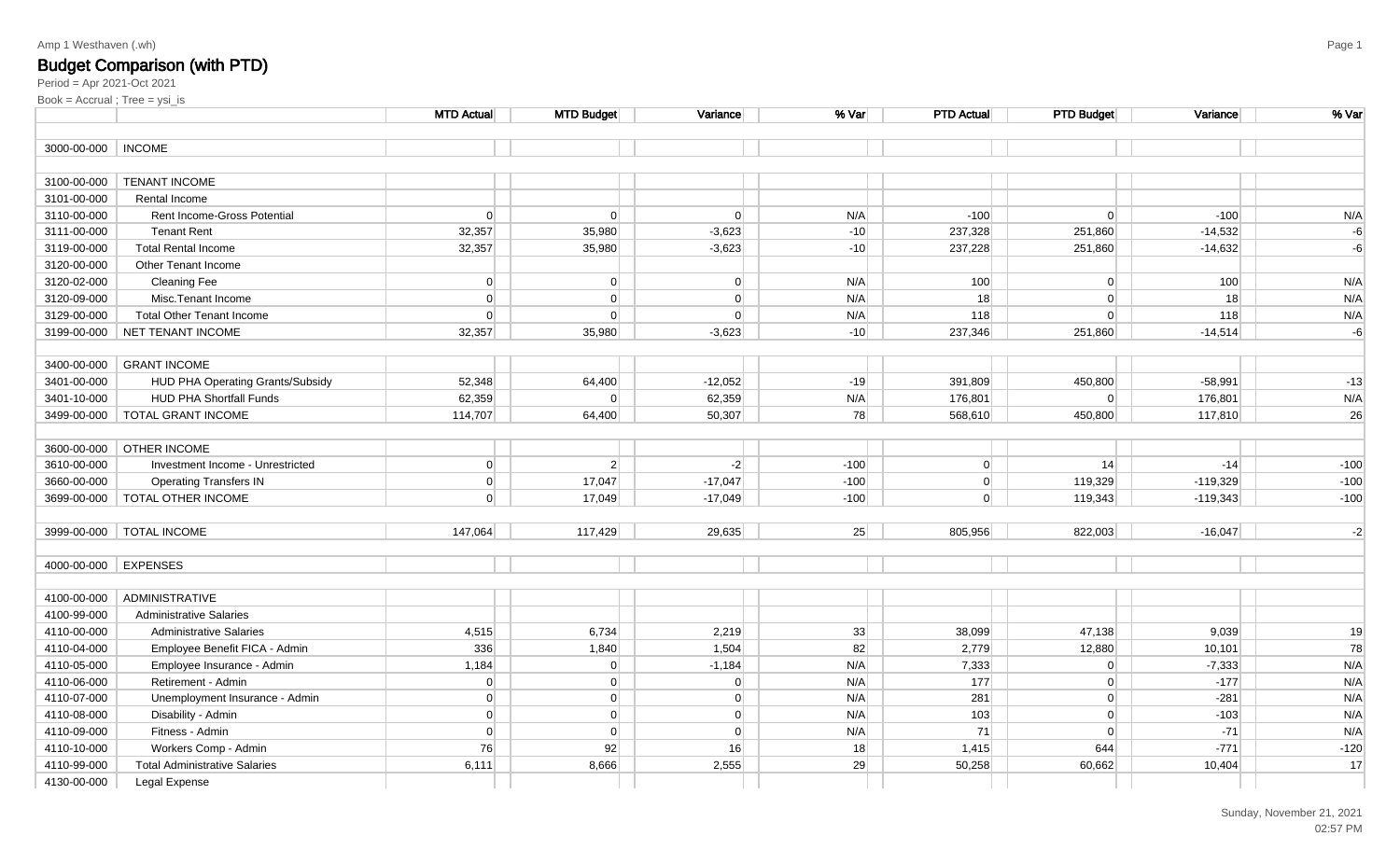### Budget Comparison (with PTD)

Period = Apr 2021-Oct 2021

|             |                                           | <b>MTD Actual</b> | <b>MTD Budget</b> | Variance       | % Var          | <b>PTD Actual</b> | <b>PTD Budget</b> | Variance       | % Var          |
|-------------|-------------------------------------------|-------------------|-------------------|----------------|----------------|-------------------|-------------------|----------------|----------------|
| 4130-02-000 | <b>Criminal Background Checks</b>         | 13                | $\Omega$          | $-13$          | N/A            | 31                | $\Omega$          | $-31$          | N/A            |
| 4130-03-000 | <b>Tenant Screening</b>                   | 32                | $\mathbf 0$       | $-32$          | N/A            | 51                | $\overline{0}$    | $-51$          | N/A            |
| 4130-04-000 | General Legal Expense                     | 124               | 1,418             | 1,294          | 91             | 211               | 9,926             | 9,715          | 98             |
| 4131-00-000 | <b>Total Legal Expense</b>                | 169               | 1,418             | 1,249          | 88             | 293               | 9,926             | 9,633          | 97             |
| 4139-00-000 | Other Admin Expenses                      |                   |                   |                |                |                   |                   |                |                |
| 4140-00-000 | <b>Staff Training</b>                     | 0                 | 500               | 500            | 100            | 1,762             | 3,500             | 1,738          | 50             |
| 4150-00-000 | Travel                                    | 103               | 17                | $-86$          | $-508$         | 850               | 119               | $-731$         | $-615$         |
| 4171-00-000 | <b>Auditing Fees</b>                      | $\Omega$          | $\Omega$          | $\Omega$       | N/A            | $\overline{0}$    | 4,843             | 4,843          | 100            |
| 4173-10-000 | Management Fee                            | 7,795             | 9,485             | 1,690          | 18             | 56,219            | 66,395            | 10,176         | 15             |
| 4173-20-000 | Bookkeeping Fee                           | 848               | 941               | 94             | 10             | 6,112             | 6,587             | 474            | $\overline{7}$ |
| 4173-30-000 | Asset Management Fee                      | 1,260             | 1,260             | $\Omega$       | $\overline{0}$ | 8,820             | 8,820             | $\overline{0}$ | $\mathbf 0$    |
| 4182-00-000 | Consultants                               | 85                | 167               | 82             | 49             | 1,715             | 1,169             | $-546$         | $-47$          |
| 4182-00-099 | <b>Contract Services COVID</b>            | $\Omega$          | $\Omega$          | $\Omega$       | N/A            | 2,501             | $\Omega$          | $-2,501$       | N/A            |
| 4183-00-000 | <b>Professional Meetings</b>              | 20                | $\Omega$          | $-20$          | N/A            | 20                | $\Omega$          | $-20$          | N/A            |
| 4189-00-000 | <b>Total Other Admin Expenses</b>         | 10,111            | 12,370            | 2,259          | 18             | 77,999            | 91,433            | 13,434         | 15             |
| 4190-00-000 | Miscellaneous Admin Expenses              |                   |                   |                |                |                   |                   |                |                |
| 4190-01-000 | Membership and Fees                       | $\overline{0}$    | 29                | 29             | 100            | 145               | 203               | 58             | 28             |
| 4190-03-000 | Advertising                               | 36                | 118               | 82             | 69             | 219               | 826               | 607            | 74             |
| 4190-04-000 | Office Supplies                           | 0                 | 242               | 242            | 100            | 455               | 1,694             | 1,239          | 73             |
| 4190-07-000 | Telecom & Cell Services                   | 93                | 708               | 615            | 87             | 1,033             | 4,956             | 3,923          | 79             |
| 4190-08-000 | Postage                                   | 299               | 167               | $-132$         | $-79$          | 1,488             | 1,169             | $-319$         | $-27$          |
| 4190-09-000 | Software Liscense Fees                    | $\Omega$          | $\mathbf 0$       | $\overline{0}$ | N/A            | 335               | $\Omega$          | $-335$         | N/A            |
| 4190-10-000 | Copy & Print Services                     | 104               | 167               | 63             | 38             | 971               | 1,169             | 198            | 17             |
| 4190-11-000 | <b>Printer Supplies</b>                   | $\overline{0}$    | 0                 | $\Omega$       | N/A            | 69                | $\overline{0}$    | $-69$          | N/A            |
| 4190-13-000 | Network & Broadband Services              | 1,349             | $\Omega$          | $-1,349$       | N/A            | 9,020             | $\Omega$          | $-9,020$       | N/A            |
| 4190-19-000 | TV/Cable                                  | $\overline{0}$    | 1,042             | 1,042          | 100            | $\Omega$          | 7,294             | 7,294          | 100            |
| 4190-22-000 | Other Misc Admin Expenses                 | $\Omega$          | 125               | 125            | 100            | 88                | 875               | 787            | 90             |
| 4191-00-000 | <b>Total Miscellaneous Admin Expenses</b> | 1,882             | 2,598             | 716            | 28             | 13,823            | 18,186            | 4,363          | 24             |
| 4199-00-000 | TOTAL ADMINISTRATIVE EXPENSES             | 18,272            | 25,052            | 6,780          | 27             | 142,373           | 180,207           | 37,834         | 21             |
|             |                                           |                   |                   |                |                |                   |                   |                |                |
| 4200-00-000 | <b>TENANT SERVICES</b>                    |                   |                   |                |                |                   |                   |                |                |
| 4220-01-000 | Other Tenant Svcs.                        | $\overline{0}$    | $\Omega$          | $\Omega$       | N/A            | 3,151             | $\overline{0}$    | $-3,151$       | N/A            |
| 4230-00-000 | <b>Tenant Services Contract Costs</b>     | 0                 | 2,200             | 2,200          | 100            | $\Omega$          | 15,400            | 15,400         | 100            |
| 4230-01-000 | <b>Tenant Relocation</b>                  | $\overline{0}$    | $\overline{0}$    | $\Omega$       | N/A            | 636               | $\overline{0}$    | $-636$         | N/A            |
| 4299-00-000 | TOTAL TENANT SERVICES EXPENSES            | $\Omega$          | 2,200             | 2,200          | 100            | 3,787             | 15,400            | 11,613         | 75             |
| 4300-00-000 | <b>UTILITIES</b>                          |                   |                   |                |                |                   |                   |                |                |
| 4310-00-000 | Water                                     | 4,394             | 5,422             | 1,028          | 19             | 38,097            | 37,954            | $-143$         | $\mathbf 0$    |
| 4320-00-000 | Electricity                               | 7,409             | 8,394             | 985            | 12             | 59,003            | 58,758            | $-245$         | $\mathbf 0$    |
| 4330-00-000 | Gas                                       | 1,636             | 3,355             | 1,719          | 51             | 17,489            | 23,485            | 5,996          | 26             |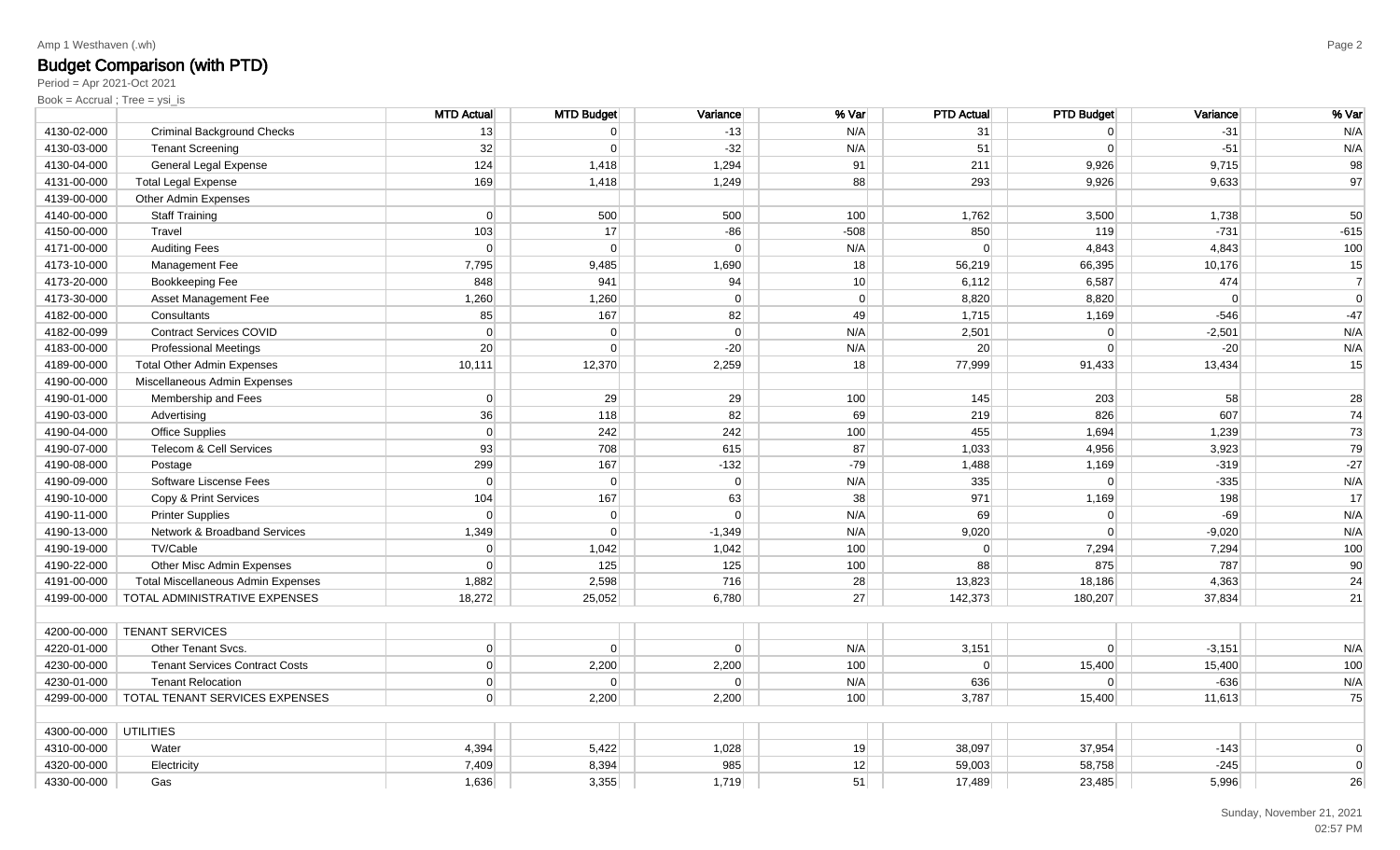### Budget Comparison (with PTD)

Period = Apr 2021-Oct 2021

|             |                                      | <b>MTD Actual</b> | <b>MTD Budget</b> | Variance        | % Var    | <b>PTD Actual</b> | <b>PTD Budget</b> | Variance  | % Var          |
|-------------|--------------------------------------|-------------------|-------------------|-----------------|----------|-------------------|-------------------|-----------|----------------|
| 4340-00-000 | Garbage/Trash Removal                | 2,788             | 2,278             | $-510$          | $-22$    | 18,776            | 15,946            | $-2,830$  | $-18$          |
| 4390-00-000 | Sewer                                | 6,585             | 7,535             | 950             | 13       | 49,129            | 52,745            | 3,616     | $\overline{7}$ |
| 4395-00-000 | <b>Stormwater Tax</b>                | $\Omega$          | 654               | 654             | 100      | 3,269             | 4,578             | 1,309     | 29             |
| 4399-00-000 | TOTAL UTILITY EXPENSES               | 22,812            | 27,638            | 4,826           | 17       | 185,762           | 193,466           | 7,704     | $\overline{4}$ |
|             |                                      |                   |                   |                 |          |                   |                   |           |                |
| 4400-00-000 | MAINTENANCE AND OPERATIONS           |                   |                   |                 |          |                   |                   |           |                |
| 4400-10-000 | <b>General Maint Expense</b>         |                   |                   |                 |          |                   |                   |           |                |
| 4410-00-000 | <b>Maintenance Salaries</b>          | 14,402            | 20,156            | 5,754           | 29       | 116,944           | 141,092           | 24,148    | 17             |
| 4410-05-000 | FICA - Maintenance                   | 1,060             | 5,799             | 4,739           | 82       | 8,629             | 40,593            | 31,964    | 79             |
| 4410-06-000 | Employee Insurance - Maintenance     | 3,682             | $\Omega$          | $-3,682$        | N/A      | 17,468            | 0                 | $-17,468$ | N/A            |
| 4410-07-000 | Retirement - Maintenance             | $\overline{0}$    | $\overline{0}$    | 0               | N/A      | 388               | 0                 | $-388$    | N/A            |
| 4410-08-000 | Unemployment Insurance - Maintenance | $\Omega$          | $\overline{0}$    | $\Omega$        | N/A      | 494               | $\overline{0}$    | $-494$    | N/A            |
| 4410-09-000 | Disability - Maintenance             | $\Omega$          | $\overline{0}$    | $\Omega$        | N/A      | 39                | $\Omega$          | $-39$     | N/A            |
| 4410-10-000 | Fitness - Maintenance                | 24                | $\overline{0}$    | $-24$           | N/A      | 106               | $\overline{0}$    | $-106$    | N/A            |
| 4410-11-000 | Workers Comp - Maintenance           | 226               | 274               | 48              | 18       | 904               | 1,918             | 1,014     | 53             |
| 4419-00-000 | <b>Total General Maint Expense</b>   | 19,394            | 26,229            | 6,835           | 26       | 144,972           | 183,603           | 38,631    | 21             |
| 4420-00-000 | <b>Materials</b>                     |                   |                   |                 |          |                   |                   |           |                |
| 4420-01-000 | Supplies - Grounds                   | $\Omega$          | 1,250             | 1,250           | 100      | 902               | 8,750             | 7,848     | 90             |
| 4420-02-000 | Supplies-Appliance                   | 100               | $\overline{0}$    | $-100$          | N/A      | 317               | $\Omega$          | $-317$    | N/A            |
| 4420-03-000 | Supplies-Decorating/Painting         | 896               | 542               | $-354$          | $-65$    | 5,396             | 3,794             | $-1,602$  | $-42$          |
| 4420-04-000 | Supplies-Electrical                  | 109               | 104               | $-5$            | $-5$     | 765               | 728               | $-37$     | $-5$           |
| 4420-05-000 | Supplies-Exterminating               | $\Omega$          | 33                | 33              | 100      | 218               | 231               | 13        | $6\phantom{a}$ |
| 4420-06-000 | Supplies-Janitorial/Cleaning         | 340               | 250               | $-90$           | $-36$    | 1,364             | 1,750             | 386       | 22             |
| 4420-07-000 | Supplies-Maint/Repairs               | 2,032             | 2,042             | 10 <sup>1</sup> | 0        | 20,018            | 14,294            | $-5,724$  | $-40$          |
| 4420-08-000 | Supplies-Plumbing                    | 1,957             | 1,667             | $-290$          | $-17$    | 7,591             | 11,669            | 4,078     | 35             |
| 4420-09-000 | <b>Tools and Equipment</b>           | 76                | $\overline{0}$    | $-76$           | N/A      | 828               | $\overline{0}$    | $-828$    | N/A            |
| 4420-11-000 | Supplies-Turn                        | $\Omega$          | 167               | 167             | 100      | $\overline{0}$    | 1,169             | 1,169     | 100            |
| 4420-13-000 | Supplies - HVAC                      | 1,090             | 71                | $-1,019$        | $-1,436$ | 1,509             | 497               | $-1,012$  | $-204$         |
| 4422-01-000 | Vehicle-Gas & Oil                    | 457               | $\Omega$          | $-457$          | N/A      | 3,777             | $\Omega$          | $-3,777$  | N/A            |
| 4429-00-000 | <b>Total Materials</b>               | 7,058             | 6,126             | $-932$          | $-15$    | 42,684            | 42,882            | 198       | $\mathbf 0$    |
| 4430-00-000 | <b>Contract Costs</b>                |                   |                   |                 |          |                   |                   |           |                |
| 4430-03-000 | <b>Contract-Building Repairs</b>     | $\overline{0}$    | 2,083             | 2,083           | 100      | $\overline{0}$    | 14,581            | 14,581    | 100            |
| 4430-07-000 | <b>Contract-Pest Control</b>         | 1,800             | 833               | $-967$          | $-116$   | 9,592             | 5,831             | $-3,761$  | $-64$          |
| 4430-09-000 | Contract-Grounds                     | 10,125            | $\Omega$          | $-10,125$       | N/A      | 12,185            | $\Omega$          | $-12,185$ | N/A            |
| 4430-11-000 | Contract-Plumbing                    | $\overline{0}$    | 150               | 150             | 100      | 918               | 1,050             | 132       | 13             |
| 4430-13-000 | Contract-HVAC                        | $\Omega$          | 1,458             | 1,458           | 100      | $\Omega$          | 10,206            | 10,206    | 100            |
| 4430-14-000 | Contract-Vehicle Maintenance         | $\Omega$          | $\overline{0}$    | $\Omega$        | N/A      | 1,686             | $\Omega$          | $-1,686$  | N/A            |
| 4430-20-000 | <b>Answering Service</b>             | $\Omega$          | $\Omega$          | $\Omega$        | N/A      | 64                | $\Omega$          | $-64$     | N/A            |
| 4430-99-000 | <b>Contract Costs-Other</b>          | $\Omega$          | 204               | 204             | 100      | $\Omega$          | 1,428             | 1,428     | 100            |
| 4439-00-000 | <b>Total Contract Costs</b>          | 11,925            | 4,728             | $-7,197$        | $-152$   | 24,445            | 33,096            | 8,651     | 26             |
|             |                                      |                   |                   |                 |          |                   |                   |           |                |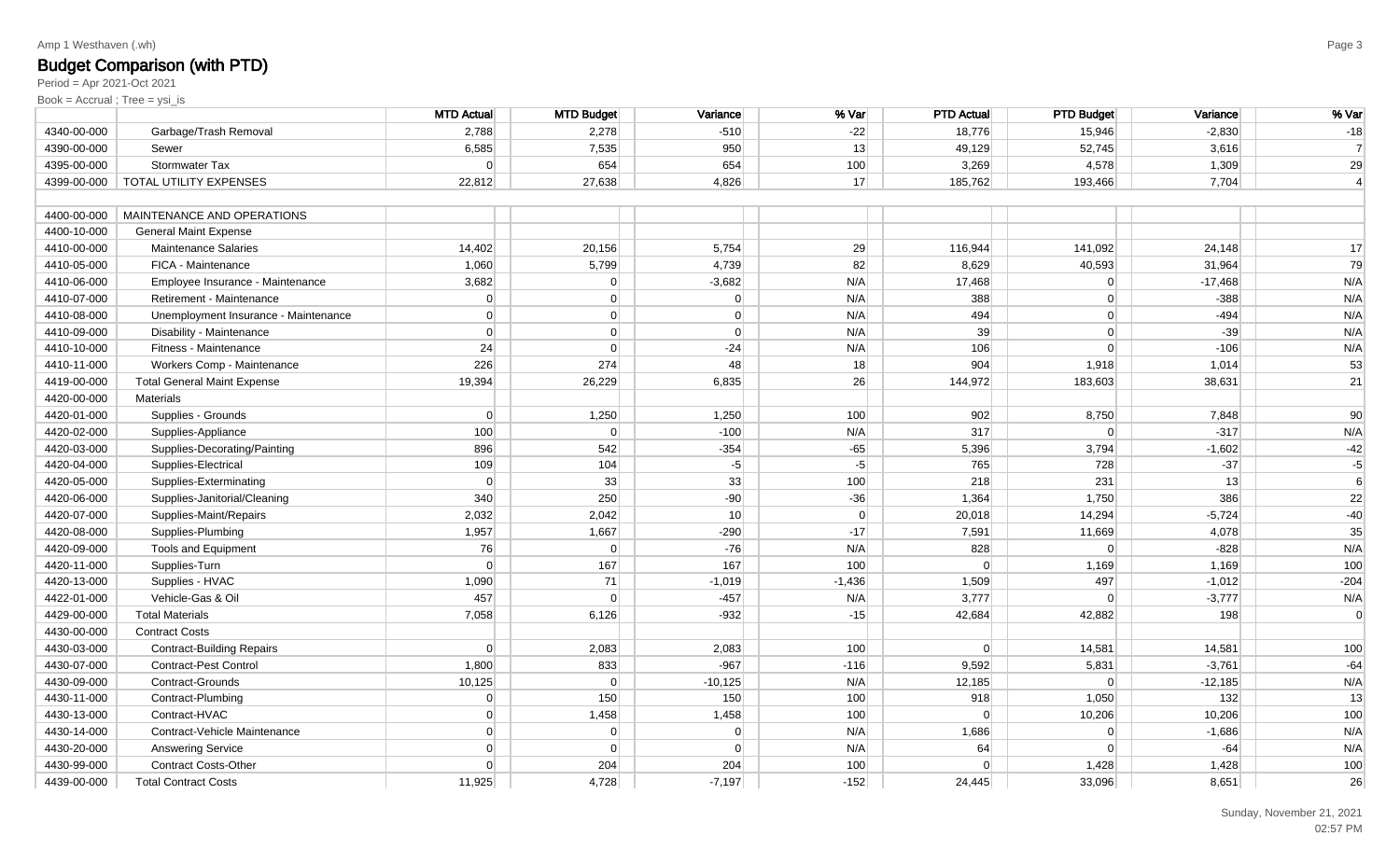# Budget Comparison (with PTD)

Period = Apr 2021-Oct 2021

|             |                                         | <b>MTD Actual</b> | <b>MTD Budget</b> | Variance | % Var | <b>PTD Actual</b> | <b>PTD Budget</b> | Variance | % Var |
|-------------|-----------------------------------------|-------------------|-------------------|----------|-------|-------------------|-------------------|----------|-------|
|             | 4499-00-000   TOTAL MAINTENACE EXPENSES | 38,377            | 37,083            | $-1,294$ | $-3$  | 212,101           | 259,581           | 47,480   | 18    |
|             |                                         |                   |                   |          |       |                   |                   |          |       |
| 4500-00-000 | <b>GENERAL EXPENSES</b>                 |                   |                   |          |       |                   |                   |          |       |
| 4510-10-000 | Property Insurance                      | 1,453             | 1,321             | $-132$   | $-10$ | 9,564             | 9,247             | $-317$   |       |
| 4510-20-000 | <b>Liability Insurance</b>              | 332               | 267               | $-66$    | $-25$ | 1,767             | 1,869             | 102      |       |
| 4510-30-000 | Auto Insurance                          | 180               | $\overline{0}$    | $-180$   | N/A   | 718               |                   | $-718$   | N/A   |
| 4510-50-000 | <b>Other Business Insurance</b>         | 54                | $\Omega$          | $-54$    | N/A   | 214               |                   | $-214$   | N/A   |
| 4520-00-000 | Payments in Lieu of Taxes               |                   | 1,062             | 1,062    | 100   |                   | 7,434             | 7,434    | 100   |
| 4521-00-000 | Misc. Taxes/Liscenses/Insurance         |                   | 275               | 275      | 100   | 377               | 1,925             | 1,548    | 80    |
| 4570-00-000 | <b>Bad Debt-Tenant Rents</b>            |                   | 540               | 540      | 100   |                   | 3,780             | 3,780    | 100   |
| 4599-00-000 | TOTAL GENERAL EXPENSES                  | 2,019             | 3,465             | 1,446    | 42    | 12,641            | 24,255            | 11,614   | 48    |
|             |                                         |                   |                   |          |       |                   |                   |          |       |
| 8000-00-000 | <b>TOTAL EXPENSES</b>                   | 81,480            | 95,438            | 13,958   | 15    | 556,664           | 672,909           | 116,245  | 17    |
|             |                                         |                   |                   |          |       |                   |                   |          |       |
| 9000-00-000 | NET INCOME                              | 65,584            | 21,991            | 43,593   | 198   | 249,292           | 149,094           | 100,198  | 67    |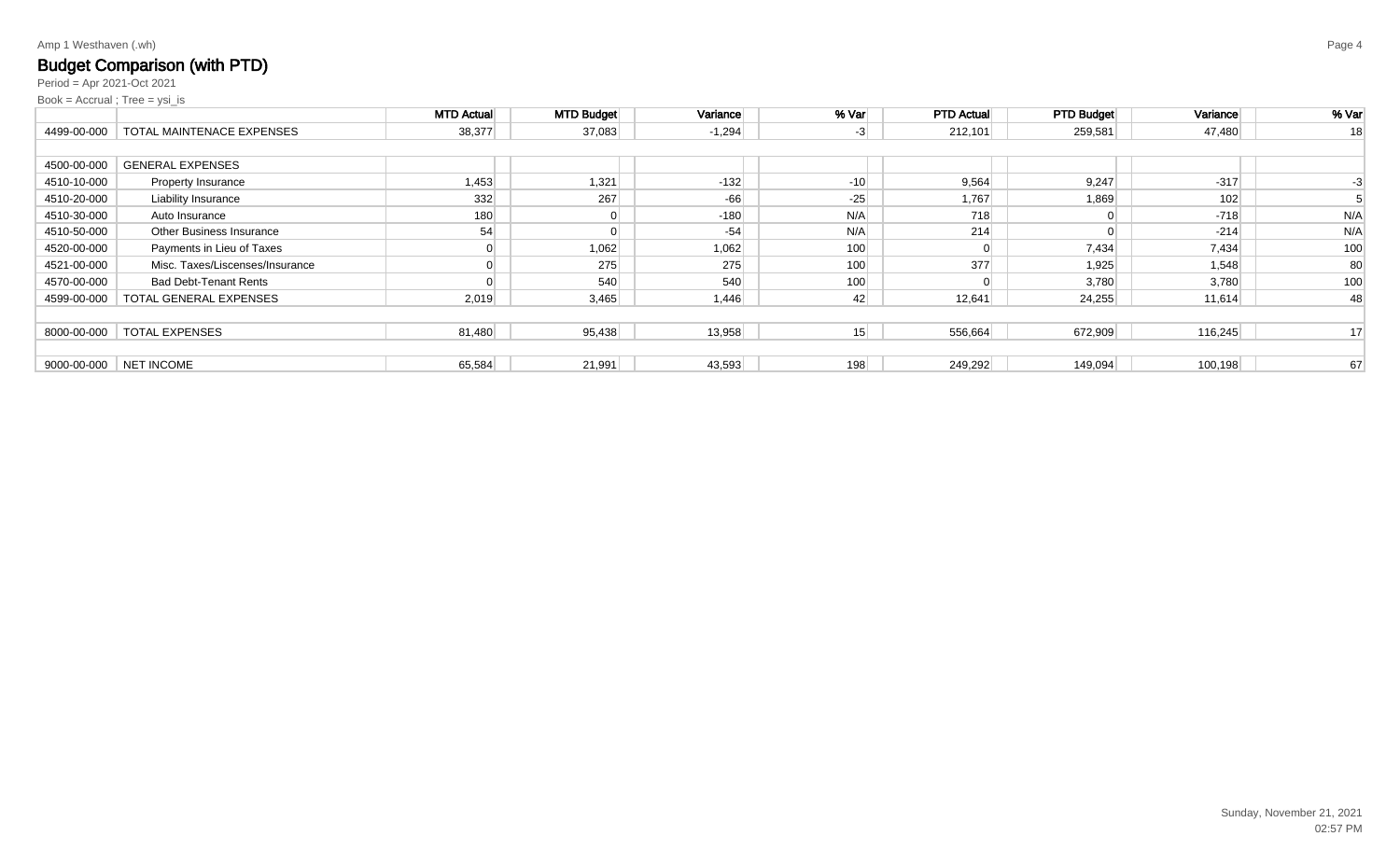### Budget Comparison (with PTD)

|             |                                      | <b>MTD Actual</b> | <b>MTD Budget</b> | Variance       | % Var  | <b>PTD Actual</b> | <b>PTD Budget</b> | Variance  | % Var  |
|-------------|--------------------------------------|-------------------|-------------------|----------------|--------|-------------------|-------------------|-----------|--------|
| 3000-00-000 | <b>INCOME</b>                        |                   |                   |                |        |                   |                   |           |        |
|             |                                      |                   |                   |                |        |                   |                   |           |        |
| 3100-00-000 | <b>TENANT INCOME</b>                 |                   |                   |                |        |                   |                   |           |        |
| 3101-00-000 | Rental Income                        |                   |                   |                |        |                   |                   |           |        |
| 3111-00-000 | <b>Tenant Rent</b>                   | 9,126             | 26,459            | $-17,333$      | $-66$  | 116,612           | 185,213           | $-68,601$ | $-37$  |
| 3119-00-000 | <b>Total Rental Income</b>           | 9,126             | 26,459            | $-17,333$      | $-66$  | 116,612           | 185,213           | $-68,601$ | $-37$  |
| 3120-00-000 | Other Tenant Income                  |                   |                   |                |        |                   |                   |           |        |
| 3120-01-000 | Laundry and Vending                  | $\Omega$          | $\overline{0}$    | 0              | N/A    | 57                | $\overline{0}$    | 57        | N/A    |
| 3120-09-000 | Misc.Tenant Income                   | $\Omega$          | $\Omega$          | $\overline{0}$ | N/A    | 151               | $\overline{0}$    | 151       | N/A    |
| 3129-00-000 | <b>Total Other Tenant Income</b>     | $\Omega$          | $\Omega$          | $\Omega$       | N/A    | 208               | $\overline{0}$    | 208       | N/A    |
| 3199-00-000 | NET TENANT INCOME                    | 9,126             | 26,459            | $-17,333$      | $-66$  | 116,820           | 185,213           | $-68,393$ | $-37$  |
|             |                                      |                   |                   |                |        |                   |                   |           |        |
| 3400-00-000 | <b>GRANT INCOME</b>                  |                   |                   |                |        |                   |                   |           |        |
| 3401-00-000 | HUD PHA Operating Grants/Subsidy     | 34,979            | 29,649            | 5,330          | 18     | 237,984           | 207,543           | 30,441    | 15     |
| 3401-10-000 | <b>HUD PHA Shortfall Funds</b>       | 36,730            | $\Omega$          | 36,730         | N/A    | 107,100           | $\overline{0}$    | 107,100   | N/A    |
| 3499-00-000 | <b>TOTAL GRANT INCOME</b>            | 71,709            | 29,649            | 42,060         | 142    | 345,084           | 207,543           | 137,541   | 66     |
| 3600-00-000 | <b>OTHER INCOME</b>                  |                   |                   |                |        |                   |                   |           |        |
| 3610-00-000 | Investment Income - Unrestricted     | $\overline{0}$    | $\overline{1}$    | $-1$           | $-100$ | $\overline{0}$    | $\overline{7}$    | $-7$      | $-100$ |
| 3650-00-000 | Miscellaneous Other Income           | $\overline{0}$    | 83                | $-83$          | $-100$ | 0                 | 581               | $-581$    | $-100$ |
| 3660-00-000 | <b>Operating Transfers IN</b>        | $\overline{0}$    | 4,323             | $-4,323$       | $-100$ | 0                 | 30,261            | $-30,261$ | $-100$ |
| 3699-00-000 | <b>TOTAL OTHER INCOME</b>            | $\Omega$          | 4,407             | $-4,407$       | $-100$ | $\Omega$          | 30,849            | $-30,849$ | $-100$ |
|             |                                      |                   |                   |                |        |                   |                   |           |        |
| 3999-00-000 | <b>TOTAL INCOME</b>                  | 80,835            | 60,515            | 20,320         | 34     | 461,904           | 423,605           | 38,299    | 9      |
|             |                                      |                   |                   |                |        |                   |                   |           |        |
| 4000-00-000 | <b>EXPENSES</b>                      |                   |                   |                |        |                   |                   |           |        |
|             |                                      |                   |                   |                |        |                   |                   |           |        |
| 4100-00-000 | ADMINISTRATIVE                       |                   |                   |                |        |                   |                   |           |        |
| 4100-99-000 | <b>Administrative Salaries</b>       |                   |                   |                |        |                   |                   |           |        |
| 4110-00-000 | <b>Administrative Salaries</b>       | 1,899             | 4,726             | 2,827          | 60     | 21,000            | 33,082            | 12,082    | 37     |
| 4110-04-000 | Employee Benefit FICA - Admin        | 142               | 1,214             | 1,072          | 88     | 1,532             | 8,498             | 6,966     | 82     |
| 4110-05-000 | Employee Insurance - Admin           | 509               | $\overline{0}$    | $-509$         | N/A    | 3,980             | $\overline{0}$    | $-3,980$  | N/A    |
| 4110-06-000 | Retirement - Admin                   | $\overline{0}$    | $\Omega$          | 0              | N/A    | 105               | 0                 | $-105$    | N/A    |
| 4110-07-000 | Unemployment Insurance - Admin       | $\Omega$          | $\overline{0}$    | 0              | N/A    | 167               | $\overline{0}$    | $-167$    | N/A    |
| 4110-08-000 | Disability - Admin                   | $\Omega$          | $\Omega$          | 0              | N/A    | 86                | 0                 | $-86$     | N/A    |
| 4110-09-000 | Fitness - Admin                      | $\Omega$          | $\Omega$          | 0              | N/A    | 42                | $\overline{0}$    | $-42$     | N/A    |
| 4110-10-000 | Workers Comp - Admin                 | 53                | 64                | 11             | 17     | 1,933             | 448               | $-1,485$  | $-331$ |
| 4110-99-000 | <b>Total Administrative Salaries</b> | 2,602             | 6,004             | 3,402          | 57     | 28,844            | 42,028            | 13,184    | 31     |
| 4130-00-000 | Legal Expense                        |                   |                   |                |        |                   |                   |           |        |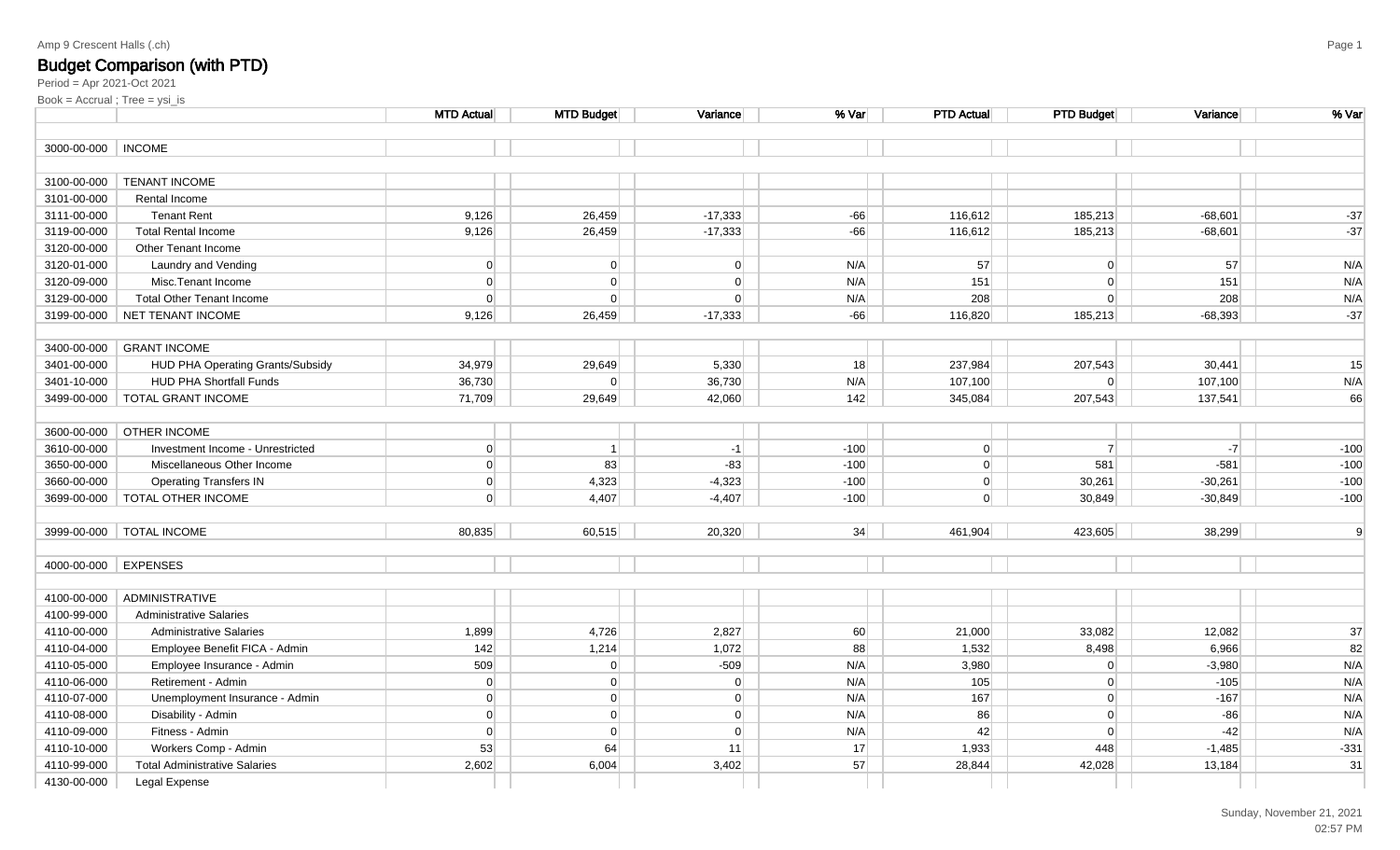## Budget Comparison (with PTD)

Period = Apr 2021-Oct 2021

|                       |                                           | <b>MTD Actual</b> | <b>MTD Budget</b> | Variance | % Var    | <b>PTD Actual</b> | <b>PTD Budget</b> | Variance  | % Var    |
|-----------------------|-------------------------------------------|-------------------|-------------------|----------|----------|-------------------|-------------------|-----------|----------|
| 4130-02-000           | <b>Criminal Background Checks</b>         | 8                 | $\Omega$          | $-8$     | N/A      | 20                | $\Omega$          | $-20$     | N/A      |
| 4130-03-000           | <b>Tenant Screening</b>                   | 19                | $\Omega$          | $-19$    | N/A      | 30                | $\Omega$          | $-30$     | N/A      |
| 4130-04-000           | General Legal Expense                     | $\Omega$          | 626               | 626      | 100      | 691               | 4,382             | 3,691     | 84       |
| 4131-00-000           | <b>Total Legal Expense</b>                | 27                | 626               | 599      | 96       | 741               | 4,382             | 3,641     | 83       |
| 4139-00-000           | Other Admin Expenses                      |                   |                   |          |          |                   |                   |           |          |
| 4140-00-000           | <b>Staff Training</b>                     | $\Omega$          | 417               | 417      | 100      | 1,321             | 2,919             | 1,598     | 55       |
| 4150-00-000           | Travel                                    | 62                | 17                | $-45$    | $-262$   | 557               | 119               | $-438$    | $-368$   |
| 4171-00-000           | <b>Auditing Fees</b>                      | $\Omega$          | $\Omega$          | $\Omega$ | N/A      | $\Omega$          | 2,880             | 2,880     | 100      |
| 4173-10-000           | Management Fee                            | 3,311             | 5,672             | 2,361    | 42       | 43,181            | 39,704            | $-3,477$  | -9       |
| 4173-20-000           | Bookkeeping Fee                           | 360               | 563               | 203      | 36       | 4,695             | 3,941             | $-754$    | $-19$    |
| 4173-30-000           | Asset Management Fee                      | 530               | 750               | 220      | 29       | 6,310             | 5,250             | $-1,060$  | $-20$    |
| 4182-00-000           | Consultants                               | 36                | 83                | 47       | 57       | 1,220             | 581               | $-639$    | $-110$   |
| 4183-00-000           | <b>Professional Meetings</b>              | 12                | $\Omega$          | $-12$    | N/A      | 12                | $\Omega$          | $-12$     | N/A      |
| 4189-00-000           | <b>Total Other Admin Expenses</b>         | 4,310             | 7,502             | 3,192    | 43       | 57,295            | 55,394            | $-1,901$  | $-3$     |
| 4190-00-000           | Miscellaneous Admin Expenses              |                   |                   |          |          |                   |                   |           |          |
| 4190-01-000           | Membership and Fees                       | $\Omega$          | 23                | 23       | 100      | 87                | 161               | 74        | 46       |
| 4190-03-000           | Advertising                               | 22                | 98                | 76       | 78       | 130               | 686               | 556       | 81       |
| 4190-04-000           | Office Supplies                           | $\Omega$          | 208               | 208      | 100      | 276               | 1,456             | 1,180     | 81       |
| 4190-07-000           | Telecom & Cell Services                   | 117               | 600               | 483      | 81       | 1,136             | 4,200             | 3,064     | 73       |
| 4190-08-000           | Postage                                   | 178               | 154               | $-24$    | $-16$    | 994               | 1,078             | 84        | 8        |
| 4190-09-000           | Software Liscense Fees                    | $\Omega$          | $\Omega$          | $\Omega$ | N/A      | 279               | $\Omega$          | $-279$    | N/A      |
| 4190-10-000           | Copy & Print Services                     | 87                | 138               | 51       | 37       | 809               | 966               | 157       | 16       |
| 4190-11-000           | <b>Printer Supplies</b>                   | $\Omega$          | $\overline{0}$    | $\Omega$ | N/A      | 48                | $\Omega$          | $-48$     | N/A      |
| 4190-13-000           | Network & Broadband Services              | 193               | $\Omega$          | $-193$   | N/A      | 1,584             | $\Omega$          | $-1,584$  | N/A      |
| 4190-19-000           | TV/Cable                                  | $\Omega$          | 542               | 542      | 100      | $\Omega$          | 3,794             | 3,794     | 100      |
| 4190-22-000           | Other Misc Admin Expenses                 | $\Omega$          | 63                | 63       | 100      | 64                | 441               | 377       | 85       |
| 4191-00-000           | <b>Total Miscellaneous Admin Expenses</b> | 597               | 1,826             | 1,229    | 67       | 5,407             | 12,782            | 7,375     | 58       |
| 4199-00-000           | TOTAL ADMINISTRATIVE EXPENSES             | 7,535             | 15,958            | 8,423    | 53       | 92,288            | 114,586           | 22,298    | 19       |
|                       |                                           |                   |                   |          |          |                   |                   |           |          |
| 4200-00-000           | <b>TENANT SERVICES</b>                    |                   |                   |          |          |                   |                   |           |          |
| 4220-01-000           | Other Tenant Svcs.                        | $\Omega$          | $\overline{0}$    | $\Omega$ | N/A      | 31,029            | $\Omega$          | $-31,029$ | N/A      |
| 4230-00-000           | <b>Tenant Services Contract Costs</b>     | $\Omega$          | 156               | 156      | 100      | $\Omega$          | 1,092             | 1,092     | 100      |
| 4230-01-000           | <b>Tenant Relocation</b>                  | 4,931             | $\Omega$          | $-4,931$ | N/A      | 6,747             | $\Omega$          | $-6,747$  | N/A      |
| 4299-00-000           | TOTAL TENANT SERVICES EXPENSES            | 4,931             | 156               | $-4,775$ | $-3,061$ | 37,776            | 1,092             | $-36,684$ | $-3,359$ |
|                       |                                           |                   |                   |          |          |                   |                   |           |          |
| 4300-00-000 UTILITIES |                                           |                   |                   |          |          |                   |                   |           |          |
| 4310-00-000           | Water                                     | 154               | 4,480             | 4,326    | 97       | 14,238            | 31,360            | 17,122    | 55       |
| 4320-00-000           | Electricity                               | 4,615             | 5,574             | 959      | 17       | 36,723            | 39,018            | 2,295     | 6        |
| 4330-00-000           | Gas                                       | 488               | 1,719             | 1,231    | 72       | 5,690             | 12,033            | 6,343     | 53       |
| 4340-00-000           | Garbage/Trash Removal                     | 1,087             | 1,898             | 811      | 43       | 7,255             | 13,286            | 6,031     | 45       |
|                       |                                           |                   |                   |          |          |                   |                   |           |          |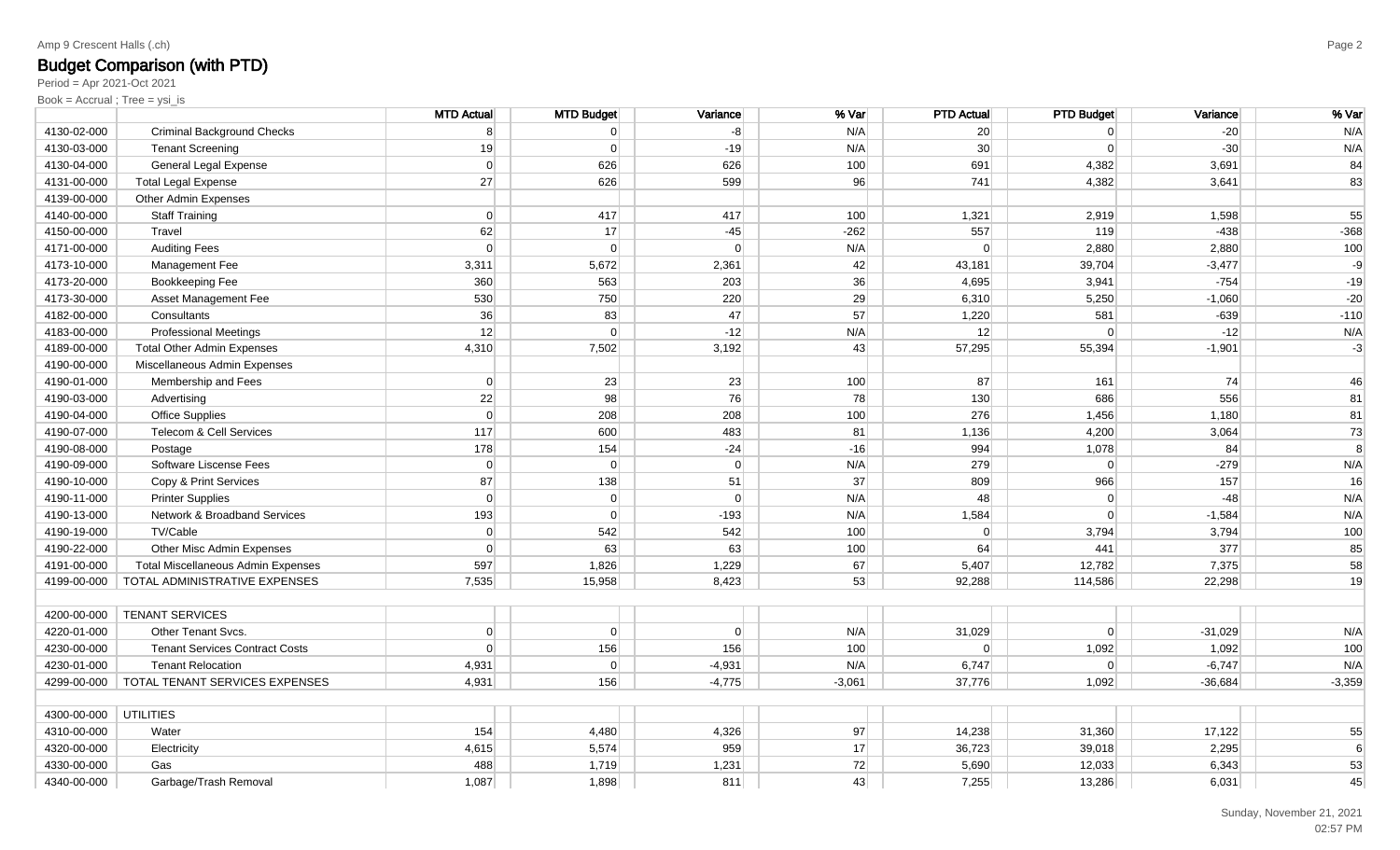## Budget Comparison (with PTD)

Period = Apr 2021-Oct 2021

|             |                                      | <b>MTD Actual</b> | <b>MTD Budget</b> | Variance | % Var  | <b>PTD Actual</b> | <b>PTD Budget</b> | Variance  | % Var  |
|-------------|--------------------------------------|-------------------|-------------------|----------|--------|-------------------|-------------------|-----------|--------|
| 4390-00-000 | Sewer                                | 162               | 6,220             | 6,058    | 97     | 18,600            | 43,540            | 24,940    | 57     |
| 4395-00-000 | Stormwater Tax                       | $\Omega$          | 143               | 143      | 100    | 713               | 1,001             | 288       | 29     |
| 4399-00-000 | TOTAL UTILITY EXPENSES               | 6,505             | 20,034            | 13,529   | 68     | 83,219            | 140,238           | 57,019    | 41     |
|             |                                      |                   |                   |          |        |                   |                   |           |        |
| 4400-00-000 | MAINTENANCE AND OPERATIONS           |                   |                   |          |        |                   |                   |           |        |
| 4400-10-000 | <b>General Maint Expense</b>         |                   |                   |          |        |                   |                   |           |        |
| 4410-00-000 | <b>Maintenance Salaries</b>          | 6,058             | 8,401             | 2,343    | 28     | 64,511            | 58,807            | $-5,704$  | $-10$  |
| 4410-05-000 | FICA - Maintenance                   | 446               | 2,357             | 1,911    | 81     | 4,762             | 16,499            | 11,737    | 71     |
| 4410-06-000 | Employee Insurance - Maintenance     | 1,569             | $\Omega$          | $-1,569$ | N/A    | 9,351             | $\overline{0}$    | $-9,351$  | N/A    |
| 4410-07-000 | Retirement - Maintenance             | $\Omega$          | $\overline{0}$    | $\Omega$ | N/A    | 231               | 0                 | $-231$    | N/A    |
| 4410-08-000 | Unemployment Insurance - Maintenance | $\Omega$          | $\overline{0}$    | $\Omega$ | N/A    | 294               | $\Omega$          | $-294$    | N/A    |
| 4410-09-000 | Disability - Maintenance             | $\Omega$          | $\overline{0}$    | $\Omega$ | N/A    | 32                | $\Omega$          | $-32$     | N/A    |
| 4410-10-000 | Fitness - Maintenance                | 14                | $\overline{0}$    | $-14$    | N/A    | 63                | $\overline{0}$    | $-63$     | N/A    |
| 4410-11-000 | Workers Comp - Maintenance           | 94                | 114               | 20       | 17     | 377               | 798               | 421       | 53     |
| 4419-00-000 | <b>Total General Maint Expense</b>   | 8,181             | 10,872            | 2,691    | 25     | 79,621            | 76,104            | $-3,517$  | $-5$   |
| 4420-00-000 | <b>Materials</b>                     |                   |                   |          |        |                   |                   |           |        |
| 4420-01-000 | Supplies - Grounds                   | $\Omega$          | 167               | 167      | 100    | 749               | 1,169             | 420       | 36     |
| 4420-02-000 | Supplies-Appliance                   | $\Omega$          | $\Omega$          | $\Omega$ | N/A    | 707               | $\Omega$          | $-707$    | N/A    |
| 4420-03-000 | Supplies-Decorating/Painting         | $\Omega$          | 125               | 125      | 100    | $\overline{0}$    | 875               | 875       | 100    |
| 4420-04-000 | Supplies-Electrical                  | $\Omega$          | 42                | 42       | 100    | 2,558             | 294               | $-2,264$  | $-770$ |
| 4420-05-000 | Supplies-Exterminating               | $\Omega$          | 33                | 33       | 100    | 50                | 231               | 181       | 78     |
| 4420-06-000 | Supplies-Janitorial/Cleaning         | $\Omega$          | 138               | 138      | 100    | 322               | 966               | 644       | 67     |
| 4420-07-000 | Supplies-Maint/Repairs               | 263               | 542               | 279      | 51     | 3,588             | 3,794             | 206       | 5      |
| 4420-08-000 | Supplies-Plumbing                    | 94                | 125               | 31       | 25     | 2,243             | 875               | $-1,368$  | $-156$ |
| 4420-09-000 | Tools and Equipment                  | $\overline{0}$    | $\overline{0}$    | 0        | N/A    | 280               | $\Omega$          | $-280$    | N/A    |
| 4420-11-000 | Supplies-Turn                        | $\Omega$          | 63                | 63       | 100    | $\Omega$          | 441               | 441       | 100    |
| 4420-13-000 | Supplies - HVAC                      | 257               | 71                | $-186$   | $-262$ | 2,456             | 497               | $-1,959$  | $-394$ |
| 4422-01-000 | Vehicle-Gas & Oil                    | 272               | $\Omega$          | $-272$   | N/A    | 2,391             | $\Omega$          | $-2,391$  | N/A    |
| 4429-00-000 | <b>Total Materials</b>               | 887               | 1,306             | 419      | 32     | 15,345            | 9,142             | $-6,203$  | $-68$  |
| 4430-00-000 | <b>Contract Costs</b>                |                   |                   |          |        |                   |                   |           |        |
| 4430-03-000 | <b>Contract-Building Repairs</b>     | 0                 | 1,250             | 1,250    | 100    | $\overline{0}$    | 8,750             | 8,750     | 100    |
| 4430-06-000 | <b>Contract-Electrical</b>           | $\Omega$          | 167               | 167      | 100    | $\Omega$          | 1,169             | 1,169     | 100    |
| 4430-07-000 | Contract-Pest Control                | $\Omega$          | 2,500             | 2,500    | 100    | 7,808             | 17,500            | 9,692     | 55     |
| 4430-11-000 | Contract-Plumbing                    | 570               | 1,042             | 472      | 45     | 919               | 7,294             | 6,375     | 87     |
| 4430-13-000 | Contract-HVAC                        | $\Omega$          | 1,042             | 1,042    | 100    | 3,669             | 7,294             | 3,625     | 50     |
| 4430-14-000 | Contract-Vehicle Maintenance         | $\Omega$          | $\overline{0}$    | 0        | N/A    | 1,004             | $\Omega$          | $-1,004$  | N/A    |
| 4430-15-000 | <b>Contract-Equipment Rental</b>     | 3,150             | $\overline{0}$    | $-3,150$ | N/A    | 25,200            | $\Omega$          | $-25,200$ | N/A    |
| 4430-17-000 | <b>Contract-Elevator Monitoring</b>  | $\Omega$          | 1,500             | 1,500    | 100    | 12,822            | 10,500            | $-2,322$  | $-22$  |
| 4430-18-000 | Contract-Alarm Monitoring            | $\Omega$          | 488               | 488      | 100    | 3,860             | 3,416             | $-444$    | $-13$  |
| 4430-20-000 | <b>Answering Service</b>             | $\Omega$          | $\overline{0}$    | 0        | N/A    | 53                | $\overline{0}$    | $-53$     | N/A    |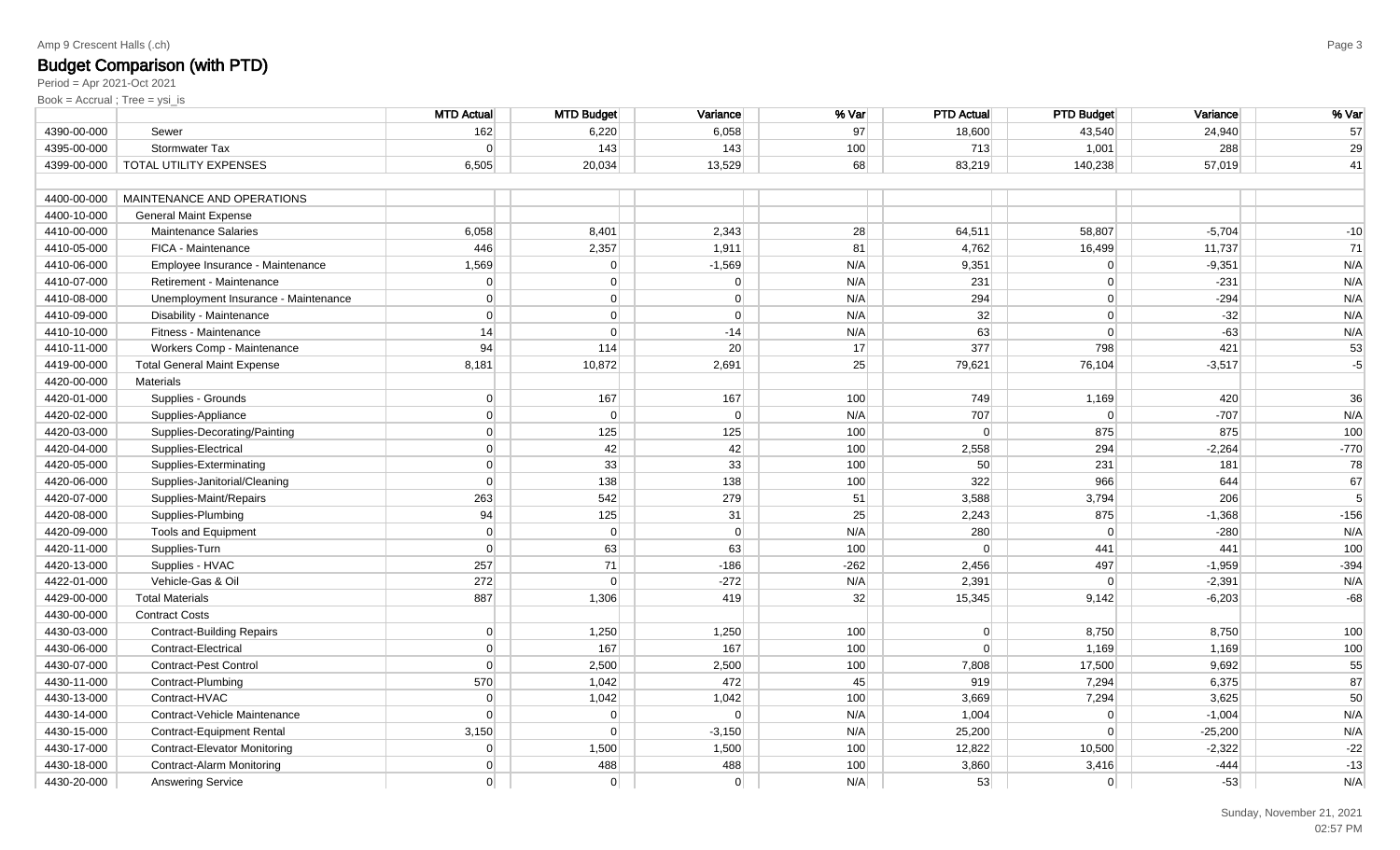# Budget Comparison (with PTD)

Period = Apr 2021-Oct 2021

|             |                                 | <b>MTD Actual</b> | <b>MTD Budget</b> | Variance | % Var | <b>PTD Actual</b> | <b>PTD Budget</b> | Variance | % Var |
|-------------|---------------------------------|-------------------|-------------------|----------|-------|-------------------|-------------------|----------|-------|
| 4430-99-000 | <b>Contract Costs-Other</b>     | 325               | 833               | 508      | 61    | 1,950             | 5,831             | 3,881    | 67    |
| 4439-00-000 | <b>Total Contract Costs</b>     | 4,045             | 8,822             | 4,777    | 54    | 57,285            | 61,754            | 4,469    |       |
| 4499-00-000 | TOTAL MAINTENACE EXPENSES       | 13,112            | 21,000            | 7,888    | 38    | 152,250           | 147,000           | $-5,250$ |       |
|             |                                 |                   |                   |          |       |                   |                   |          |       |
| 4500-00-000 | <b>GENERAL EXPENSES</b>         |                   |                   |          |       |                   |                   |          |       |
| 4510-10-000 | Property Insurance              | 1,112             | 1,012             | $-100$   | $-10$ | 7,575             | 7,084             | $-491$   |       |
| 4510-20-000 | <b>Liability Insurance</b>      | 198               | 204               |          | 3     | 1,156             | 1,428             | 272      | 19    |
| 4510-30-000 | Auto Insurance                  | 107               | $\mathbf{0}$      | $-107$   | N/A   | 428               |                   | $-428$   | N/A   |
| 4510-50-000 | <b>Other Business Insurance</b> | 32                | $\overline{0}$    | $-32$    | N/A   | 127               |                   | $-127$   | N/A   |
| 4520-00-000 | Payments in Lieu of Taxes       |                   | 832               | 832      | 100   |                   | 5,824             | 5,824    | 100   |
| 4521-00-000 | Misc. Taxes/Liscenses/Insurance |                   | 27                | 27       | 100   | 314               | 189               | $-125$   | $-66$ |
| 4570-00-000 | <b>Bad Debt-Tenant Rents</b>    |                   | 397               | 397      | 100   |                   | 2,779             | 2,779    | 100   |
| 4599-00-000 | TOTAL GENERAL EXPENSES          | 1,449             | 2,472             | 1,023    | 41    | 9,600             | 17,304            | 7,704    | 45    |
|             |                                 |                   |                   |          |       |                   |                   |          |       |
| 8000-00-000 | <b>TOTAL EXPENSES</b>           | 33,532            | 59,620            | 26,088   | 44    | 375,134           | 420,220           | 45,086   | 11    |
|             |                                 |                   |                   |          |       |                   |                   |          |       |
| 9000-00-000 | NET INCOME                      | 47,303            | 895               | 46,408   | 5,185 | 86,770            | 3,385             | 83,385   | 2,463 |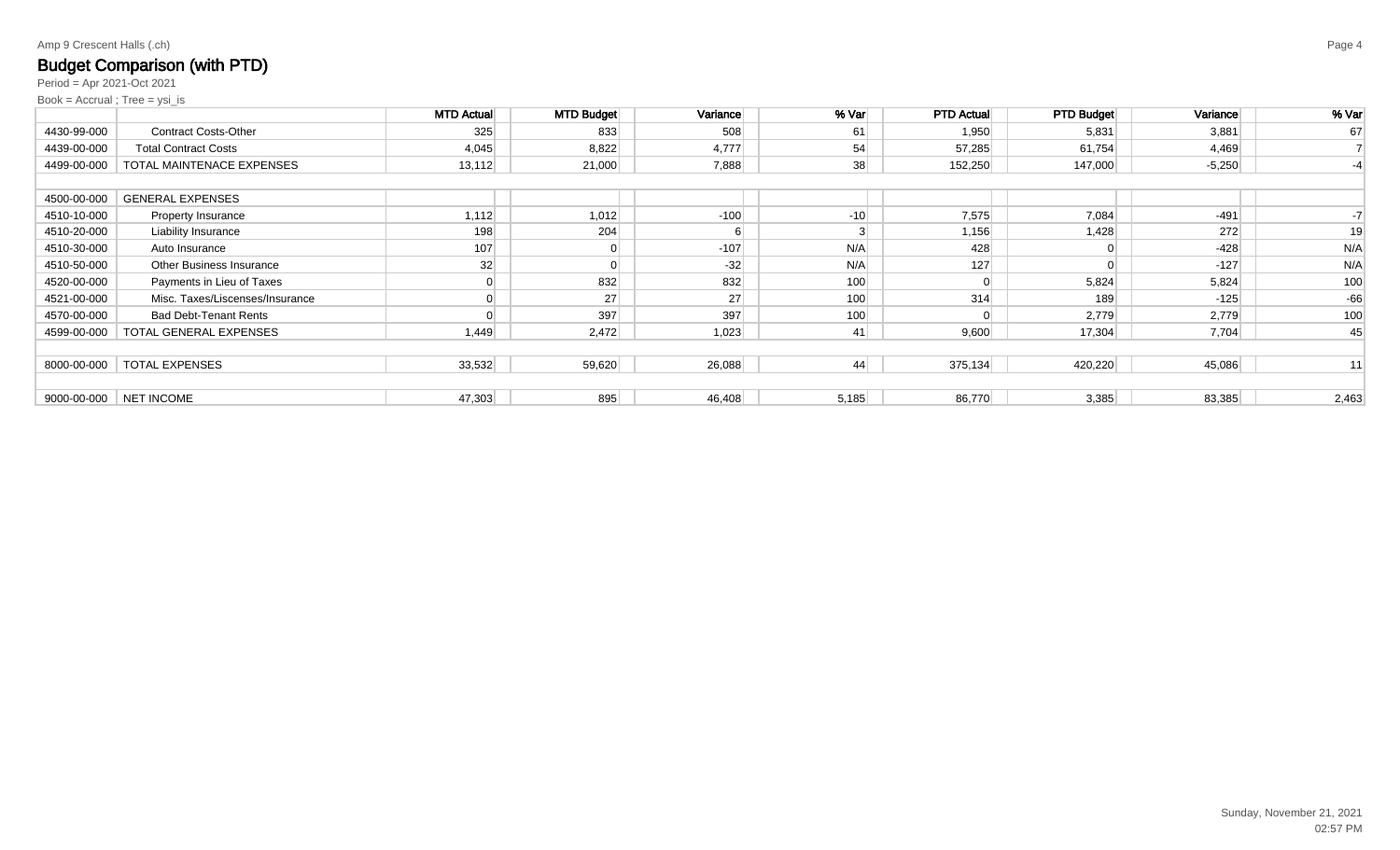Period = Apr 2021-Oct 2021Book = Accrual ; Tree = ysi\_is

|             |                                      | <b>MTD Actual</b> | <b>MTD Budget</b> | Variance       | % Var          | <b>PTD Actual</b> | <b>PTD Budget</b> | Variance  | % Var                     |
|-------------|--------------------------------------|-------------------|-------------------|----------------|----------------|-------------------|-------------------|-----------|---------------------------|
| 3000-00-000 | <b>INCOME</b>                        |                   |                   |                |                |                   |                   |           |                           |
|             |                                      |                   |                   |                |                |                   |                   |           |                           |
| 3100-00-000 | <b>TENANT INCOME</b>                 |                   |                   |                |                |                   |                   |           |                           |
| 3101-00-000 | Rental Income                        |                   |                   |                |                |                   |                   |           |                           |
| 3110-00-000 | Rent Income-Gross Potential          | $\Omega$          | $\overline{0}$    | $\overline{0}$ | N/A            | 23                | $\overline{0}$    | 23        | N/A                       |
| 3111-00-000 | <b>Tenant Rent</b>                   | 23,975            | 22,160            | 1,815          | 8 <sup>1</sup> | 160,911           | 155,120           | 5,791     | $\overline{4}$            |
| 3119-00-000 | <b>Total Rental Income</b>           | 23,975            | 22,160            | 1,815          | 8 <sup>1</sup> | 160,934           | 155,120           | 5,814     | $\overline{4}$            |
| 3120-00-000 | Other Tenant Income                  |                   |                   |                |                |                   |                   |           |                           |
| 3120-09-000 | Misc.Tenant Income                   | $\Omega$          | 167               | $-167$         | $-100$         | $-187$            | 1,169             | $-1,356$  | $-116$                    |
| 3129-00-000 | <b>Total Other Tenant Income</b>     | $\Omega$          | 167               | $-167$         | $-100$         | $-187$            | 1,169             | $-1,356$  | $-116$                    |
| 3199-00-000 | NET TENANT INCOME                    | 23,975            | 22,327            | 1,648          | $\overline{7}$ | 160,747           | 156,289           | 4,458     | $\ensuremath{\mathsf{3}}$ |
|             |                                      |                   |                   |                |                |                   |                   |           |                           |
| 3400-00-000 | <b>GRANT INCOME</b>                  |                   |                   |                |                |                   |                   |           |                           |
| 3401-00-000 | HUD PHA Operating Grants/Subsidy     | 41,648            | 49,830            | $-8,182$       | $-16$          | 305,346           | 348,810           | $-43,464$ | $-12$                     |
| 3401-10-000 | <b>HUD PHA Shortfall Funds</b>       | 54,827            | $\Omega$          | 54,827         | N/A            | 144,990           | $\overline{0}$    | 144,990   | N/A                       |
| 3499-00-000 | <b>TOTAL GRANT INCOME</b>            | 96,476            | 49,830            | 46,646         | 94             | 450,336           | 348,810           | 101,526   | 29                        |
| 3600-00-000 | <b>OTHER INCOME</b>                  |                   |                   |                |                |                   |                   |           |                           |
| 3650-00-000 | Miscellaneous Other Income           | $\overline{0}$    | 2,750             | $-2,750$       | $-100$         | 0                 | 19,250            | $-19,250$ | $-100$                    |
|             | 3699-00-000   TOTAL OTHER INCOME     | $\Omega$          | 2,750             | $-2,750$       | $-100$         | $\Omega$          | 19,250            | $-19,250$ | $-100$                    |
|             |                                      |                   |                   |                |                |                   |                   |           |                           |
|             | 3999-00-000   TOTAL INCOME           | 120,451           | 74,907            | 45,544         | 61             | 611,083           | 524,349           | 86,734    | 17                        |
| 4000-00-000 | <b>EXPENSES</b>                      |                   |                   |                |                |                   |                   |           |                           |
|             |                                      |                   |                   |                |                |                   |                   |           |                           |
| 4100-00-000 | ADMINISTRATIVE                       |                   |                   |                |                |                   |                   |           |                           |
| 4100-99-000 | <b>Administrative Salaries</b>       |                   |                   |                |                |                   |                   |           |                           |
| 4110-00-000 | <b>Administrative Salaries</b>       | 6,320             | 6,305             | $-15$          | $\overline{0}$ | 52,693            | 44,135            | $-8,558$  | $-19$                     |
| 4110-04-000 | Employee Benefit FICA - Admin        | 457               | 2,239             | 1,782          | 80             | 3,720             | 15,673            | 11,953    | 76                        |
| 4110-05-000 | Employee Insurance - Admin           | 1,776             | $\overline{0}$    | $-1,776$       | N/A            | 11,309            | $\overline{0}$    | $-11,309$ | N/A                       |
| 4110-06-000 | Retirement - Admin                   | $\Omega$          | $\overline{0}$    | $\overline{0}$ | N/A            | 481               | $\overline{0}$    | $-481$    | N/A                       |
| 4110-07-000 | Unemployment Insurance - Admin       | $\Omega$          | $\overline{0}$    | 0              | N/A            | 299               | $\overline{0}$    | $-299$    | N/A                       |
| 4110-08-000 | Disability - Admin                   | $\Omega$          | $\overline{0}$    | 0              | N/A            | 68                | $\overline{0}$    | $-68$     | N/A                       |
| 4110-09-000 | Fitness - Admin                      | $\Omega$          | $\overline{0}$    | 0              | N/A            | 47                | $\Omega$          | $-47$     | N/A                       |
| 4110-10-000 | Workers Comp - Admin                 | 71                | 86                | 15             | 18             | 1,010             | 602               | $-408$    | $-68$                     |
| 4110-99-000 | <b>Total Administrative Salaries</b> | 8,624             | 8,630             | 6 <sup>1</sup> | 0              | 69,627            | 60,410            | $-9,217$  | $-15$                     |
| 4130-00-000 | Legal Expense                        |                   |                   |                |                |                   |                   |           |                           |
| 4130-02-000 | <b>Criminal Background Checks</b>    | 8                 | $\overline{0}$    | $-8$           | N/A            | 21                | $\overline{0}$    | $-21$     | N/A                       |
| 4130-03-000 | <b>Tenant Screening</b>              | 21                | $\overline{0}$    | $-21$          | N/A            | 34                | 0                 | $-34$     | N/A                       |

en die oordeel van die 19de eeu n.C. In 19de eeu n.C. In 19de eeu n.C. In 19de eeu n.C. In 19de eeu n.C. In 19<br>Gebeure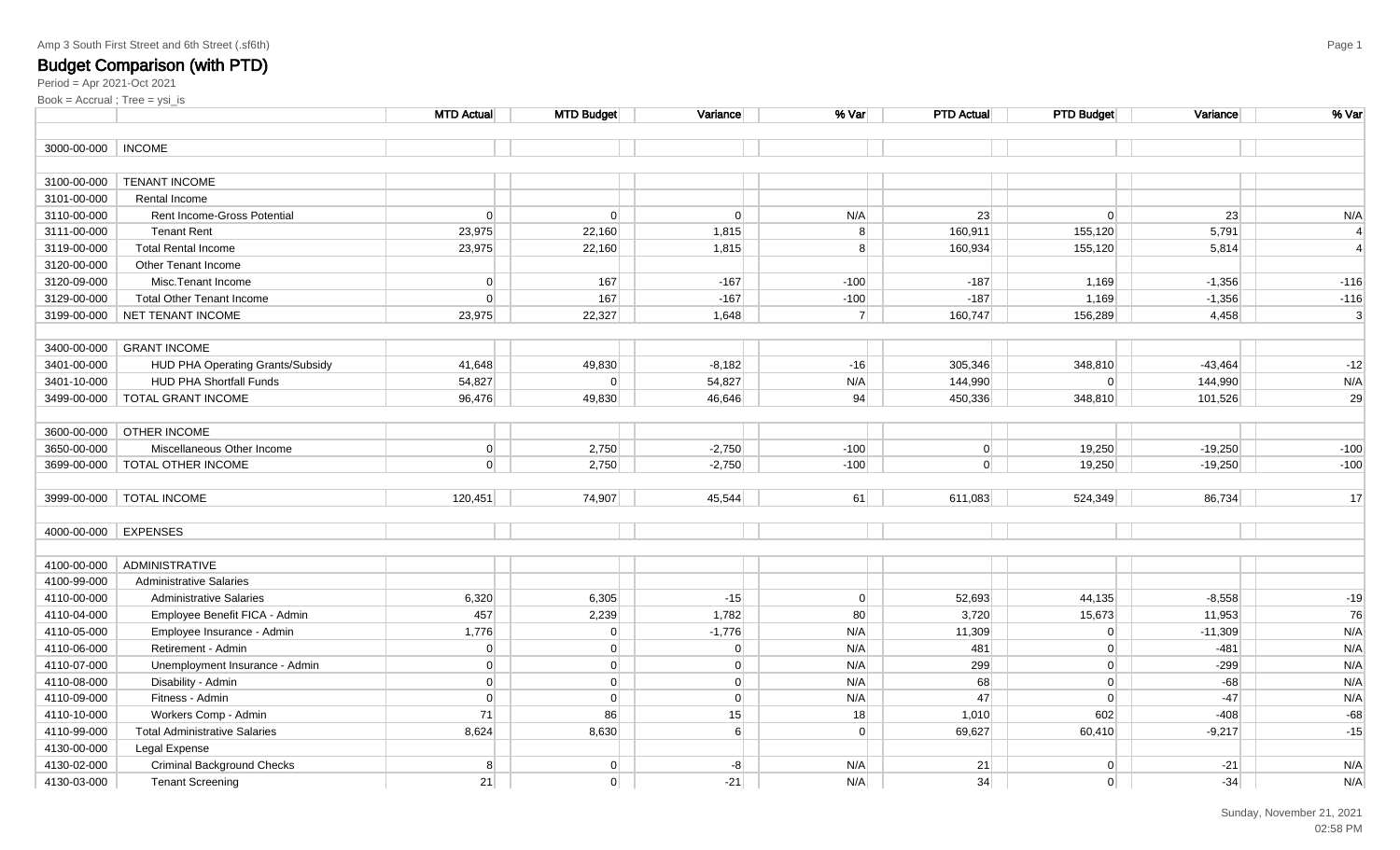Period = Apr 2021-Oct 2021

|                       |                                              | <b>MTD Actual</b> | <b>MTD Budget</b> | Variance | % Var          | <b>PTD Actual</b> | <b>PTD Budget</b> | Variance       | % Var          |
|-----------------------|----------------------------------------------|-------------------|-------------------|----------|----------------|-------------------|-------------------|----------------|----------------|
| 4130-04-000           | General Legal Expense                        | 0                 | 1,106             | 1,106    | 100            | 301               | 7,742             | 7,441          | 96             |
| 4131-00-000           | <b>Total Legal Expense</b>                   | 29                | 1,106             | 1,077    | 97             | 355               | 7,742             | 7,387          | 95             |
| 4139-00-000           | <b>Other Admin Expenses</b>                  |                   |                   |          |                |                   |                   |                |                |
| 4140-00-000           | <b>Staff Training</b>                        | 0                 | 417               | 417      | 100            | 1,956             | 2,919             | 963            | 33             |
| 4150-00-000           | Travel                                       | 68                | 12                | $-56$    | $-467$         | 560               | 84                | $-476$         | $-567$         |
| 4171-00-000           | <b>Auditing Fees</b>                         | 0                 | $\Omega$          | $\Omega$ | N/A            | $\Omega$          | 3,192             | 3,192          | 100            |
| 4173-10-000           | Management Fee                               | 5,587             | 6,265             | 678      | 11             | 38,077            | 43,855            | 5,778          | 13             |
| 4173-20-000           | Bookkeeping Fee                              | 608               | 622               | 14       | $\mathbf{2}$   | 4,140             | 4,354             | 214            | 5 <sub>5</sub> |
| 4173-30-000           | Asset Management Fee                         | 830               | 830               | $\Omega$ | $\overline{0}$ | 5,810             | 5,810             | $\overline{0}$ | $\overline{0}$ |
| 4182-00-000           | Consultants                                  | 70                | 250               | 180      | 72             | 1,149             | 1,750             | 601            | 34             |
| 4183-00-000           | <b>Professional Meetings</b>                 | 13                | $\Omega$          | $-13$    | N/A            | 13                | $\Omega$          | $-13$          | N/A            |
| 4189-00-000           | <b>Total Other Admin Expenses</b>            | 7,176             | 8,396             | 1,220    | 15             | 51,705            | 61,964            | 10,259         | 17             |
| 4190-00-000           | Miscellaneous Admin Expenses                 |                   |                   |          |                |                   |                   |                |                |
| 4190-01-000           | Membership and Fees                          | 0                 | 25                | 25       | 100            | 96                | 175               | 79             | 45             |
| 4190-03-000           | Advertising                                  | 24                | 77                | 53       | 69             | 144               | 539               | 395            | 73             |
| 4190-04-000           | <b>Office Supplies</b>                       | 0                 | 158               | 158      | 100            | 300               | 1,106             | 806            | 73             |
| 4190-07-000           | Telecom & Cell Services                      | 113               | 455               | 342      | 75             | 931               | 3,185             | 2,254          | 71             |
| 4190-08-000           | Postage                                      | 197               | 121               | $-76$    | $-63$          | 980               | 847               | $-133$         | $-16$          |
| 4190-09-000           | Software Liscense Fees                       | 0                 | $\overline{0}$    | 0        | N/A            | 221               | $\overline{0}$    | $-221$         | N/A            |
| 4190-10-000           | Copy & Print Services                        | 69                | 125               | 56       | 45             | 640               | 875               | 235            | 27             |
| 4190-11-000           | <b>Printer Supplies</b>                      | $\Omega$          | $\overline{0}$    | $\Omega$ | N/A            | 45                | 0                 | $-45$          | N/A            |
| 4190-13-000           | Network & Broadband Services                 | 416               | $\overline{0}$    | $-416$   | N/A            | 3,087             | $\Omega$          | $-3,087$       | N/A            |
| 4190-19-000           | TV/Cable                                     | $\Omega$          | 513               | 513      | 100            | $\Omega$          | 3,591             | 3,591          | 100            |
| 4190-22-000           | Other Misc Admin Expenses                    | $\Omega$          | 50                | 50       | 100            | 58                | 350               | 292            | 84             |
| 4191-00-000           | <b>Total Miscellaneous Admin Expenses</b>    | 818               | 1,524             | 706      | 46             | 6,501             | 10,668            | 4,167          | 39             |
| 4199-00-000           | TOTAL ADMINISTRATIVE EXPENSES                | 16,648            | 19,656            | 3,008    | 15             | 128,189           | 140,784           | 12,595         | 9              |
|                       |                                              |                   |                   |          |                |                   |                   |                |                |
| 4200-00-000           | <b>TENANT SERVICES</b>                       |                   |                   |          |                |                   |                   |                |                |
| 4220-01-000           | Other Tenant Svcs.                           | 0                 | $\overline{0}$    | $\Omega$ | N/A            | 2,218             | 0                 | $-2,218$       | N/A            |
| 4230-00-000           | <b>Tenant Services Contract Costs</b>        | 0                 | 1,449             | 1,449    | 100            | $\Omega$          | 10,143            | 10,143         | 100            |
|                       | 4299-00-000   TOTAL TENANT SERVICES EXPENSES | $\Omega$          | 1,449             | 1,449    | 100            | 2,218             | 10,143            | 7,925          | 78             |
|                       |                                              |                   |                   |          |                |                   |                   |                |                |
| 4300-00-000 UTILITIES |                                              |                   |                   |          |                |                   |                   |                |                |
| 4310-00-000           | Water                                        | 2,802             | 5,009             | 2,207    | 44             | 29,654            | 35,063            | 5,409          | 15             |
| 4320-00-000           | Electricity                                  | 6,021             | 6,916             | 895      | 13             | 47,545            | 48,412            | 867            | $\overline{2}$ |
| 4330-00-000           | Gas                                          | 3,359             | 3,803             | 444      | 12             | 23,151            | 26,621            | 3,470          | 13             |
| 4340-00-000           | Garbage/Trash Removal                        | 1,838             | 1,501             | $-337$   | $-22$          | 12,374            | 10,507            | $-1,867$       | $-18$          |
| 4390-00-000           | Sewer                                        | 4,162             | 6,777             | 2,615    | 39             | 37,529            | 47,439            | 9,910          | 21             |
| 4395-00-000           | Stormwater Tax                               | $\Omega$          | 497               | 497      | 100            | 2,484             | 3,479             | 995            | 29             |
|                       | 4399-00-000   TOTAL UTILITY EXPENSES         | 18,181            | 24,503            | 6,322    | 26             | 152,737           | 171,521           | 18,784         | 11             |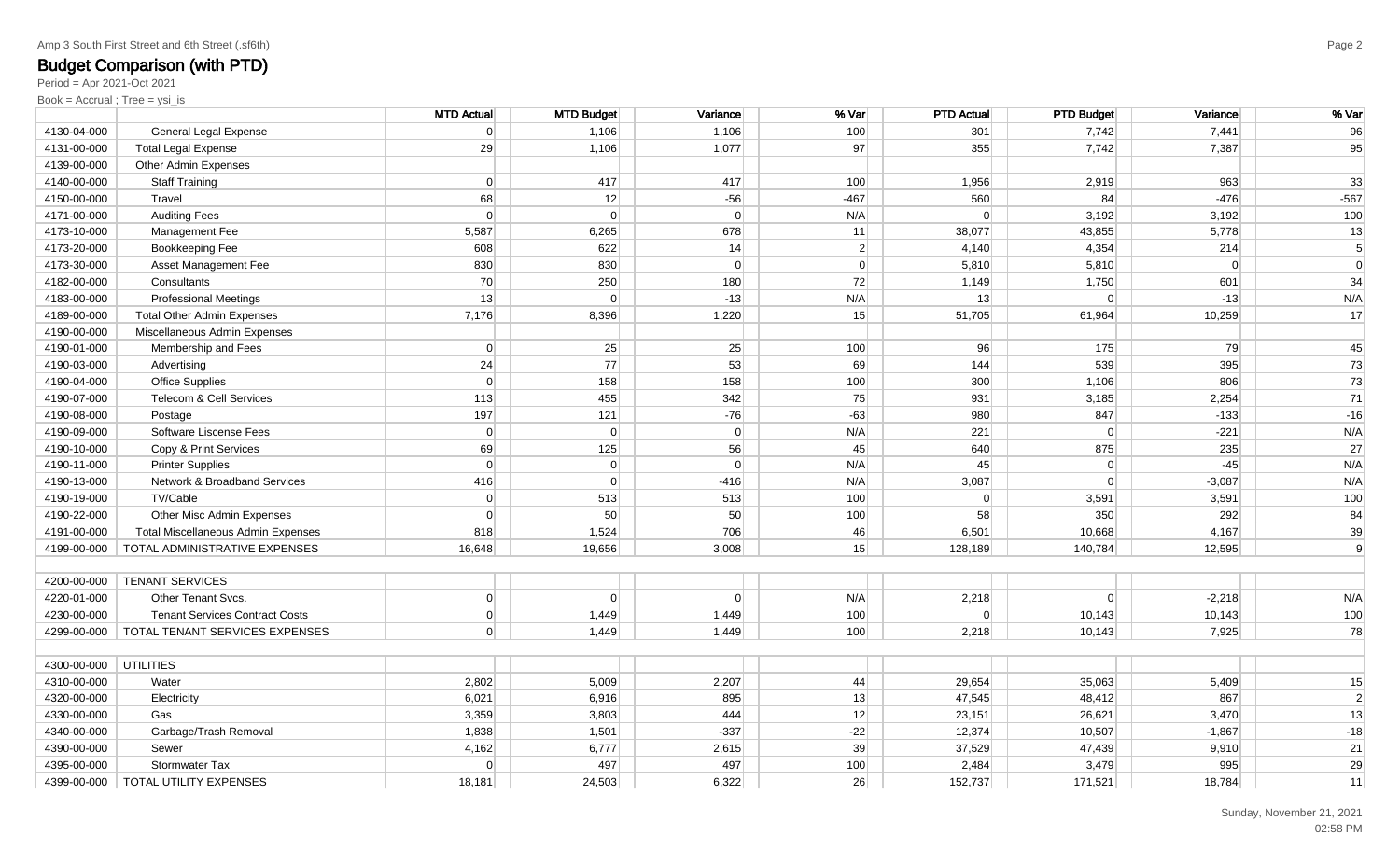|             |                                         | <b>MTD Actual</b> | <b>MTD Budget</b> | Variance | % Var | <b>PTD Actual</b> | <b>PTD Budget</b> | Variance  | % Var |
|-------------|-----------------------------------------|-------------------|-------------------|----------|-------|-------------------|-------------------|-----------|-------|
| 4400-00-000 | MAINTENANCE AND OPERATIONS              |                   |                   |          |       |                   |                   |           |       |
| 4400-10-000 | <b>General Maint Expense</b>            |                   |                   |          |       |                   |                   |           |       |
| 4410-00-000 | <b>Maintenance Salaries</b>             | 9,487             | 11,846            | 2,359    | 20    | 77,034            | 82,922            | 5,888     |       |
| 4410-05-000 | FICA - Maintenance                      | 698               | 3,401             | 2,703    | 79    | 5,684             | 23,807            | 18,123    | 76    |
| 4410-06-000 | Employee Insurance - Maintenance        | 2,426             | $\overline{0}$    | $-2,426$ | N/A   | 11,516            | 0                 | $-11,516$ | N/A   |
| 4410-07-000 | Retirement - Maintenance                | $\Omega$          | $\overline{0}$    | 0        | N/A   | 256               | $\overline{0}$    | $-256$    | N/A   |
| 4410-08-000 | Unemployment Insurance - Maintenance    | $\Omega$          | $\overline{0}$    | 0        | N/A   | 325               | $\overline{0}$    | $-325$    | N/A   |
| 4410-09-000 | Disability - Maintenance                | $\Omega$          | $\overline{0}$    | $\Omega$ | N/A   | 26                | $\overline{0}$    | $-26$     | N/A   |
| 4410-10-000 | Fitness - Maintenance                   | 16                | $\overline{0}$    | $-16$    | N/A   | 70                | 0                 | $-70$     | N/A   |
| 4410-11-000 | Workers Comp - Maintenance              | 133               | 162               | 29       | 18    | 531               | 1,134             | 603       | 53    |
| 4419-00-000 | <b>Total General Maint Expense</b>      | 12,759            | 15,409            | 2,650    | 17    | 95,443            | 107,863           | 12,420    | 12    |
| 4420-00-000 | <b>Materials</b>                        |                   |                   |          |       |                   |                   |           |       |
| 4420-01-000 | Supplies - Grounds                      | $\Omega$          | 146               | 146      | 100   | 583               | 1,022             | 439       | 43    |
| 4420-02-000 | Supplies-Appliance                      | $\overline{0}$    | $\Omega$          | 0        | N/A   | 337               | $\Omega$          | $-337$    | N/A   |
| 4420-03-000 | Supplies-Decorating/Painting            | $\Omega$          | 255               | 255      | 100   | 668               | 1,785             | 1,117     | 63    |
| 4420-04-000 | Supplies-Electrical                     | $\overline{0}$    | 54                | 54       | 100   | 345               | 378               | 33        | 9     |
| 4420-05-000 | Supplies-Exterminating                  | $\overline{0}$    | 34                | 34       | 100   | 49                | 238               | 189       | 80    |
| 4420-06-000 | Supplies-Janitorial/Cleaning            | $\overline{0}$    | 125               | 125      | 100   | 212               | 875               | 663       | 76    |
| 4420-07-000 | Supplies-Maint/Repairs                  | 98                | 2,359             | 2,261    | 96    | 7,660             | 16,513            | 8,853     | 54    |
| 4420-08-000 | Supplies-Plumbing                       | 326               | 1,959             | 1,633    | 83    | 3,057             | 13,713            | 10,656    | 78    |
| 4420-09-000 | <b>Tools and Equipment</b>              | $\overline{0}$    | $\Omega$          | 0        | N/A   | 708               | 0                 | $-708$    | N/A   |
| 4420-11-000 | Supplies-Turn                           | $\Omega$          | 175               | 175      | 100   | 774               | 1,225             | 451       | 37    |
| 4420-13-000 | Supplies - HVAC                         | $\Omega$          | $\Omega$          | $\Omega$ | N/A   | 669               | $\Omega$          | $-669$    | N/A   |
| 4422-01-000 | Vehicle-Gas & Oil                       | 301               | $\Omega$          | $-301$   | N/A   | 2,487             | 0                 | $-2,487$  | N/A   |
| 4429-00-000 | <b>Total Materials</b>                  | 725               | 5,107             | 4,382    | 86    | 17,548            | 35,749            | 18,201    | 51    |
| 4430-00-000 | <b>Contract Costs</b>                   |                   |                   |          |       |                   |                   |           |       |
| 4430-03-000 | <b>Contract-Building Repairs</b>        | $\overline{0}$    | 838               | 838      | 100   | 0                 | 5,866             | 5,866     | 100   |
| 4430-06-000 | <b>Contract-Electrical</b>              | $\Omega$          | 83                | 83       | 100   | $\Omega$          | 581               | 581       | 100   |
| 4430-07-000 | Contract-Pest Control                   | $\Omega$          | 709               | 709      | 100   | 5,605             | 4,963             | $-642$    | $-13$ |
| 4430-09-000 | Contract-Grounds                        | 450               | $\Omega$          | $-450$   | N/A   | 13,644            | $\Omega$          | $-13,644$ | N/A   |
| 4430-11-000 | Contract-Plumbing                       | 225               | 438               | 213      | 49    | 225               | 3,066             | 2,841     | 93    |
| 4430-13-000 | Contract-HVAC                           | $\overline{0}$    | 258               | 258      | 100   | 0                 | 1,806             | 1,806     | 100   |
| 4430-14-000 | Contract-Vehicle Maintenance            | $\overline{0}$    | $\overline{0}$    | 0        | N/A   | 1,110             | $\overline{0}$    | $-1,110$  | N/A   |
| 4430-16-000 | <b>Contract-Maintenance Consultants</b> | $\overline{0}$    | $\overline{0}$    | 0        | N/A   | 468               | 0                 | $-468$    | N/A   |
| 4430-20-000 | <b>Answering Service</b>                | $\Omega$          | $\Omega$          | 0        | N/A   | 42                | $\Omega$          | $-42$     | N/A   |
| 4430-99-000 | <b>Contract Costs-Other</b>             | $\Omega$          | 142               | 142      | 100   | $\Omega$          | 994               | 994       | 100   |
| 4439-00-000 | <b>Total Contract Costs</b>             | 675               | 2,468             | 1,793    | 73    | 21,095            | 17,276            | $-3,819$  | $-22$ |
| 4499-00-000 | TOTAL MAINTENACE EXPENSES               | 14,159            | 22,984            | 8,825    | 38    | 134,085           | 160,888           | 26,803    | 17    |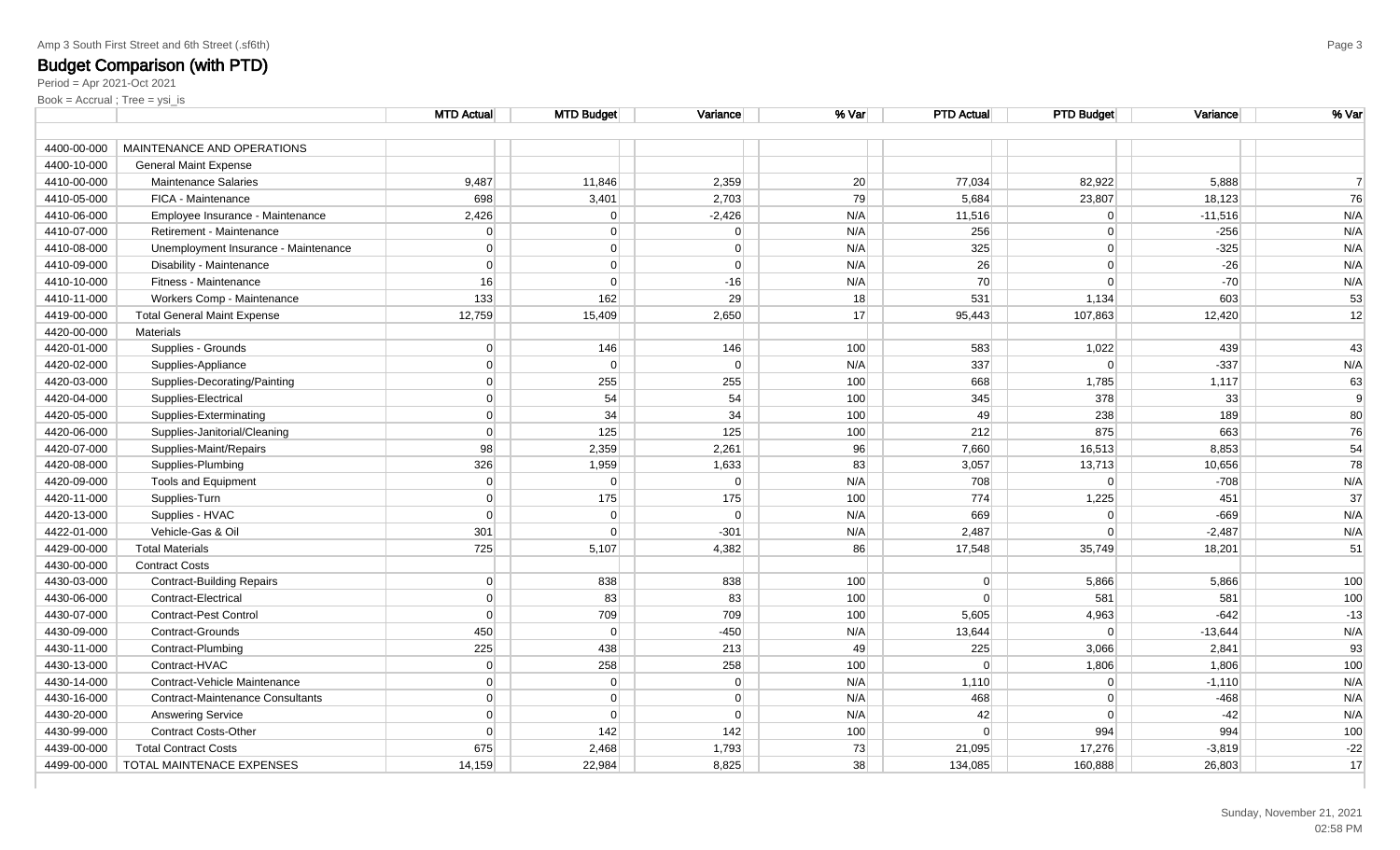Period = Apr 2021-Oct 2021

|             |                                 | <b>MTD Actual</b> | <b>MTD Budget</b> | Variance | % Var | <b>PTD Actual</b> | <b>PTD Budget</b> | Variance | % Var |
|-------------|---------------------------------|-------------------|-------------------|----------|-------|-------------------|-------------------|----------|-------|
| 4500-00-000 | <b>GENERAL EXPENSES</b>         |                   |                   |          |       |                   |                   |          |       |
| 4510-10-000 | <b>Property Insurance</b>       | 1,174             | 1,067             | $-108$   | $-10$ | 7,169             | 7,469             | 300      |       |
| 4510-20-000 | Liability Insurance             | 219               | 215               |          | $-2$  | 1,164             | 1,505             | 341      | 23    |
| 4510-30-000 | Auto Insurance                  | 118               |                   | $-118$   | N/A   | 473               |                   | $-473$   | N/A   |
| 4510-50-000 | <b>Other Business Insurance</b> | 51                |                   | $-51$    | N/A   | 204               |                   | $-204$   | N/A   |
| 4521-00-000 | Misc. Taxes/Liscenses/Insurance |                   | 28                | 28       | 100   | 249               | 196               | $-53$    | $-27$ |
| 4570-00-000 | <b>Bad Debt-Tenant Rents</b>    |                   | 335               | 335      | 100   |                   | 2,345             | 2,345    | 100   |
| 4599-00-000 | TOTAL GENERAL EXPENSES          | 1,563             | 1,645             | 82       |       | 9,259             | 11,515            | 2,256    | 20    |
|             |                                 |                   |                   |          |       |                   |                   |          |       |
| 8000-00-000 | <b>TOTAL EXPENSES</b>           | 50,550            | 70,237            | 19,687   | 28    | 426,488           | 494,851           | 68,363   | 14    |
|             |                                 |                   |                   |          |       |                   |                   |          |       |
| 9000-00-000 | NET INCOME                      | 69,900            | 4,670             | 65,230   | 1,397 | 184,596           | 29,498            | 155,098  | 526   |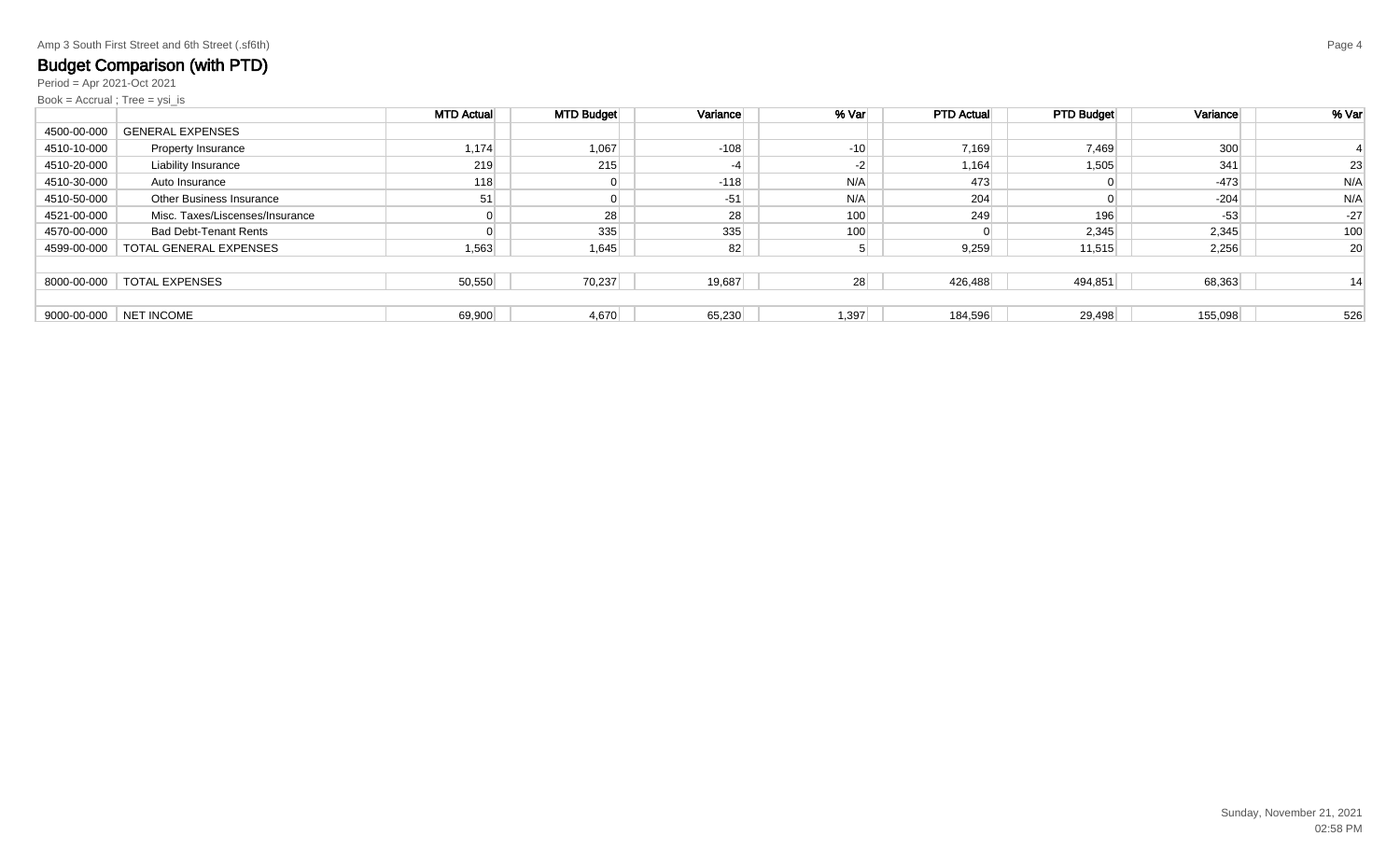| Amp 4 Scattered Sites and Houses (.scatt) |  |  |  |
|-------------------------------------------|--|--|--|
|-------------------------------------------|--|--|--|

|             |                                      | <b>MTD Actual</b> | <b>MTD Budget</b> | Variance       | % Var          | <b>PTD Actual</b> | <b>PTD Budget</b> | <b>Variance</b> | % Var          |
|-------------|--------------------------------------|-------------------|-------------------|----------------|----------------|-------------------|-------------------|-----------------|----------------|
| 3000-00-000 | <b>INCOME</b>                        |                   |                   |                |                |                   |                   |                 |                |
|             |                                      |                   |                   |                |                |                   |                   |                 |                |
| 3100-00-000 | <b>TENANT INCOME</b>                 |                   |                   |                |                |                   |                   |                 |                |
| 3101-00-000 | Rental Income                        |                   |                   |                |                |                   |                   |                 |                |
| 3110-00-000 | Rent Income-Gross Potential          | $\overline{0}$    | $\overline{0}$    | $\Omega$       | N/A            | 304               | $\overline{0}$    | 304             | N/A            |
| 3111-00-000 | <b>Tenant Rent</b>                   | 17,756            | 17,291            | 465            | 3 <sup>1</sup> | 120,558           | 121,037           | $-479$          | $\overline{0}$ |
| 3119-00-000 | <b>Total Rental Income</b>           | 17,756            | 17,291            | 465            | 3 <sup>1</sup> | 120,862           | 121,037           | $-175$          | $\Omega$       |
| 3120-00-000 | Other Tenant Income                  |                   |                   |                |                |                   |                   |                 |                |
| 3120-09-000 | Misc.Tenant Income                   | 0                 | $\overline{0}$    | $\overline{0}$ | N/A            | $-440$            | 0                 | $-440$          | N/A            |
| 3120-11-000 | Pet Fee                              | $\overline{0}$    | $\overline{0}$    | $\overline{0}$ | N/A            | 25                | 0                 | 25              | N/A            |
| 3129-00-000 | <b>Total Other Tenant Income</b>     | $\overline{0}$    | $\overline{0}$    | 0              | N/A            | $-415$            | 0                 | $-415$          | N/A            |
| 3199-00-000 | NET TENANT INCOME                    | 17,756            | 17,291            | 465            | 3 <sup>2</sup> | 120,447           | 121,037           | $-590$          | $\overline{0}$ |
|             |                                      |                   |                   |                |                |                   |                   |                 |                |
| 3400-00-000 | <b>GRANT INCOME</b>                  |                   |                   |                |                |                   |                   |                 |                |
| 3401-00-000 | HUD PHA Operating Grants/Subsidy     | 21,329            | 27,121            | $-5,792$       | $-21$          | 151,229           | 189,847           | $-38,618$       | $-20$          |
| 3401-10-000 | <b>HUD PHA Shortfall Funds</b>       | 30,098            | $\overline{0}$    | 30,098         | N/A            | 86,158            | $\overline{0}$    | 86,158          | N/A            |
|             | 3499-00-000   TOTAL GRANT INCOME     | 51,427            | 27,121            | 24,306         | 90             | 237,387           | 189,847           | 47,540          | 25             |
|             |                                      |                   |                   |                |                |                   |                   |                 |                |
|             | 3999-00-000   TOTAL INCOME           | 69,183            | 44,412            | 24,771         | 56             | 357,834           | 310,884           | 46,950          | 15             |
|             |                                      |                   |                   |                |                |                   |                   |                 |                |
| 4000-00-000 | <b>EXPENSES</b>                      |                   |                   |                |                |                   |                   |                 |                |
|             |                                      |                   |                   |                |                |                   |                   |                 |                |
| 4100-00-000 | ADMINISTRATIVE                       |                   |                   |                |                |                   |                   |                 |                |
| 4100-99-000 | <b>Administrative Salaries</b>       |                   |                   |                |                |                   |                   |                 |                |
| 4110-00-000 | <b>Administrative Salaries</b>       | 2,222             | 3,906             | 1,684          | 43             | 18,747            | 27,342            | 8,595           | 31             |
| 4110-04-000 | Employee Benefit FICA - Admin        | 166               | 1,002             | 836            | 83             | 1,368             | 7,014             | 5,646           | 81             |
| 4110-05-000 | Employee Insurance - Admin           | 583               | $\overline{0}$    | $-583$         | N/A            | 3,597             | $\overline{0}$    | $-3,597$        | N/A            |
| 4110-06-000 | Retirement - Admin                   | $\overline{0}$    | $\overline{0}$    | $\overline{0}$ | N/A            | 87                | 0                 | $-87$           | N/A            |
| 4110-07-000 | Unemployment Insurance - Admin       | $\overline{0}$    | $\overline{0}$    | $\overline{0}$ | N/A            | 138               | $\overline{0}$    | $-138$          | N/A            |
| 4110-08-000 | Disability - Admin                   | 0                 | $\overline{0}$    | $\overline{0}$ | N/A            | 51                | 0                 | $-51$           | N/A            |
| 4110-09-000 | Fitness - Admin                      | $\overline{0}$    | $\overline{0}$    | $\overline{0}$ | N/A            | 35                | 0                 | $-35$           | N/A            |
| 4110-10-000 | Workers Comp - Admin                 | 44                | 54                | 10             | 19             | 686               | 378               | $-308$          | $-81$          |
| 4110-99-000 | <b>Total Administrative Salaries</b> | 3,014             | 4,962             | 1,948          | 39             | 24,709            | 34,734            | 10,025          | 29             |
| 4130-00-000 | Legal Expense                        |                   |                   |                |                |                   |                   |                 |                |
| 4130-02-000 | <b>Criminal Background Checks</b>    | 6 <sup>1</sup>    | $\overline{0}$    | $-6$           | N/A            | 16                | 0                 | $-16$           | N/A            |
| 4130-03-000 | <b>Tenant Screening</b>              | 16                | $\overline{0}$    | $-16$          | N/A            | 25                | $\overline{0}$    | $-25$           | N/A            |
| 4130-04-000 | General Legal Expense                | 0                 | 520               | 520            | 100            | 17                | 3,640             | 3,623           | 100            |
| 4131-00-000 | <b>Total Legal Expense</b>           | 22                | 520               | 498            | 96             | 57                | 3,640             | 3,583           | 98             |
| 4139-00-000 | Other Admin Expenses                 |                   |                   |                |                |                   |                   |                 |                |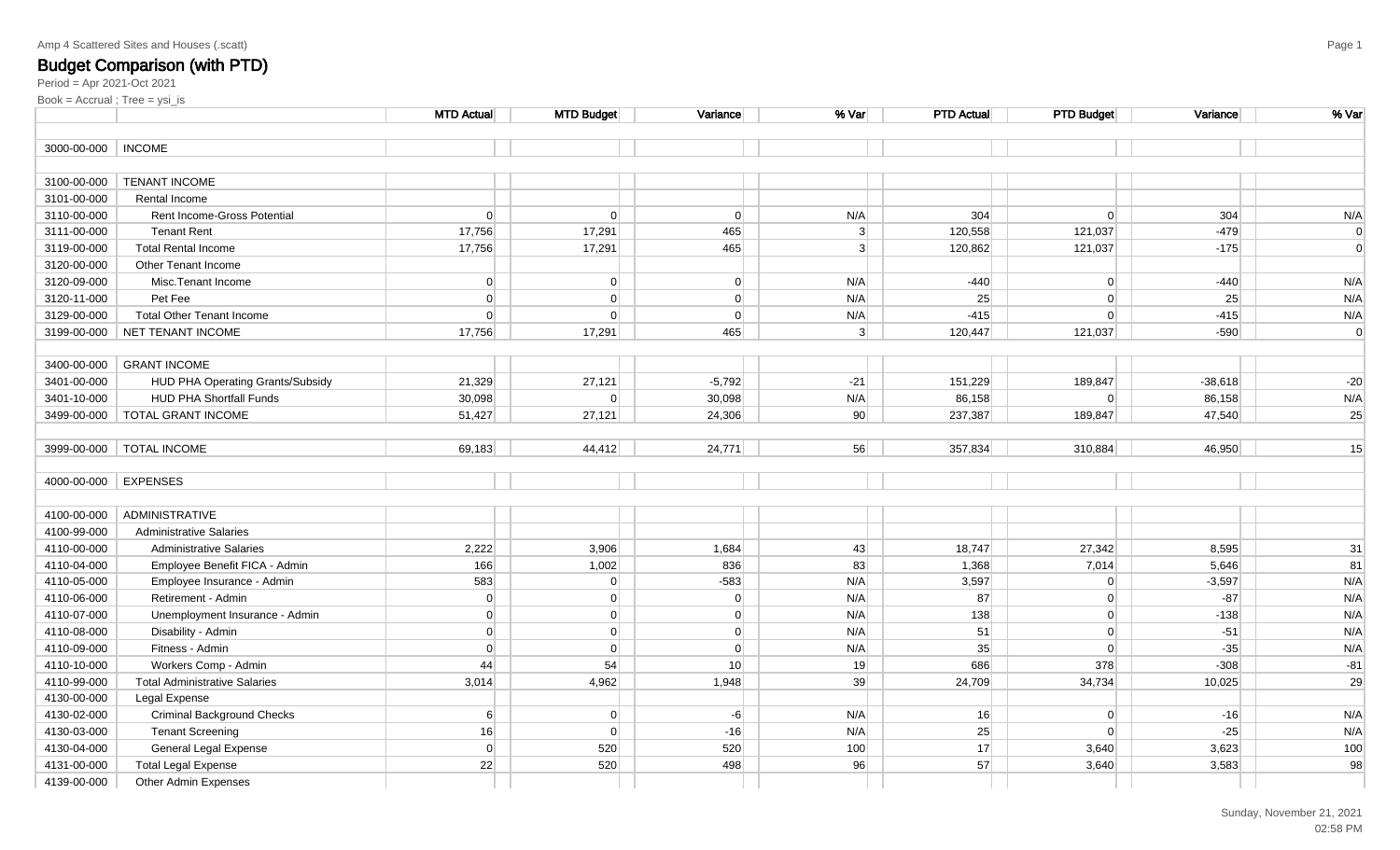### Amp 4 Scattered Sites and Houses (.scatt)

# **Budget Comparison (with PTD)**<br><sub>Period = Apr 2021-Oct 2021</sub>

|             |                                           | <b>MTD Actual</b> | <b>MTD Budget</b> | Variance        | % Var            | <b>PTD Actual</b> | <b>PTD Budget</b> | Variance | % Var        |
|-------------|-------------------------------------------|-------------------|-------------------|-----------------|------------------|-------------------|-------------------|----------|--------------|
| 4140-00-000 | <b>Staff Training</b>                     | $\overline{0}$    | 253               | 253             | 100              | 868               | 1,771             | 903      | 51           |
| 4150-00-000 | Travel                                    | 51                | 16                | $-35$           | $-218$           | 419               | 112               | $-307$   | $-274$       |
| 4171-00-000 | <b>Auditing Fees</b>                      | 0                 | $\overline{0}$    | 0               | N/A              | 0                 | 2,379             | 2,379    | 100          |
| 4173-10-000 | Management Fee                            | 4,277             | 4,298             | 21              | $\overline{0}$   | 28,834            | 30,086            | 1,252    | $\vert$ 4    |
| 4173-20-000 | Bookkeeping Fee                           | 475               | 430               | $-45$           | $-10$            | 3,205             | 3,010             | $-195$   | $-6$         |
| 4173-30-000 | Asset Management Fee                      | 610               | 620               | 10 <sup>1</sup> | $\overline{2}$   | 4,270             | 4,340             | 70       | $\mathbf{2}$ |
| 4182-00-000 | Consultants                               | 42                | 210               | 168             | 80               | 837               | 1,470             | 633      | 43           |
| 4183-00-000 | <b>Professional Meetings</b>              | 10                | $\Omega$          | $-10$           | N/A              | 10                | $\overline{0}$    | $-10$    | N/A          |
| 4189-00-000 | <b>Total Other Admin Expenses</b>         | 5,464             | 5,827             | 363             | $6 \overline{6}$ | 38,442            | 43,168            | 4,726    | 11           |
| 4190-00-000 | Miscellaneous Admin Expenses              |                   |                   |                 |                  |                   |                   |          |              |
| 4190-01-000 | Membership and Fees                       | $\overline{0}$    | 19                | 19              | 100              | 72                | 133               | 61       | 46           |
| 4190-03-000 | Advertising                               | 18                | 57                | 39              | 69               | 108               | 399               | 291      | 73           |
| 4190-04-000 | <b>Office Supplies</b>                    | $\overline{0}$    | 133               | 133             | 100              | 224               | 931               | 707      | 76           |
| 4190-07-000 | Telecom & Cell Services                   | 46                | 362               | 316             | 87               | 509               | 2,534             | 2,025    | 80           |
| 4190-08-000 | Postage                                   | 147               | 93                | $-54$           | $-58$            | 733               | 651               | $-82$    | $-13$        |
| 4190-09-000 | Software Liscense Fees                    | $\overline{0}$    | $\Omega$          | 0               | N/A              | 165               | $\Omega$          | $-165$   | N/A          |
| 4190-10-000 | Copy & Print Services                     | 51                | 158               | 107             | 68               | 478               | 1,106             | 628      | 57           |
| 4190-11-000 | <b>Printer Supplies</b>                   | $\overline{0}$    | $\overline{0}$    | 0               | N/A              | 34                | $\Omega$          | $-34$    | N/A          |
| 4190-13-000 | Network & Broadband Services              | 47                | $\overline{0}$    | $-47$           | N/A              | 625               | $\Omega$          | $-625$   | N/A          |
| 4190-19-000 | TV/Cable                                  | 0                 | 41                | 41              | 100              | 0                 | 287               | 287      | 100          |
| 4190-22-000 | Other Misc Admin Expenses                 | $\overline{0}$    | 29                | 29              | 100              | 43                | 203               | 160      | 79           |
| 4191-00-000 | <b>Total Miscellaneous Admin Expenses</b> | 309               | 892               | 583             | 65               | 2,990             | 6,244             | 3,254    | 52           |
| 4199-00-000 | TOTAL ADMINISTRATIVE EXPENSES             | 8,809             | 12,201            | 3,392           | 28               | 66,199            | 87,786            | 21,587   | 25           |
|             |                                           |                   |                   |                 |                  |                   |                   |          |              |
| 4200-00-000 | <b>TENANT SERVICES</b>                    |                   |                   |                 |                  |                   |                   |          |              |
| 4220-01-000 | Other Tenant Svcs.                        | $\overline{0}$    | $\Omega$          | 0               | N/A              | 1,552             | $\Omega$          | $-1,552$ | N/A          |
| 4230-00-000 | <b>Tenant Services Contract Costs</b>     | $\overline{0}$    | 1,081             | 1,081           | 100              | 0                 | 7,567             | 7,567    | 100          |
| 4230-01-000 | <b>Tenant Relocation</b>                  | $\overline{0}$    | $\Omega$          | $\overline{0}$  | N/A              | 954               | $\Omega$          | $-954$   | N/A          |
| 4299-00-000 | TOTAL TENANT SERVICES EXPENSES            | $\overline{0}$    | 1,081             | 1,081           | 100              | 2,506             | 7,567             | 5,061    | 67           |
|             |                                           |                   |                   |                 |                  |                   |                   |          |              |
| 4300-00-000 | <b>UTILITIES</b>                          |                   |                   |                 |                  |                   |                   |          |              |
| 4310-00-000 | Water                                     | 1,686             | 2,390             | 704             | 29               | 17,690            | 16,730            | $-960$   | $-6$         |
| 4320-00-000 | Electricity                               | 3,721             | 3,501             | $-220$          | $-6$             | 29,017            | 24,507            | $-4,510$ | $-18$        |
| 4330-00-000 | Gas                                       | 1,625             | 2,612             | 987             | 38               | 13,850            | 18,284            | 4,434    | 24           |
| 4340-00-000 | Garbage/Trash Removal                     | 1,519             | 1,120             | $-399$          | $-36$            | 10,267            | 7,840             | $-2,427$ | $-31$        |
| 4390-00-000 | Sewer                                     | 2,487             | 3,303             | 816             | 25               | 22,205            | 23,121            | 916      | $\vert$ 4    |
| 4395-00-000 | Stormwater Tax                            | $\Omega$          | 308               | 308             | 100              | 1,541             | 2,156             | 615      | 29           |
| 4399-00-000 | TOTAL UTILITY EXPENSES                    | 11,037            | 13,234            | 2,197           | 17               | 94,571            | 92,638            | $-1,933$ | $-2$         |
|             |                                           |                   |                   |                 |                  |                   |                   |          |              |
| 4400-00-000 | MAINTENANCE AND OPERATIONS                |                   |                   |                 |                  |                   |                   |          |              |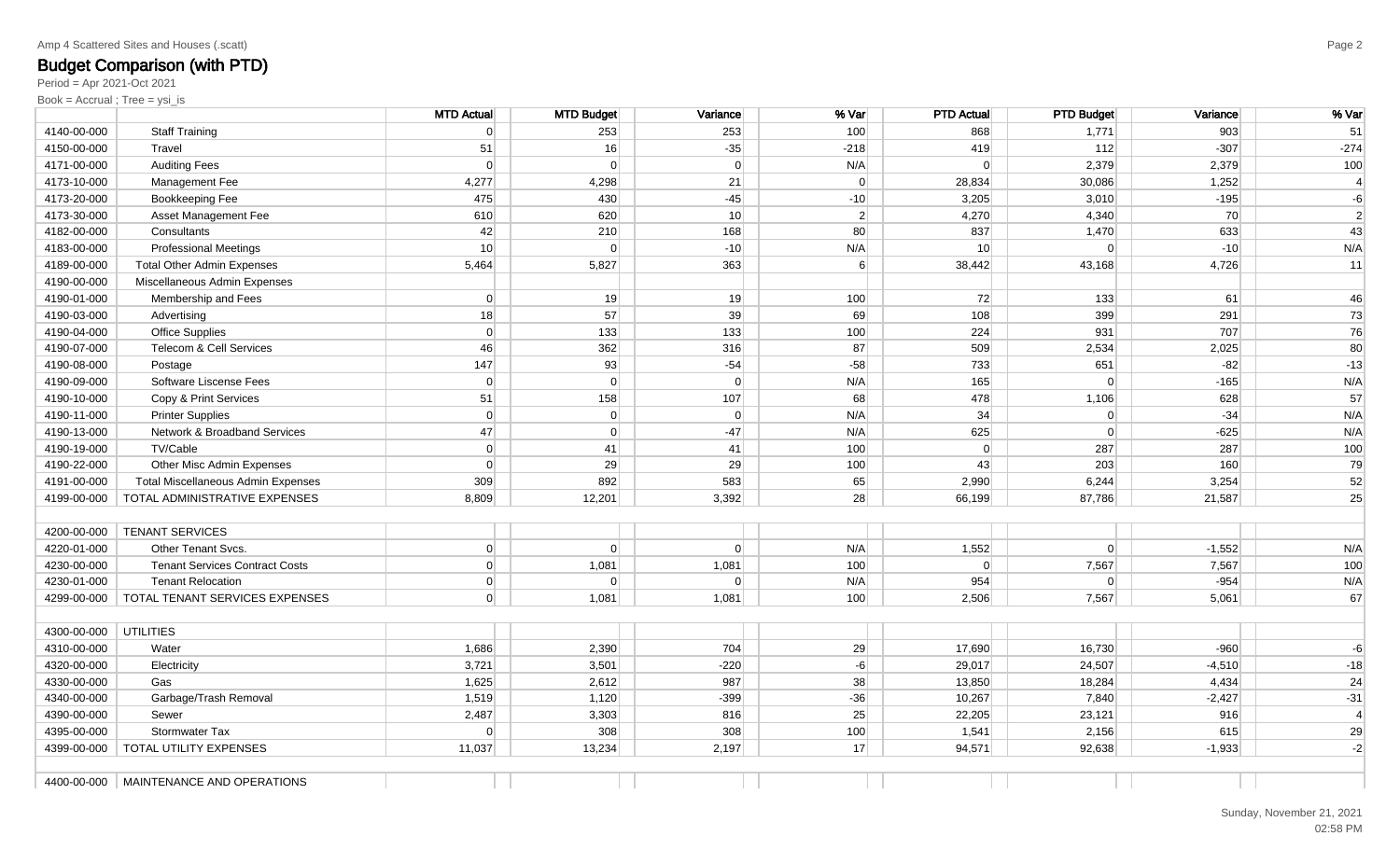Period = Apr 2021-Oct 2021

|             |                                      | <b>MTD Actual</b> | <b>MTD Budget</b> | Variance       | % Var          | <b>PTD Actual</b> | <b>PTD Budget</b> | Variance  | % Var          |
|-------------|--------------------------------------|-------------------|-------------------|----------------|----------------|-------------------|-------------------|-----------|----------------|
| 4400-10-000 | <b>General Maint Expense</b>         |                   |                   |                |                |                   |                   |           |                |
| 4410-00-000 | <b>Maintenance Salaries</b>          | 7,087             | 4,960             | $-2,127$       | $-43$          | 57,544            | 34,720            | $-22,824$ | $-66$          |
| 4410-05-000 | FICA - Maintenance                   | 522               | 1,309             | 787            | 60             | 4,246             | 9,163             | 4,917     | 54             |
| 4410-06-000 | Employee Insurance - Maintenance     | 1,812             | 0                 | $-1,812$       | N/A            | 8,597             | $\Omega$          | $-8,597$  | N/A            |
| 4410-07-000 | Retirement - Maintenance             | $\Omega$          | $\overline{0}$    | $\Omega$       | N/A            | 191               | $\overline{0}$    | $-191$    | N/A            |
| 4410-08-000 | Unemployment Insurance - Maintenance | $\Omega$          | $\overline{0}$    | $\Omega$       | N/A            | 243               | $\overline{0}$    | $-243$    | N/A            |
| 4410-09-000 | Disability - Maintenance             | $\overline{0}$    | $\overline{0}$    | $\overline{0}$ | N/A            | 19                | $\overline{0}$    | $-19$     | N/A            |
| 4410-10-000 | Fitness - Maintenance                | 12                | $\overline{0}$    | $-12$          | N/A            | 53                | $\overline{0}$    | $-53$     | N/A            |
| 4410-11-000 | Workers Comp - Maintenance           | 56                | 67                | 11             | 17             | 223               | 469               | 246       | 53             |
| 4419-00-000 | <b>Total General Maint Expense</b>   | 9,488             | 6,336             | $-3,152$       | $-50$          | 71,116            | 44,352            | $-26,764$ | $-60$          |
| 4420-00-000 | <b>Materials</b>                     |                   |                   |                |                |                   |                   |           |                |
| 4420-01-000 | Supplies - Grounds                   | $\overline{0}$    | 106               | 106            | 100            | 467               | 742               | 275       | 37             |
| 4420-02-000 | Supplies-Appliance                   | $\Omega$          | $\Omega$          | $\overline{0}$ | N/A            | 249               | $\overline{0}$    | $-249$    | N/A            |
| 4420-03-000 | Supplies-Decorating/Painting         | $\Omega$          | 17                | 17             | 100            | 3,046             | 119               | $-2,927$  | $-2,459$       |
| 4420-04-000 | Supplies-Electrical                  | 33                | 83                | 50             | 60             | 1,127             | 581               | $-546$    | $-94$          |
| 4420-05-000 | Supplies-Exterminating               | 6 <sup>1</sup>    | $\overline{0}$    | $-6$           | N/A            | 236               | $\Omega$          | $-236$    | N/A            |
| 4420-06-000 | Supplies-Janitorial/Cleaning         | 14                | 41                | 27             | 65             | 1,144             | 287               | $-857$    | $-299$         |
| 4420-07-000 | Supplies-Maint/Repairs               | 173               | 813               | 640            | 79             | 19,525            | 5,691             | $-13,834$ | $-243$         |
| 4420-08-000 | Supplies-Plumbing                    | 10 <sup>1</sup>   | 241               | 231            | 96             | 6,153             | 1,687             | $-4,466$  | $-265$         |
| 4420-09-000 | <b>Tools and Equipment</b>           | 15                | $\overline{0}$    | $-15$          | N/A            | 349               | $\overline{0}$    | $-349$    | N/A            |
| 4420-10-000 | Maintenance Paper/Supplies           | $\Omega$          | $\overline{0}$    | $\Omega$       | N/A            | $\overline{4}$    | $\Omega$          | $-4$      | N/A            |
| 4420-11-000 | Supplies-Turn                        | $\Omega$          | 63                | 63             | 100            | 1,097             | 441               | $-656$    | $-149$         |
| 4420-13-000 | Supplies - HVAC                      | $\overline{0}$    | $\overline{0}$    | $\overline{0}$ | N/A            | 115               | $\overline{0}$    | $-115$    | N/A            |
| 4422-01-000 | Vehicle-Gas & Oil                    | 225               | $\overline{0}$    | $-225$         | N/A            | 1,859             | $\Omega$          | $-1,859$  | N/A            |
| 4429-00-000 | <b>Total Materials</b>               | 478               | 1,364             | 886            | 65             | 35,371            | 9,548             | $-25,823$ | $-270$         |
| 4430-00-000 | <b>Contract Costs</b>                |                   |                   |                |                |                   |                   |           |                |
| 4430-03-000 | <b>Contract-Building Repairs</b>     | $\Omega$          | 20                | 20             | 100            | $\Omega$          | 140               | 140       | 100            |
| 4430-07-000 | Contract-Pest Control                | 656               | 717               | 62             | 9 <sup>1</sup> | 3,214             | 5,019             | 1,805     | 36             |
| 4430-09-000 | Contract-Grounds                     | 4,500             | $\overline{0}$    | $-4,500$       | N/A            | 13,678            | $\overline{0}$    | $-13,678$ | N/A            |
| 4430-11-000 | Contract-Plumbing                    | $\overline{0}$    | 63                | 63             | 100            | $\Omega$          | 441               | 441       | 100            |
| 4430-14-000 | Contract-Vehicle Maintenance         | $\Omega$          | $\overline{0}$    | $\Omega$       | N/A            | 830               | $\overline{0}$    | $-830$    | N/A            |
| 4430-20-000 | <b>Answering Service</b>             | $\Omega$          | $\overline{0}$    | $\Omega$       | N/A            | 32                | $\Omega$          | $-32$     | N/A            |
| 4430-99-000 | <b>Contract Costs-Other</b>          | $\Omega$          | 126               | 126            | 100            | $\Omega$          | 882               | 882       | 100            |
| 4439-00-000 | <b>Total Contract Costs</b>          | 5,156             | 926               | $-4,230$       | $-457$         | 17,753            | 6,482             | $-11,271$ | $-174$         |
| 4499-00-000 | TOTAL MAINTENACE EXPENSES            | 15,121            | 8,626             | $-6,495$       | $-75$          | 124,240           | 60,382            | $-63,858$ | $-106$         |
|             |                                      |                   |                   |                |                |                   |                   |           |                |
| 4500-00-000 | <b>GENERAL EXPENSES</b>              |                   |                   |                |                |                   |                   |           |                |
| 4510-10-000 | Property Insurance                   | 702               | 641               | $-61$          | $-10$          | 4,654             | 4,487             | $-167$    | $-4$           |
| 4510-20-000 | Liability Insurance                  | 164               | 130               | $-34$          | $-26$          | 870               | 910               | 40        | $\overline{4}$ |
| 4510-30-000 | Auto Insurance                       | 88                | $\overline{0}$    | $-88$          | N/A            | 353               | $\overline{0}$    | $-353$    | N/A            |